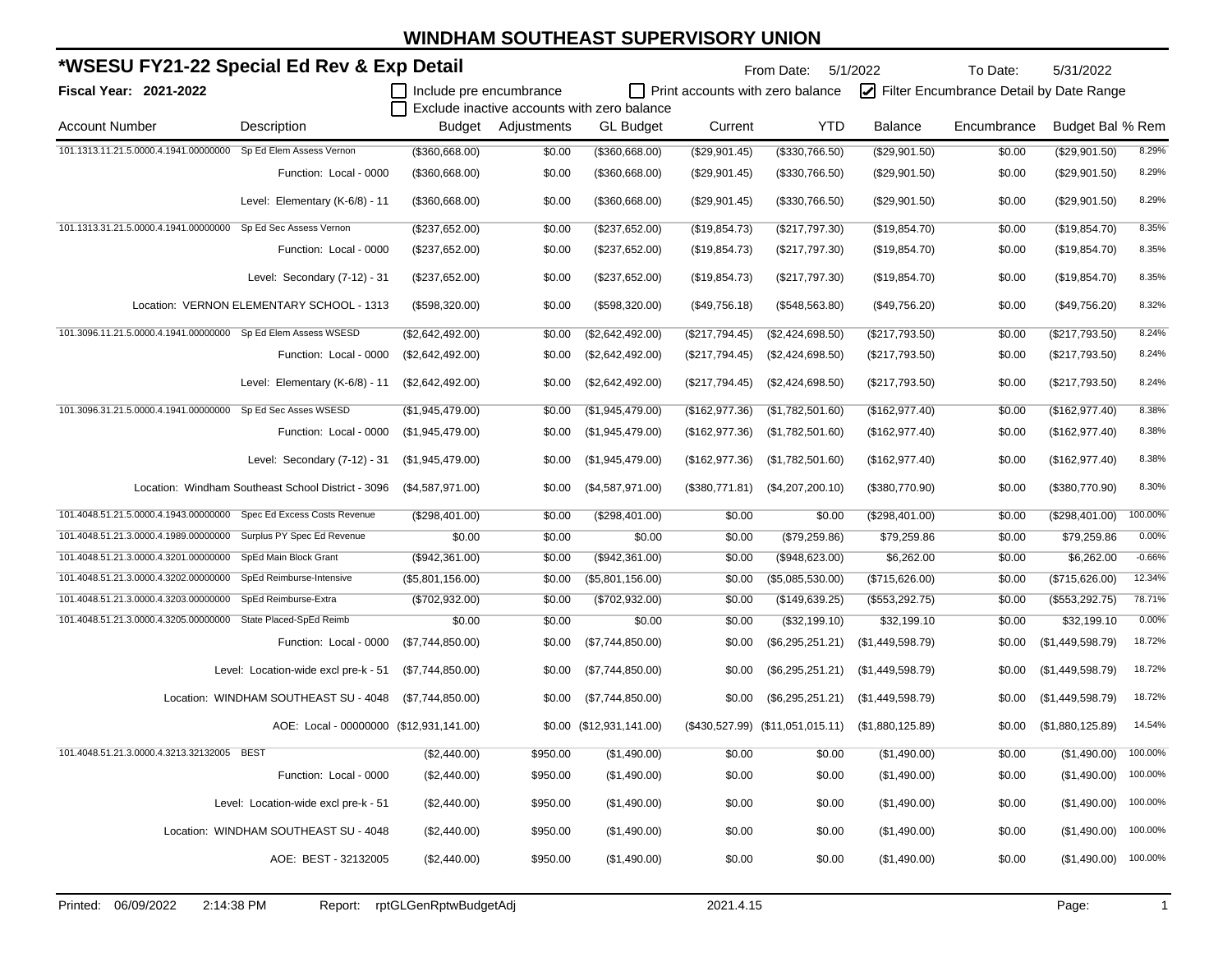|                                                | *WSESU FY21-22 Special Ed Rev & Exp Detail                             |                         |                 |                                             |                                         | From Date:                       | 5/1/2022         | To Date:                                | 5/31/2022        |         |
|------------------------------------------------|------------------------------------------------------------------------|-------------------------|-----------------|---------------------------------------------|-----------------------------------------|----------------------------------|------------------|-----------------------------------------|------------------|---------|
| Fiscal Year: 2021-2022                         |                                                                        | Include pre encumbrance |                 | Exclude inactive accounts with zero balance | $\Box$ Print accounts with zero balance |                                  |                  | Filter Encumbrance Detail by Date Range |                  |         |
| <b>Account Number</b>                          | Description                                                            | <b>Budget</b>           | Adjustments     | <b>GL Budget</b>                            | Current                                 | <b>YTD</b>                       | <b>Balance</b>   | Encumbrance                             | Budget Bal % Rem |         |
| 101.4048.51.21.3.0000.4.3219.32192006          | Special Ed-Act 230 Train                                               | (\$8,272.00)            | (\$7,319.64)    | (\$15,591.64)                               | (\$4,202.64)                            | (\$8,111.86)                     | (\$7,479.78)     | \$0.00                                  | (\$7,479.78)     | 47.97%  |
|                                                | Function: Local - 0000                                                 | (\$8,272.00)            | (\$7,319.64)    | (\$15,591.64)                               | (\$4,202.64)                            | (\$8,111.86)                     | (\$7,479.78)     | \$0.00                                  | (\$7,479.78)     | 47.97%  |
|                                                | Level: Location-wide excl pre-k - 51                                   | (\$8,272.00)            | (\$7,319.64)    | (\$15,591.64)                               | (\$4,202.64)                            | (\$8,111.86)                     | (\$7,479.78)     | \$0.00                                  | (\$7,479.78)     | 47.97%  |
|                                                | Location: WINDHAM SOUTHEAST SU - 4048                                  | (\$8,272.00)            | (\$7,319.64)    | (\$15,591.64)                               | (\$4,202.64)                            | (\$8,111.86)                     | (\$7,479.78)     | \$0.00                                  | (\$7,479.78)     | 47.97%  |
|                                                | AOE: Act 230 - 32192006                                                | (\$8,272.00)            | (\$7,319.64)    | (\$15,591.64)                               | (\$4,202.64)                            | (\$8,111.86)                     | (\$7,479.78)     | \$0.00                                  | (\$7,479.78)     | 47.97%  |
| 101.4048.51.21.4.0000.4.4226.42262101          | <b>IDEA-B Flow Thru</b>                                                | (\$912,702.30)          | (\$25,452.70)   | (\$938, 155.00)                             | (\$65,083.18)                           | (\$734,453.77)                   | (\$203,701.23)   | \$0.00                                  | (\$203,701.23)   | 21.71%  |
|                                                | Function: Local - 0000                                                 | (\$912,702.30)          | (\$25,452.70)   | (\$938,155.00)                              | (\$65,083.18)                           | (\$734,453.77)                   | $(\$203,701.23)$ | \$0.00                                  | (\$203,701.23)   | 21.71%  |
|                                                | Level: Location-wide excl pre-k - 51                                   | (\$912,702.30)          | (\$25,452.70)   | (\$938,155.00)                              | (\$65,083.18)                           | (\$734,453.77)                   | $(\$203,701.23)$ | \$0.00                                  | (\$203,701.23)   | 21.71%  |
|                                                | Location: WINDHAM SOUTHEAST SU - 4048                                  | $(\$912,702.30)$        | (\$25,452.70)   | (\$938,155.00)                              | (\$65,083.18)                           | (\$734,453.77)                   | (\$203,701.23)   | \$0.00                                  | (\$203,701.23)   | 21.71%  |
|                                                | AOE: IDEA-B Flow Thru - 42262101                                       | (\$912,702.30)          | (\$25,452.70)   | (\$938,155.00)                              | (\$65,083.18)                           | (\$734,453.77)                   | (\$203,701.23)   | \$0.00                                  | (\$203,701.23)   | 21.71%  |
| 101.4048.51.21.4.0000.4.4597.45972137          | <b>ESSER II Revenue SE</b>                                             | \$0.00                  | (\$171, 122.89) | (\$171, 122.89)                             | \$0.00                                  | \$0.00                           | (\$171, 122.89)  | \$0.00                                  | (\$171, 122.89)  | 100.00% |
|                                                | Function: Local - 0000                                                 | \$0.00                  | (\$171, 122.89) | (\$171, 122.89)                             | \$0.00                                  | \$0.00                           | (\$171, 122.89)  | \$0.00                                  | (\$171, 122.89)  | 100.00% |
|                                                | Level: Location-wide excl pre-k - 51                                   | \$0.00                  | (\$171, 122.89) | (\$171, 122.89)                             | \$0.00                                  | \$0.00                           | (\$171, 122.89)  | \$0.00                                  | (\$171, 122.89)  | 100.00% |
|                                                | Location: WINDHAM SOUTHEAST SU - 4048                                  | \$0.00                  | (\$171, 122.89) | (\$171, 122.89)                             | \$0.00                                  | \$0.00                           | (\$171, 122.89)  | \$0.00                                  | (\$171, 122.89)  | 100.00% |
|                                                | AOE: ESSER II - 45972137                                               | \$0.00                  | (\$171, 122.89) | (\$171, 122.89)                             | \$0.00                                  | \$0.00                           | (\$171, 122.89)  | \$0.00                                  | (\$171, 122.89)  | 100.00% |
| 101.4048.51.21.4.0000.4.4605.46052146 ARP IDEA |                                                                        | \$0.00                  | (\$113,000.00)  | (\$113,000.00)                              | (\$73,162.26)                           | (\$73,162.26)                    | (\$39,837.74)    | \$0.00                                  | (\$39,837.74)    | 35.25%  |
|                                                | Function: Local - 0000                                                 | \$0.00                  | (\$113,000.00)  | (\$113,000.00)                              | (\$73,162.26)                           | (\$73,162.26)                    | (\$39,837.74)    | \$0.00                                  | (\$39,837.74)    | 35.25%  |
|                                                | Level: Location-wide excl pre-k - 51                                   | \$0.00                  | (\$113,000.00)  | (\$113,000.00)                              | (\$73,162.26)                           | (\$73,162.26)                    | (\$39,837.74)    | \$0.00                                  | (\$39,837.74)    | 35.25%  |
|                                                | Location: WINDHAM SOUTHEAST SU - 4048                                  | \$0.00                  | (\$113,000.00)  | (\$113,000.00)                              | (\$73,162.26)                           | (\$73,162.26)                    | (\$39,837.74)    | \$0.00                                  | (\$39,837.74)    | 35.25%  |
|                                                | AOE: ARP IDEA - 46052146                                               | \$0.00                  | (\$113,000.00)  | (\$113,000.00)                              | (\$73,162.26)                           | (\$73,162.26)                    | (\$39,837.74)    | \$0.00                                  | (\$39,837.74)    | 35.25%  |
| 101.4048.51.21.5.0000.4.1985.57030000          | <b>Regional Collaboration Rev</b>                                      | \$0.00                  | (\$40,668.00)   | (\$40,668.00)                               | \$0.00                                  | (\$40,667.60)                    | (\$0.40)         | \$0.00                                  | (\$0.40)         | 0.00%   |
|                                                | Function: Local - 0000                                                 | \$0.00                  | (\$40,668.00)   | (\$40,668.00)                               | \$0.00                                  | (\$40,667.60)                    | (\$0.40)         | \$0.00                                  | (\$0.40)         | 0.00%   |
|                                                | Level: Location-wide excl pre-k - 51                                   | \$0.00                  | (\$40,668.00)   | (\$40,668.00)                               | \$0.00                                  | (\$40,667.60)                    | (\$0.40)         | \$0.00                                  | (\$0.40)         | 0.00%   |
|                                                | Location: WINDHAM SOUTHEAST SU - 4048                                  | \$0.00                  | (\$40,668.00)   | (\$40,668.00)                               | \$0.00                                  | (\$40,667.60)                    | (\$0.40)         | \$0.00                                  | (\$0.40)         | 0.00%   |
|                                                | AOE: Regional Collaboration - 57030000                                 | \$0.00                  | (\$40,668.00)   | (\$40,668.00)                               | \$0.00                                  | (\$40,667.60)                    | (\$0.40)         | \$0.00                                  | (\$0.40)         | 0.00%   |
|                                                | Program: Special Ed Eligible for Reimb - 21 (\$13,854,555.30)          |                         |                 | $($356, 613.23)$ $($14, 211, 168.53)$       |                                         | (\$572,976.07) (\$11,907,410.60) | (\$2,303,757.93) | \$0.00                                  | (\$2,303,757.93) | 16.21%  |
|                                                | 101.1313.01.24.5.0000.4.1941.00000000 Essential Early Ed Assess Vernon | (\$88,602.00)           | \$0.00          | (\$88,602.00)                               | (\$7,417.91)                            | (\$81,184.10)                    | (\$7,417.90)     | \$0.00                                  | (\$7,417.90)     | 8.37%   |
|                                                | Function: Local - 0000                                                 | (\$88,602.00)           | \$0.00          | (\$88,602.00)                               | (\$7,417.91)                            | (\$81,184.10)                    | (\$7,417.90)     | \$0.00                                  | (\$7,417.90)     | 8.37%   |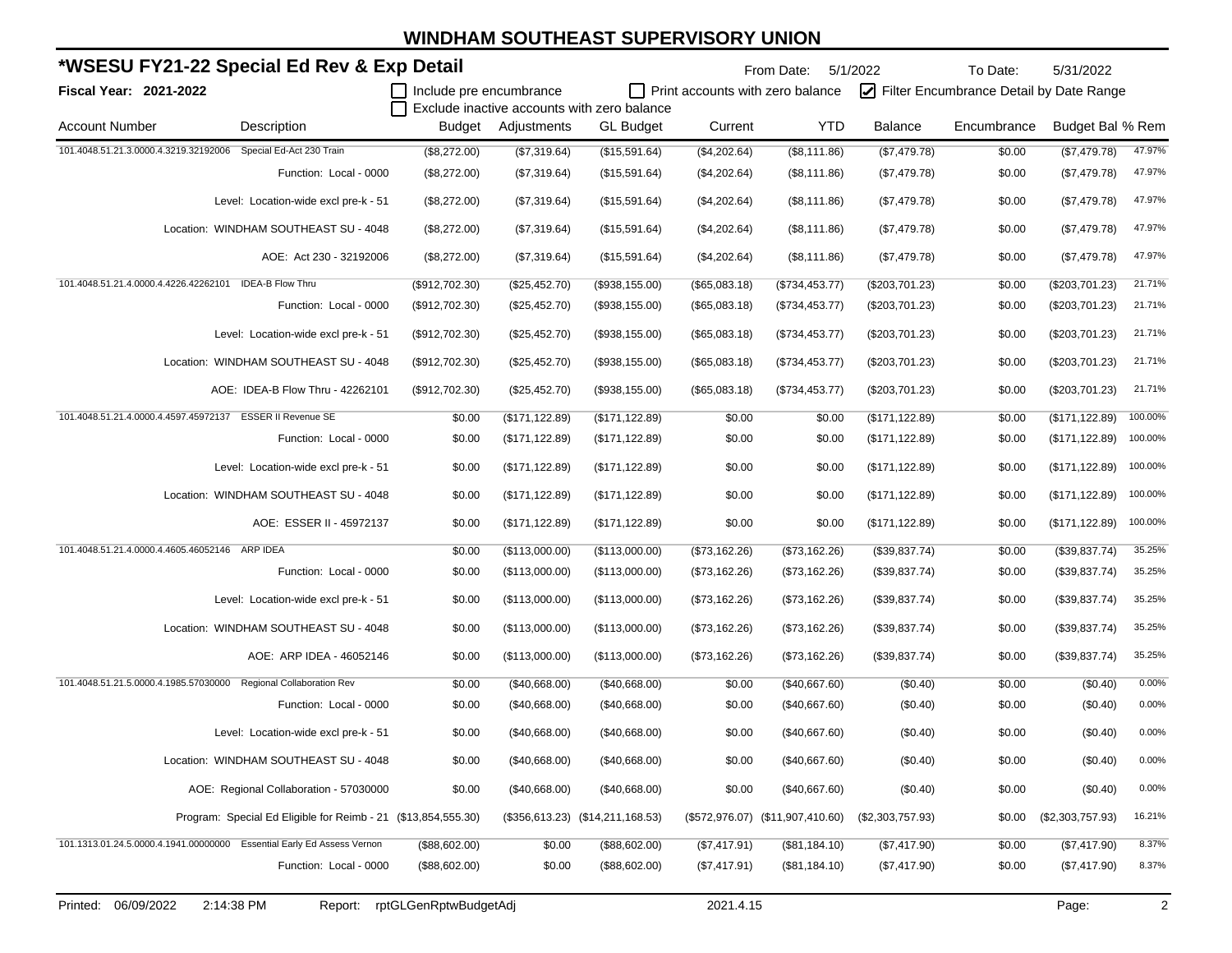|                                                | *WSESU FY21-22 Special Ed Rev & Exp Detail                            |                 |                                             |                  |                                         | From Date: 5/1/2022 |               | To Date:                                | 5/31/2022        |          |
|------------------------------------------------|-----------------------------------------------------------------------|-----------------|---------------------------------------------|------------------|-----------------------------------------|---------------------|---------------|-----------------------------------------|------------------|----------|
| Fiscal Year: 2021-2022                         |                                                                       |                 | Include pre encumbrance                     |                  | $\Box$ Print accounts with zero balance |                     |               | Filter Encumbrance Detail by Date Range |                  |          |
|                                                |                                                                       |                 | Exclude inactive accounts with zero balance |                  |                                         |                     |               |                                         |                  |          |
| <b>Account Number</b>                          | Description                                                           | Budget          | Adjustments                                 | <b>GL Budget</b> | Current                                 | <b>YTD</b>          | Balance       | Encumbrance                             | Budget Bal % Rem |          |
|                                                | Level: PreKindergarten - 01                                           | (\$88,602.00)   | \$0.00                                      | (\$88,602.00)    | (\$7,417.91)                            | (\$81,184.10)       | (\$7,417.90)  | \$0.00                                  | (\$7,417.90)     | 8.37%    |
|                                                | Location: VERNON ELEMENTARY SCHOOL - 1313                             | (\$88,602.00)   | \$0.00                                      | (\$88,602.00)    | (\$7,417.91)                            | (\$81,184.10)       | (\$7,417.90)  | \$0.00                                  | (\$7,417.90)     | 8.37%    |
|                                                | 101.3096.01.24.5.0000.4.1941.00000000 Essential Early Ed Assess WSESD | (\$649, 161.00) | \$0.00                                      | (\$649, 161.00)  | (\$54,481.18)                           | (\$594, 679.80)     | (\$54,481.20) | \$0.00                                  | (\$54,481.20)    | 8.39%    |
|                                                | Function: Local - 0000                                                | (\$649, 161.00) | \$0.00                                      | (\$649, 161.00)  | (\$54,481.18)                           | (\$594,679.80)      | (\$54,481.20) | \$0.00                                  | (\$54,481.20)    | 8.39%    |
|                                                | Level: PreKindergarten - 01                                           | (\$649, 161.00) | \$0.00                                      | (\$649, 161.00)  | (\$54,481.18)                           | (\$594,679.80)      | (\$54,481.20) | \$0.00                                  | (\$54,481.20)    | 8.39%    |
|                                                | Location: Windham Southeast School District - 3096                    | (\$649, 161.00) | \$0.00                                      | (\$649, 161.00)  | (\$54,481.18)                           | (\$594, 679.80)     | (\$54,481.20) | \$0.00                                  | (\$54,481.20)    | 8.39%    |
| 101.4048.01.24.3.0000.4.3204.00000000 ECSE/EEE |                                                                       | (\$204, 159.00) | \$0.00                                      | (\$204, 159.00)  | \$0.00                                  | (\$211,916.00)      | \$7,757.00    | \$0.00                                  | \$7,757.00       | $-3.80%$ |
|                                                | Function: Local - 0000                                                | (\$204, 159.00) | \$0.00                                      | (\$204, 159.00)  | \$0.00                                  | (\$211,916.00)      | \$7,757.00    | \$0.00                                  | \$7,757.00       | $-3.80%$ |
|                                                | Level: PreKindergarten - 01                                           | (\$204, 159.00) | \$0.00                                      | (\$204, 159.00)  | \$0.00                                  | (\$211,916.00)      | \$7,757.00    | \$0.00                                  | \$7,757.00       | $-3.80%$ |
|                                                | Location: WINDHAM SOUTHEAST SU - 4048                                 | (\$204, 159.00) | \$0.00                                      | (\$204, 159.00)  | \$0.00                                  | (\$211,916.00)      | \$7,757.00    | \$0.00                                  | \$7,757.00       | $-3.80%$ |
|                                                | AOE: Local - 00000000                                                 | (\$941,922.00)  | \$0.00                                      | (\$941,922.00)   | (\$61,899.09)                           | (\$887,779.90)      | (\$54,142.10) | \$0.00                                  | (\$54,142.10)    | 5.75%    |
|                                                | 101.4048.01.24.4.0000.4.4228.42282102 IDEA-B PK Flow Thru             | (\$21,153.65)   | \$690.65                                    | (\$20,463.00)    | (\$1,132.48)                            | (\$12,595.90)       | (\$7,867.10)  | \$0.00                                  | (\$7,867.10)     | 38.45%   |
|                                                | Function: Local - 0000                                                | (\$21,153.65)   | \$690.65                                    | (\$20,463.00)    | (\$1,132.48)                            | (\$12,595.90)       | (\$7,867.10)  | \$0.00                                  | (\$7,867.10)     | 38.45%   |
|                                                | Level: PreKindergarten - 01                                           | (\$21,153.65)   | \$690.65                                    | (\$20,463.00)    | (\$1,132.48)                            | (\$12,595.90)       | (\$7,867.10)  | \$0.00                                  | (\$7,867.10)     | 38.45%   |
|                                                | Location: WINDHAM SOUTHEAST SU - 4048                                 | (\$21,153.65)   | \$690.65                                    | (\$20,463.00)    | (\$1,132.48)                            | (\$12,595.90)       | (\$7,867.10)  | \$0.00                                  | (\$7,867.10)     | 38.45%   |
|                                                | AOE: IDEA PreK - 42282102                                             | (\$21,153.65)   | \$690.65                                    | (\$20,463.00)    | (\$1,132.48)                            | (\$12,595.90)       | (\$7,867.10)  | \$0.00                                  | (\$7,867.10)     | 38.45%   |
| 101.4048.01.24.4.0000.4.4606.46062147          | <b>ARP IDEA Preschool</b>                                             | \$0.00          | (\$5,000.00)                                | (\$5,000.00)     | \$0.00                                  | \$0.00              | (\$5,000.00)  | \$0.00                                  | (\$5,000.00)     | 100.00%  |
|                                                | Function: Local - 0000                                                | \$0.00          | (\$5,000.00)                                | (\$5,000.00)     | \$0.00                                  | \$0.00              | (\$5,000.00)  | \$0.00                                  | (\$5,000.00)     | 100.00%  |
|                                                | Level: PreKindergarten - 01                                           | \$0.00          | (\$5,000.00)                                | (\$5,000.00)     | \$0.00                                  | \$0.00              | (\$5,000.00)  | \$0.00                                  | (\$5,000.00)     | 100.00%  |
|                                                | Location: WINDHAM SOUTHEAST SU - 4048                                 | \$0.00          | (\$5,000.00)                                | (\$5,000.00)     | \$0.00                                  | \$0.00              | (\$5,000.00)  | \$0.00                                  | (\$5,000.00)     | 100.00%  |
|                                                | AOE: ARP IDEA Preschool - 46062147                                    | \$0.00          | (\$5,000.00)                                | (\$5,000.00)     | \$0.00                                  | \$0.00              | (\$5,000.00)  | \$0.00                                  | (\$5,000.00)     | 100.00%  |
|                                                | Program: ECSE/EEE - 24                                                | (\$963,075.65)  | (\$4,309.35)                                | (\$967,385.00)   | (\$63,031.57)                           | (\$900,375.80)      | (\$67,009.20) | \$0.00                                  | (\$67,009.20)    | 6.93%    |
|                                                | 101.4048.51.26.4.0000.4.4226.42262101 IDEA Prop Share                 | (\$7,842.00)    | \$7,842.00                                  | \$0.00           | \$0.00                                  | \$0.00              | \$0.00        | \$0.00                                  | \$0.00           | 0.00%    |
|                                                | Function: Local - 0000                                                | (\$7,842.00)    | \$7,842.00                                  | \$0.00           | \$0.00                                  | \$0.00              | \$0.00        | \$0.00                                  | \$0.00           | 0.00%    |
|                                                | Level: Location-wide excl pre-k - 51                                  | (\$7,842.00)    | \$7,842.00                                  | \$0.00           | \$0.00                                  | \$0.00              | \$0.00        | \$0.00                                  | \$0.00           | 0.00%    |
|                                                | Location: WINDHAM SOUTHEAST SU - 4048                                 | (\$7,842.00)    | \$7,842.00                                  | \$0.00           | \$0.00                                  | \$0.00              | \$0.00        | \$0.00                                  | \$0.00           | 0.00%    |
|                                                | AOE: IDEA-B Flow Thru - 42262101                                      | (\$7,842.00)    | \$7,842.00                                  | \$0.00           | \$0.00                                  | \$0.00              | \$0.00        | \$0.00                                  | \$0.00           | 0.00%    |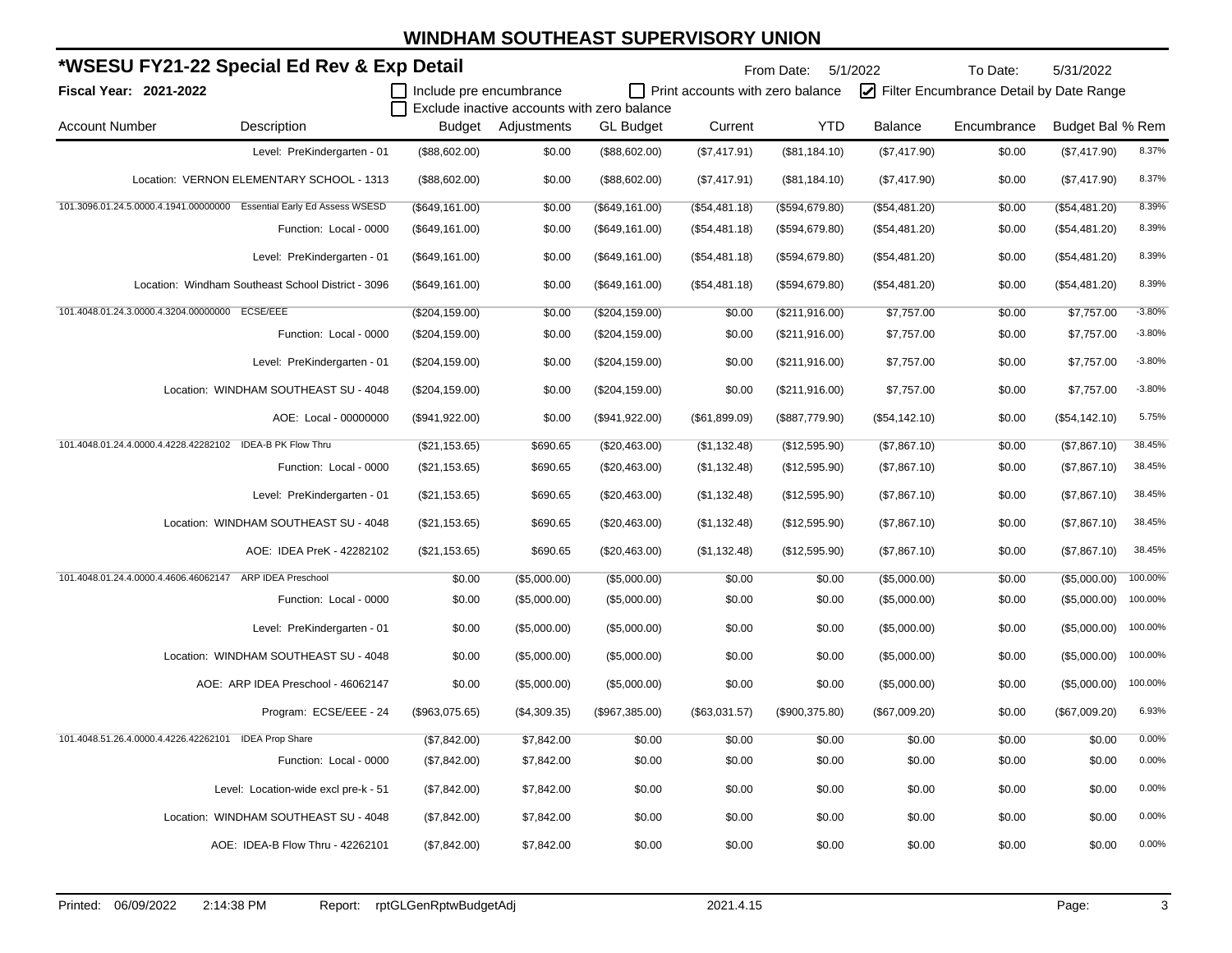| *WSESU FY21-22 Special Ed Rev & Exp Detail                              |                                      |                                |                    |                                             |                                         | From Date: 5/1/2022              |                  | To Date:                                | 5/31/2022        |            |
|-------------------------------------------------------------------------|--------------------------------------|--------------------------------|--------------------|---------------------------------------------|-----------------------------------------|----------------------------------|------------------|-----------------------------------------|------------------|------------|
| Fiscal Year: 2021-2022                                                  |                                      | $\Box$ Include pre encumbrance |                    |                                             | $\Box$ Print accounts with zero balance |                                  |                  | Filter Encumbrance Detail by Date Range |                  |            |
|                                                                         |                                      |                                |                    | Exclude inactive accounts with zero balance |                                         |                                  |                  |                                         |                  |            |
| <b>Account Number</b>                                                   | Description                          |                                | Budget Adjustments | <b>GL Budget</b>                            | Current                                 | <b>YTD</b>                       | <b>Balance</b>   | Encumbrance                             | Budget Bal % Rem |            |
|                                                                         | Program: Prop/Share - 26             | (\$7,842.00)                   | \$7,842.00         | \$0.00                                      | \$0.00                                  | \$0.00                           | \$0.00           | \$0.00                                  | \$0.00           | 0.00%      |
|                                                                         | Type: Revenues - 4 (\$14,825,472.95) |                                |                    | $($353,080.58)$ $($15,178,553.53)$          |                                         | (\$636,007.64) (\$12,807,786.40) | (\$2,370,767.13) | \$0.00                                  | (\$2,370,767.13) | 15.62%     |
| 101.1001.11.21.5.1201.5.1110.00000000 SE Teacher Academy                |                                      | \$238,268.33                   | \$0.00             | \$238,268.33                                | \$19,681.76                             | \$199,437.80                     | \$38,830.53      | \$59,045.43                             | (\$20,214.90)    | $-8.48%$   |
| 101.1001.11.21.5.1201.5.1210.00000000 SE Paraeducator Academy           |                                      | \$57,142.43                    | \$0.00             | \$57,142.43                                 | \$5,628.54                              | \$45,966.17                      | \$11,176.26      | \$16,885.52                             | (\$5,709.26)     | $-9.99%$   |
| 101.1001.11.21.5.1201.5.2110.00000000 Health Insurance                  |                                      | \$68,180.00                    | \$0.00             | \$68,180.00                                 | \$6,951.04                              | \$72,524.76                      | (\$4,344.76)     | \$6,951.04                              | (\$11,295.80)    | $-16.57%$  |
| 101.1001.11.21.5.1201.5.2170.00000000                                   | <b>HRA</b>                           | \$17,604.00                    | \$0.00             | \$17,604.00                                 | \$0.00                                  | \$20,275.71                      | (\$2,671.71)     | \$0.00                                  | (\$2,671.71)     | $-15.18%$  |
| 101.1001.11.21.5.1201.5.2200.00000000 FICA                              |                                      | \$22,598.41                    | \$0.00             | \$22,598.41                                 | \$1,796.29                              | \$17,331.72                      | \$5,266.69       | \$5,526.25                              | (\$259.56)       | $-1.15%$   |
| 101.1001.11.21.5.1201.5.2310.00000000                                   | Retirement                           | \$2,626.03                     | \$0.00             | \$2,626.03                                  | \$267.38                                | \$3,530.88                       | (\$904.85)       | \$670.47                                | (\$1,575.32)     | -59.99%    |
| 101.1001.11.21.5.1201.5.2350.00000000                                   | 403(b)                               | \$1,879.24                     | \$0.00             | \$1,879.24                                  | \$204.12                                | \$2,041.20                       | (\$161.96)       | \$612.38                                | $(\$774.34)$     | $-41.20%$  |
| 101.1001.11.21.5.1201.5.2510.00000000                                   | <b>Tuition Reimbursement</b>         | \$3,500.00                     | \$0.00             | \$3,500.00                                  | \$1,503.00                              | \$4,280.90                       | $(\$780.90)$     | \$730.00                                | (\$1,510.90)     | $-43.17%$  |
| 101.1001.11.21.5.1201.5.2710.00000000                                   | <b>Workers Compensation</b>          | \$1,181.64                     | \$0.00             | \$1,181.64                                  | \$96.18                                 | \$947.01                         | \$234.63         | \$0.00                                  | \$234.63         | 19.86%     |
| 101.1001.11.21.5.1201.5.2810.00000000 Dental                            |                                      | \$4,446.72                     | \$0.00             | \$4,446.72                                  | \$392.56                                | \$3,855.31                       | \$591.41         | \$392.56                                | \$198.85         | 4.47%      |
| 101.1001.11.21.5.1201.5.2920.00000000 Life                              |                                      | \$576.00                       | \$0.00             | \$576.00                                    | \$48.16                                 | \$536.26                         | \$39.74          | \$48.16                                 | (\$8.42)         | $-1.46%$   |
| 101.1001.11.21.5.1201.5.2940.00000000                                   | <b>LTD</b>                           | \$1,710.08                     | \$0.00             | \$1,710.08                                  | \$144.80                                | \$1,604.38                       | \$105.70         | \$144.80                                | (\$39.10)        | $-2.29%$   |
| 101.1001.11.21.5.1201.5.5810.00000000                                   | Travel                               | \$750.00                       | \$0.00             | \$750.00                                    | \$0.00                                  | \$90.79                          | \$659.21         | \$0.00                                  | \$659.21         | 87.89%     |
| 101.1001.11.21.5.1201.5.6110.00000000                                   | <b>General Supplies</b>              | \$4,000.00                     | \$0.00             | \$4,000.00                                  | \$0.00                                  | \$5,847.90                       | (\$1,847.90)     | \$40.93                                 | (\$1,888.83)     | $-47.22%$  |
| 101.1001.11.21.5.1201.5.6510.00000000 Supplies Tech-Related             |                                      | \$3,500.00                     | \$0.00             | \$3,500.00                                  | \$0.00                                  | \$920.78                         | \$2,579.22       | \$317.00                                | \$2,262.22       | 64.63%     |
| 101.1001.11.21.5.1201.5.7360.00000000                                   | Equipment                            | \$500.00                       | \$0.00             | \$500.00                                    | \$0.00                                  | \$0.00                           | \$500.00         | \$0.00                                  | \$500.00         | 100.00%    |
|                                                                         | Function: Special Education - 1201   | \$428,462.88                   | \$0.00             | \$428,462.88                                | \$36,713.83                             | \$379,191.57                     | \$49,271.31      | \$91,364.54                             | (\$42,093.23)    | $-9.82%$   |
|                                                                         | Level: Elementary (K-6/8) - 11       | \$428,462.88                   | \$0.00             | \$428,462.88                                | \$36,713.83                             | \$379,191.57                     | \$49,271.31      | \$91,364.54                             | (\$42,093.23)    | $-9.82%$   |
| 101.1001.51.21.5.1201.5.1310.00000000 Substitutes BTSD                  |                                      | \$20,000.00                    | \$0.00             | \$20,000.00                                 | \$6,380.00                              | \$26,207.50                      | (\$6,207.50)     | \$6,160.00                              | (\$12,367.50)    | $-61.84%$  |
| 101.1001.51.21.5.1201.5.1730.00000000                                   | Academic Year Tutors BTSD            | \$2,500.00                     | \$0.00             | \$2,500.00                                  | \$0.00                                  | \$122.50                         | \$2,377.50       | \$0.00                                  | \$2,377.50       | 95.10%     |
| 101.1001.51.21.5.1201.5.1750.00000000 Extended Year Tutors BTSD         |                                      | \$20,000.00                    | \$0.01             | \$20,000.01                                 | \$0.00                                  | \$28,385.40                      | (\$8,385.39)     | \$0.00                                  | (\$8,385.39)     | $-41.93%$  |
| 101.1001.51.21.5.1201.5.2200.00000000                                   | <b>FICA</b>                          | \$1,721.25                     | \$0.00             | \$1,721.25                                  | \$482.09                                | \$4,131.69                       | (\$2,410.44)     | \$464.90                                | (\$2,875.34)     | $-167.05%$ |
| 101.1001.51.21.5.1201.5.2710.00000000 Workers Compensation              |                                      | \$0.00                         | \$0.00             | \$0.00                                      | \$24.24                                 | \$213.88                         | (\$213.88)       | \$0.00                                  | (\$213.88)       | 0.00%      |
| 101.1001.51.21.5.1201.5.3210.00000000 Professional Educational Services |                                      | \$10,000.00                    | \$0.00             | \$10,000.00                                 | \$1,770.00                              | \$14,160.00                      | (\$4,160.00)     | \$4,890.00                              | (\$9,050.00)     | $-90.50%$  |
| 101.1001.51.21.5.1201.5.5620.00000000 Tuitn to Priv VT LEAs             |                                      | \$580,000.00                   | \$0.00             | \$580,000.00                                | \$68,600.00                             | \$477,538.64                     | \$102,461.36     | \$179,687.82                            | (\$77,226.46)    | $-13.31%$  |
|                                                                         | Function: Special Education - 1201   | \$634,221.25                   | \$0.01             | \$634,221.26                                | \$77,256.33                             | \$550,759.61                     | \$83,461.65      | \$191,202.72                            | (\$107,741.07)   | $-16.99%$  |
| 101.1001.51.21.5.1202.5.1710.00000000 STEP Professional Staff BTSD      |                                      | \$118,988.00                   | \$0.00             | \$118,988.00                                | \$4,327.00                              | \$87,355.46                      | \$31,632.54      | \$17,389.70                             | \$14,242.84      | 11.97%     |
| 101.1001.51.21.5.1202.5.1720.00000000 STEP Behavior Interventionist     | <b>BTSD</b>                          | \$107,656.00                   | \$0.00             | \$107,656.00                                | \$3,705.08                              | \$37,050.80                      | \$70,605.20      | \$11,115.20                             | \$59,490.00      | 55.26%     |
| 101.1001.51.21.5.1202.5.1730.00000000 Course Stipend                    |                                      | \$1,500.00                     | \$0.00             | \$1,500.00                                  | \$0.00                                  | \$1,373.80                       | \$126.20         | \$0.00                                  | \$126.20         | 8.41%      |
| 101.1001.51.21.5.1202.5.2110.00000000 Health Insurance                  |                                      | \$64,591.00                    | \$0.00             | \$64,591.00                                 | \$1,953.14                              | \$35,229.76                      | \$29,361.24      | \$1,953.14                              | \$27,408.10      | 42.43%     |
| 101.1001.51.21.5.1202.5.2170.00000000 HRA                               |                                      | \$14,700.00                    | \$0.00             | \$14,700.00                                 | \$0.00                                  | \$11,902.99                      | \$2,797.01       | \$0.00                                  | \$2,797.01       | 19.03%     |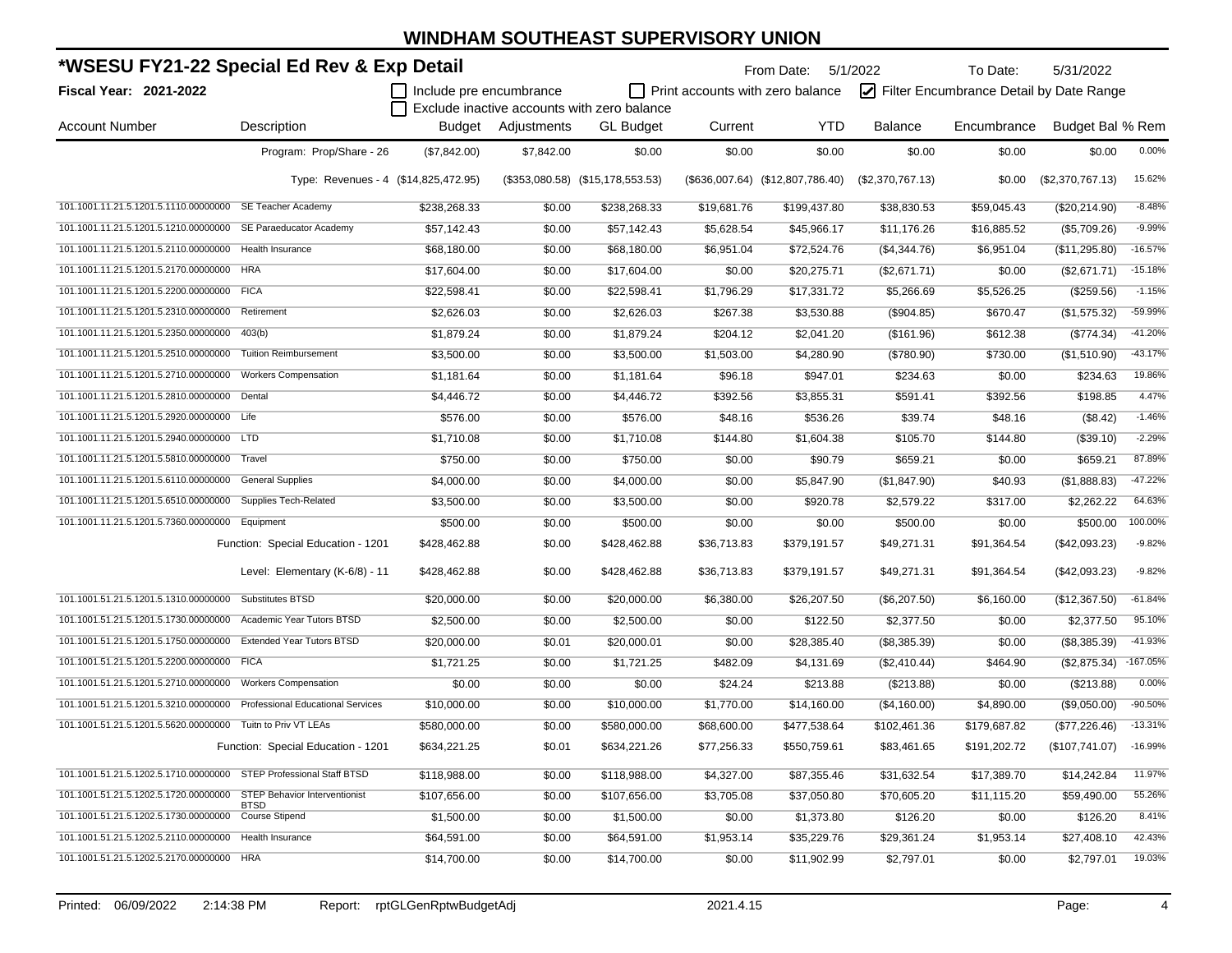| *WSESU FY21-22 Special Ed Rev & Exp Detail                             |                                          |                         |                                             |                  | From Date: 5/1/2022              |              | To Date:       | 5/31/2022                               |                          |           |
|------------------------------------------------------------------------|------------------------------------------|-------------------------|---------------------------------------------|------------------|----------------------------------|--------------|----------------|-----------------------------------------|--------------------------|-----------|
| <b>Fiscal Year: 2021-2022</b>                                          |                                          | Include pre encumbrance | Exclude inactive accounts with zero balance |                  | Print accounts with zero balance |              |                | Filter Encumbrance Detail by Date Range |                          |           |
| <b>Account Number</b>                                                  | Description                              |                         | <b>Budget</b> Adjustments                   | <b>GL Budget</b> | Current                          | <b>YTD</b>   | <b>Balance</b> | Encumbrance                             | Budget Bal % Rem         |           |
| 101.1001.51.21.5.1202.5.2200.00000000                                  | <b>FICA</b>                              | \$18,296.66             | \$0.00                                      | \$18,296.66      | \$583.10                         | \$8,895.73   | \$9,400.93     | \$1,924.56                              | \$7,476.37               | 40.86%    |
| 101.1001.51.21.5.1202.5.2310.00000000                                  | Retirement                               | \$7,774.04              | \$0.00                                      | \$7,774.04       | \$176.00                         | \$4,479.24   | \$3,294.80     | \$527.98                                | \$2,766.82               | 35.59%    |
| 101.1001.51.21.5.1202.5.2350.00000000                                  | 403(b)                                   | \$1,889.88              | \$0.00                                      | \$1,889.88       | \$86.54                          | \$1,747.12   | \$142.76       | \$289.02                                | (\$146.26)               | $-7.74%$  |
| 101.1001.51.21.5.1202.5.2510.00000000                                  | <b>Tuition Reimbursement</b>             | \$4,000.00              | \$0.00                                      | \$4,000.00       | \$0.00                           | \$740.00     | \$3,260.00     | \$0.00                                  | \$3,260.00               | 81.50%    |
| 101.1001.51.21.5.1202.5.2710.00000000 Workers Compensation             |                                          | \$952.69                | \$0.00                                      | \$952.69         | \$30.52                          | \$485.68     | \$467.01       | \$0.00                                  | \$467.01                 | 49.02%    |
| 101.1001.51.21.5.1202.5.2810.00000000 Dental                           |                                          | \$3,792.00              | \$0.00                                      | \$3,792.00       | \$88.00                          | \$1,706.00   | \$2,086.00     | \$88.00                                 | \$1,998.00               | 52.69%    |
| 101.1001.51.21.5.1202.5.2920.00000000 Life                             |                                          | \$423.00                | \$0.00                                      | \$423.00         | \$15.22                          | \$294.79     | \$128.21       | \$21.46                                 | \$106.75                 | 25.24%    |
| 101.1001.51.21.5.1202.5.2940.00000000 LTD                              |                                          | \$1,296.70              | \$0.00                                      | \$1,296.70       | \$45.96                          | \$901.05     | \$395.65       | \$54.36                                 | \$341.29                 | 26.32%    |
| 101.1001.51.21.5.1202.5.5810.00000000 Travel                           |                                          | \$500.00                | \$0.00                                      | \$500.00         | \$0.00                           | \$0.00       | \$500.00       | \$0.00                                  | \$500.00                 | 100.00%   |
| 101.1001.51.21.5.1202.5.6110.00000000 General Supplies                 |                                          | \$2,500.00              | \$0.00                                      | \$2,500.00       | \$0.00                           | \$482.60     | \$2,017.40     | \$0.00                                  | \$2,017.40               | 80.70%    |
| 101.1001.51.21.5.1202.5.6510.00000000 Supplies Tech-Related            |                                          | \$1,500.00              | \$0.00                                      | \$1,500.00       | \$0.00                           | \$0.00       | \$1,500.00     | \$0.00                                  | \$1,500.00               | 100.00%   |
| 101.1001.51.21.5.1202.5.7340.00000000 Tech-Related Hardware            |                                          | \$3,000.00              | \$0.00                                      | \$3,000.00       | \$0.00                           | \$0.00       | \$3,000.00     | \$0.00                                  | \$3,000.00               | 100.00%   |
|                                                                        | Function: STEP Professional Staff - 1202 | \$353,359.97            | \$0.00                                      | \$353,359.97     | \$11,010.56                      | \$192,645.02 | \$160,714.95   | \$33,363.42                             | \$127,351.53             | 36.04%    |
| 101.1001.51.21.5.1206.5.1220.00000000 STEP Paraeducator BTSD           |                                          | \$333,155.50            | \$0.00                                      | \$333,155.50     | \$25,887.41                      | \$259,335.39 | \$73,820.11    | \$65,655.01                             | \$8,165.10               | 2.45%     |
| 101.1001.51.21.5.1206.5.2110.00000000 Health Insurance                 |                                          | \$115,825.00            | \$0.00                                      | \$115,825.00     | \$8,238.24                       | \$93,939.50  | \$21,885.50    | \$8,238.24                              | \$13,647.26              | 11.78%    |
| 101.1001.51.21.5.1206.5.2170.00000000 HRA                              |                                          | \$28,600.00             | \$0.00                                      | \$28,600.00      | \$0.00                           | \$29,150.00  | (\$550.00)     | \$0.00                                  | (\$550.00)               | $-1.92%$  |
| 101.1001.51.21.5.1206.5.2200.00000000 FICA                             |                                          | \$23,879.88             | \$0.00                                      | \$23,879.88      | \$1,892.89                       | \$18,640.78  | \$5,239.10     | \$4,698.36                              | \$540.74                 | 2.26%     |
| 101.1001.51.21.5.1206.5.2310.00000000 Retirement                       |                                          | \$14,669.05             | \$0.00                                      | \$14,669.05      | \$1,199.98                       | \$12,244.44  | \$2,424.61     | \$2,970.91                              | (\$546.30)               | $-3.72%$  |
| 101.1001.51.21.5.1206.5.2510.00000000                                  | <b>Tuition Reimbursement</b>             | \$1,800.00              | \$0.00                                      | \$1,800.00       | \$0.00                           | \$0.00       | \$1,800.00     | \$0.00                                  | \$1,800.00               | 100.00%   |
| 101.1001.51.21.5.1206.5.2710.00000000                                  | <b>Workers Compensation</b>              | \$1,248.62              | \$0.00                                      | \$1,248.62       | \$98.37                          | \$1,001.11   | \$247.51       | \$0.00                                  | \$247.51                 | 19.82%    |
| 101.1001.51.21.5.1206.5.2810.00000000 Dental                           |                                          | \$4,224.00              | \$0.00                                      | \$4,224.00       | \$524.00                         | \$4,941.50   | (\$717.50)     | \$484.00                                | (\$1,201.50)             | $-28.44%$ |
| 101.1001.51.21.5.1206.5.2920.00000000 Life                             |                                          | \$639.00                | \$0.00                                      | \$639.00         | \$43.58                          | \$502.66     | \$136.34       | \$43.58                                 | \$92.76                  | 14.52%    |
| 101.1001.51.21.5.1206.5.2940.00000000 LTD                              |                                          | \$1,896.25              | \$0.00                                      | \$1,896.25       | \$144.48                         | \$1,601.47   | \$294.78       | \$141.47                                | \$153.31                 | 8.08%     |
|                                                                        | Function: STEP Para - 1206               | \$525,937.30            | \$0.00                                      | \$525,937.30     | \$38,028.95                      | \$421,356.85 | \$104,580.45   | \$82,231.57                             | \$22,348.88              | 4.25%     |
| 101.1001.51.21.5.2219.5.1730.00000000 One Percent Prog Improve BTSD    |                                          | \$5,000.00              | \$0.00                                      | \$5,000.00       | \$0.00                           | \$1,229.10   | \$3,770.90     | \$0.00                                  | \$3,770.90               | 75.42%    |
| 101.1001.51.21.5.2219.5.2200.00000000 FICA                             |                                          | \$382.50                | \$0.00                                      | \$382.50         | \$0.00                           | \$88.33      | \$294.17       | \$0.00                                  | \$294.17                 | 76.91%    |
| 101.1001.51.21.5.2219.5.2710.00000000 Workers Compensation             |                                          | \$0.00                  | \$0.00                                      | \$0.00           | \$0.00                           | \$4.67       | (\$4.67)       | \$0.00                                  | (\$4.67)                 | 0.00%     |
| 101.1001.51.21.5.2219.5.3310.00000000 Emp Training/Develop             |                                          | \$1,000.00              | \$0.00                                      | \$1,000.00       | \$0.00                           | \$0.00       | \$1,000.00     | \$0.00                                  | \$1,000.00               | 100.00%   |
|                                                                        | Function: Othr Instruct Improve - 2219   | \$6,382.50              | \$0.00                                      | \$6,382.50       | \$0.00                           | \$1,322.10   | \$5,060.40     | \$0.00                                  | \$5,060.40               | 79.29%    |
| 101.1001.51.21.5.2711.5.5180.00000000 SE Out of Dist Place Transport   | <b>BTSD</b>                              | \$9,000.00              | \$0.00                                      | \$9,000.00       | \$18,399.48                      | \$101,928.33 | (\$92,928.33)  | \$12,712.00                             | (\$105,640.33) -1173.78% |           |
| 101.1001.51.21.5.2711.5.5190.00000000 SE Stu Transportation Bratt Town |                                          | \$187,768.00            | \$0.00                                      | \$187,768.00     | \$49,312.42                      | \$212,301.53 | (\$24,533.53)  | \$0.00                                  | (\$24,533.53)            | $-13.07%$ |
|                                                                        | Function: Resident Students - 2711       | \$196,768.00            | \$0.00                                      | \$196,768.00     | \$67,711.90                      | \$314,229.86 | (\$117,461.86) | \$12,712.00                             | (\$130, 173.86)          | $-66.16%$ |
| 101.1001.51.21.5.2720.5.5190.00000000 Monitoring Services Bratt Town   |                                          | \$42.420.00             | \$0.00                                      | \$42,420.00      | \$0.00                           | \$0.00       | \$42,420.00    | \$74,407.53                             | (\$31,987.53)            | $-75.41%$ |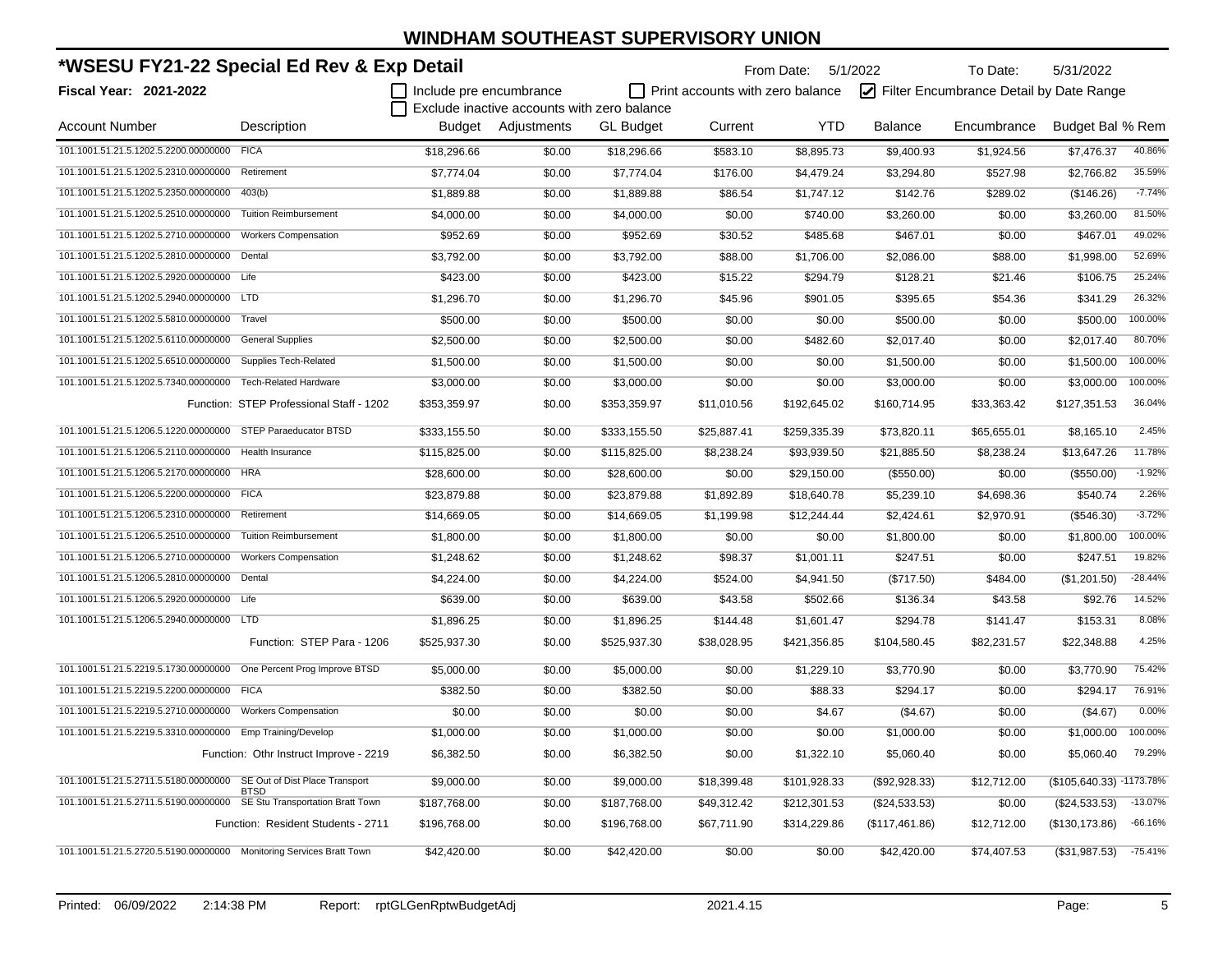|                                                  | *WSESU FY21-22 Special Ed Rev & Exp Detail                        |                         |                                             |                  |                                  | From Date: 5/1/2022 |                   | To Date:                                | 5/31/2022              |            |
|--------------------------------------------------|-------------------------------------------------------------------|-------------------------|---------------------------------------------|------------------|----------------------------------|---------------------|-------------------|-----------------------------------------|------------------------|------------|
| <b>Fiscal Year: 2021-2022</b>                    |                                                                   | Include pre encumbrance |                                             |                  | Print accounts with zero balance |                     |                   | Filter Encumbrance Detail by Date Range |                        |            |
|                                                  |                                                                   |                         | Exclude inactive accounts with zero balance |                  |                                  |                     |                   |                                         |                        |            |
| <b>Account Number</b>                            | Description                                                       |                         | Budget Adjustments                          | <b>GL Budget</b> | Current                          | <b>YTD</b>          | <b>Balance</b>    | Encumbrance                             | Budget Bal % Rem       |            |
|                                                  | Function: Monitoring Services - 2720                              | \$42,420.00             | \$0.00                                      | \$42,420.00      | \$0.00                           | \$0.00              | \$42,420.00       | \$74,407.53                             | (\$31,987.53)          | $-75.41%$  |
|                                                  | Level: Location-wide excl pre-k - 51                              | \$1,759,089.02          | \$0.01                                      | \$1,759,089.03   | \$194,007.74                     | \$1,480,313.44      | \$278,775.59      | \$393,917.24                            | (\$115, 141.65)        | $-6.55%$   |
|                                                  | Location: ACADEMY SCHOOL - 1001                                   | \$2,187,551.90          | \$0.01                                      | \$2,187,551.91   | \$230,721.57                     | \$1,859,505.01      | \$328,046.90      | \$485,281.78                            | (\$157,234.88)         | $-7.19%$   |
|                                                  | 101.1040.51.21.5.1201.5.1110.00000000 SE Teacher BUHS             | \$898,032.67            | \$0.00                                      | \$898,032.67     | \$67,991.78                      | \$695,262.53        | \$202,770.14      | \$206,360.32                            | (\$3,590.18)           | $-0.40%$   |
|                                                  | 101.1040.51.21.5.1201.5.1210.00000000 SE Paraeducator BUHS        | \$163,106.17            | \$0.00                                      | \$163,106.17     | \$11,905.22                      | \$118,393.46        | \$44,712.71       | \$30,518.22                             | \$14,194.49            | 8.70%      |
|                                                  | 101.1040.51.21.5.1201.5.1310.00000000 Substitutes BUHS            | \$31.000.00             | \$0.00                                      | \$31,000.00      | \$4,097.50                       | \$37,421.44         | (\$6,421.44)      | \$7,837.50                              | (\$14,258.94)          | $-46.00%$  |
|                                                  | 101.1040.51.21.5.1201.5.1730.00000000 Academic Year Tutors BUHS   | \$15,000.00             | \$0.01                                      | \$15,000.01      | \$0.00                           | \$0.00              | \$15,000.01       | \$0.00                                  | \$15,000.01            | 100.00%    |
|                                                  | 101.1040.51.21.5.1201.5.1750.00000000 Extended Year Tutors BUHS   | \$8,000.00              | \$0.00                                      | \$8,000.00       | \$0.00                           | \$10,060.00         | (\$2,060.00)      | \$0.00                                  | (\$2,060.00)           | $-25.75%$  |
| 101.1040.51.21.5.1201.5.2110.00000000            | Health Insurance                                                  | \$247,769.00            | \$0.00                                      | \$247,769.00     | \$18,414.08                      | \$227,914.78        | \$19,854.22       | \$17,777.02                             | \$2,077.20             | 0.84%      |
| 101.1040.51.21.5.1201.5.2170.00000000 HRA        |                                                                   | \$74,900.00             | \$0.00                                      | \$74,900.00      | \$0.00                           | \$61,128.94         | \$13,771.06       | \$0.00                                  | \$13,771.06            | 18.39%     |
| 101.1040.51.21.5.1201.5.2200.00000000 FICA       |                                                                   | \$86,127.22             | \$0.00                                      | \$86,127.22      | \$6,110.64                       | \$62,243.98         | \$23,883.24       | \$18,229.94                             | \$5,653.30             | 6.56%      |
| 101.1040.51.21.5.1201.5.2310.00000000 Retirement |                                                                   | \$14,176.93             | \$0.00                                      | \$14,176.93      | \$565.50                         | \$15,048.24         | (\$871.31)        | \$1,318.17                              | (\$2,189.48)           | $-15.44%$  |
| 101.1040.51.21.5.1201.5.2350.00000000 403(b)     |                                                                   | \$8,467.53              | \$0.00                                      | \$8,467.53       | \$1,056.94                       | \$10,086.79         | (\$1,619.26)      | \$3,067.85                              | (\$4,687.11)           | $-55.35%$  |
|                                                  | 101.1040.51.21.5.1201.5.2510.00000000 Tuition Reimbursement       | \$10,000.00             | \$0.00                                      | \$10,000.00      | \$495.00                         | \$5,758.00          | \$4,242.00        | \$0.00                                  | \$4,242.00             | 42.42%     |
|                                                  | 101.1040.51.21.5.1201.5.2710.00000000 Workers Compensation        | \$4,709.63              | \$0.00                                      | \$4,709.63       | \$319.18                         | \$3,324.51          | \$1,385.12        | \$0.00                                  | \$1,385.12             | 29.41%     |
| 101.1040.51.21.5.1201.5.2810.00000000 Dental     |                                                                   | \$17,376.00             | \$0.00                                      | \$17,376.00      | \$1,168.00                       | \$13,182.00         | \$4,194.00        | \$1,124.00                              | \$3,070.00             | 17.67%     |
| 101.1040.51.21.5.1201.5.2920.00000000 Life       |                                                                   | \$1,917.00              | \$0.00                                      | \$1,917.00       | \$147.50                         | \$1,702.77          | \$214.23          | \$159.28                                | \$54.95                | 2.87%      |
| 101.1040.51.21.5.1201.5.2940.00000000 LTD        |                                                                   | \$5,894.07              | \$0.00                                      | \$5,894.07       | \$453.26                         | \$5,229.68          | \$664.39          | \$490.68                                | \$173.71               | 2.95%      |
| 101.1040.51.21.5.1201.5.3210.00000000            | <b>Professional Educational Services</b>                          | \$125,000.00            | \$0.00                                      | \$125,000.00     | \$16,390.00                      | \$93,495.34         | \$31,504.66       | \$26,910.00                             | \$4,594.66             | 3.68%      |
| 101.1040.51.21.5.1201.5.5620.00000000            | Tuitn to Priv VT LEAs                                             | \$1,315,588.00          | \$0.00                                      | \$1,315,588.00   | \$96,594.28                      | \$449,758.24        | \$865,829.76      | \$95,356.00                             | \$770,473.76           | 58.56%     |
| 101.1040.51.21.5.1201.5.5640.00000000            | Tuitn to nonVT Priv LEAs                                          | \$529,000.00            | \$0.00                                      | \$529,000.00     | \$24,889.30                      | \$752,071.21        | $($ \$223,071.21) | \$448,648.54                            | (\$671,719.75)         | $-126.98%$ |
| 101.1040.51.21.5.1201.5.5810.00000000            | Travel                                                            | \$2,500.00              | \$0.00                                      | \$2,500.00       | \$0.00                           | \$498.25            | \$2,001.75        | \$0.00                                  | \$2,001.75             | 80.07%     |
| 101.1040.51.21.5.1201.5.6110.00000000            | <b>General Supplies</b>                                           | \$10,000.00             | \$0.00                                      | \$10,000.00      | \$4,783.22                       | \$16,101.54         | (\$6,101.54)      | \$972.33                                | $($ \$7,073.87)        | $-70.74%$  |
| 101.1040.51.21.5.1201.5.6510.00000000            | Supplies-Tech Related                                             | \$5,500.00              | \$0.00                                      | \$5,500.00       | \$581.99                         | \$11,607.81         | (\$6,107.81)      | \$0.00                                  | $($6,107.81)$ -111.05% |            |
| 101.1040.51.21.5.1201.5.7340.00000000            | <b>Tech-Related Hardware</b>                                      | \$8,000.00              | \$0.00                                      | \$8,000.00       | \$0.00                           | \$0.00              | \$8,000.00        | \$0.00                                  | \$8,000.00             | 100.00%    |
|                                                  | 101.1040.51.21.5.1201.5.7350.00000000 Technology Software         | \$4,000.00              | \$0.00                                      | \$4,000.00       | \$0.00                           | \$0.00              | \$4,000.00        | \$0.00                                  | \$4,000.00             | 100.00%    |
| 101.1040.51.21.5.1201.5.7360.00000000 Equipment  |                                                                   | \$5,000.00              | \$0.00                                      | \$5,000.00       | \$0.00                           | \$0.00              | \$5,000.00        | \$0.00                                  | \$5,000.00             | 100.00%    |
|                                                  | Function: Special Education - 1201                                | \$3,591,064.22          | \$0.01                                      | \$3,591,064.23   | \$255,963.39                     | \$2,590,289.51      | \$1,000,774.72    | \$858,769.85                            | \$142,004.87           | 3.95%      |
|                                                  | 101.1040.51.21.5.1206.5.1220.00000000 SEA Paraeducator BUHS       | \$77,170.97             | \$0.00                                      | \$77,170.97      | \$6,457.22                       | \$67,150.10         | \$10,020.87       | \$12,746.57                             | (\$2,725.70)           | $-3.53%$   |
|                                                  | 101.1040.51.21.5.1206.5.1710.00000000 SEA Professional Staff BUHS | \$226,920.50            | \$0.01                                      | \$226,920.51     | \$17,035.42                      | \$170,354.20        | \$56,566.31       | \$50,784.46                             | \$5,781.85             | 2.55%      |
|                                                  | 101.1040.51.21.5.1206.5.2110.00000000 Health Insurance            | \$67,004.50             | \$0.00                                      | \$67,004.50      | \$4,266.40                       | \$50,316.14         | \$16,688.36       | \$4,266.40                              | \$12,421.96            | 18.54%     |
| 101.1040.51.21.5.1206.5.2170.00000000            | <b>HRA</b>                                                        | \$14,050.00             | \$0.00                                      | \$14,050.00      | \$0.00                           | \$14,102.99         | (\$52.99)         | \$0.00                                  | (\$52.99)              | $-0.38%$   |
| 101.1040.51.21.5.1206.5.2200.00000000 FICA       |                                                                   | \$19,133.33             | \$0.00                                      | \$19,133.33      | \$1,719.56                       | \$17,323.32         | \$1,810.01        | \$4,791.42                              | (\$2,981.41)           | $-15.58%$  |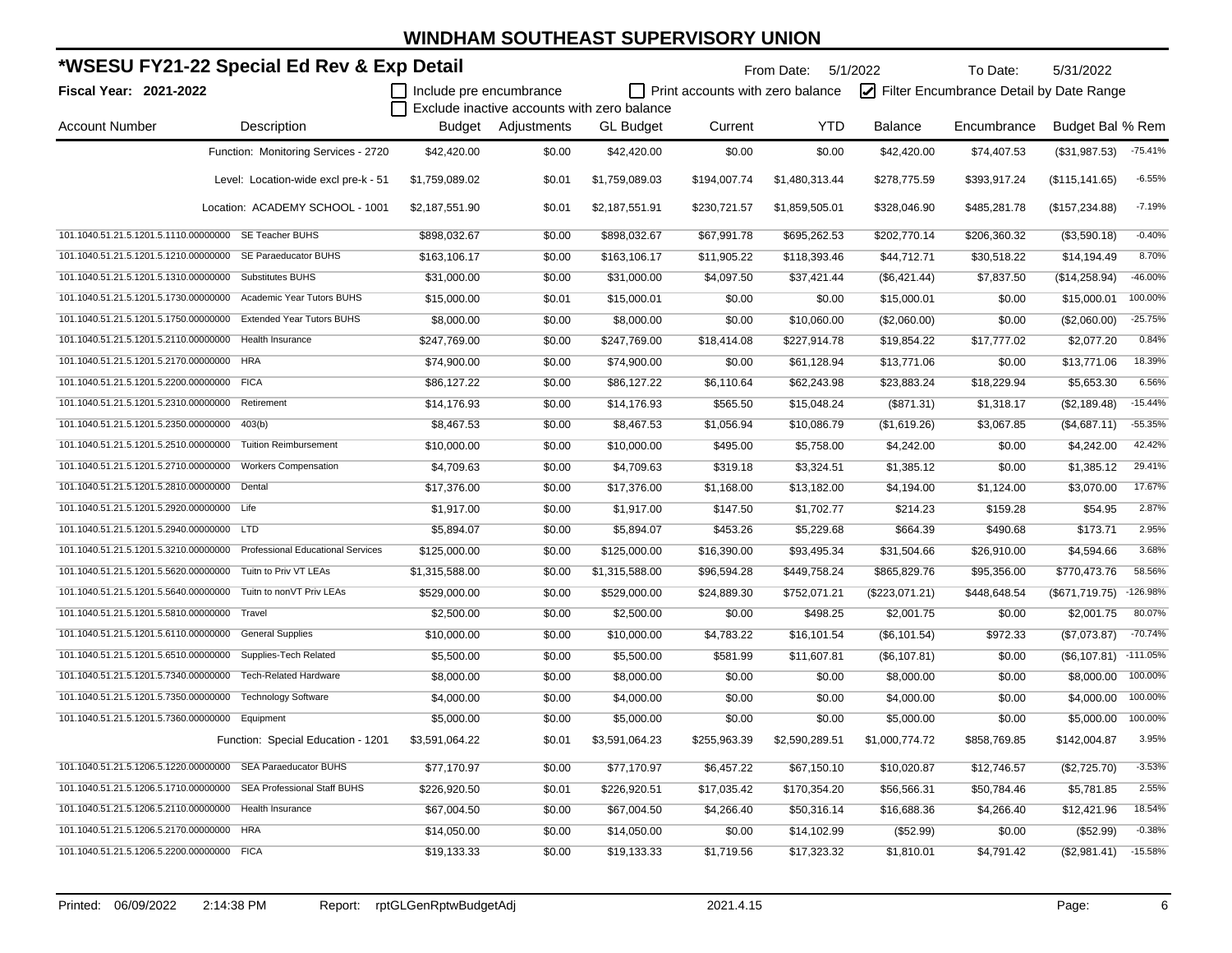| *WSESU FY21-22 Special Ed Rev & Exp Detail                         |                                      |                         |                                             |                  |                                  | From Date: 5/1/2022 |                | To Date:                                | 5/31/2022        |             |
|--------------------------------------------------------------------|--------------------------------------|-------------------------|---------------------------------------------|------------------|----------------------------------|---------------------|----------------|-----------------------------------------|------------------|-------------|
| Fiscal Year: 2021-2022                                             |                                      | Include pre encumbrance | Exclude inactive accounts with zero balance |                  | Print accounts with zero balance |                     |                | Filter Encumbrance Detail by Date Range |                  |             |
| Account Number                                                     | Description                          |                         | Budget Adjustments                          | <b>GL Budget</b> | Current                          | <b>YTD</b>          | <b>Balance</b> | Encumbrance                             | Budget Bal % Rem |             |
| 101.1040.51.21.5.1206.5.2310.00000000                              | Retirement                           | \$3,989.30              | \$0.00                                      | \$3,989.30       | \$409.50                         | \$6,793.71          | (\$2,804.41)   | \$913.78                                | (\$3,718.19)     | $-93.20%$   |
| 101.1040.51.21.5.1206.5.2350.00000000                              | 403(b)                               | \$1,023.81              | \$0.00                                      | \$1,023.81       | \$157.52                         | \$1,575.20          | (\$551.39)     | \$472.54                                | (\$1,023.93)     | $-100.01%$  |
| 101.1040.51.21.5.1206.5.2510.00000000                              | <b>Tuition Reimbursement</b>         | \$1,950.00              | \$0.00                                      | \$1,950.00       | \$35.00                          | \$133.00            | \$1,817.00     | \$0.00                                  | \$1,817.00       | 93.18%      |
| 101.1040.51.21.5.1206.5.2710.00000000                              | <b>Workers Compensation</b>          | \$1,000.43              | \$0.00                                      | \$1,000.43       | \$89.27                          | \$917.08            | \$83.35        | \$0.00                                  | \$83.35          | 8.33%       |
| 101.1040.51.21.5.1206.5.2810.00000000                              | Dental                               | \$2,904.00              | \$0.00                                      | \$2,904.00       | \$242.00                         | \$2,728.00          | \$176.00       | \$242.00                                | (\$66.00)        | $-2.27%$    |
| 101.1040.51.21.5.1206.5.2920.00000000 Life                         |                                      | \$405.00                | \$0.00                                      | \$405.00         | \$42.90                          | \$482.15            | (\$77.15)      | \$42.90                                 | (\$120.05)       | $-29.64%$   |
| 101.1040.51.21.5.1206.5.2940.00000000                              | <b>LTD</b>                           | \$1,245.71              | \$0.00                                      | \$1,245.71       | \$134.38                         | \$1,510.35          | (\$264.64)     | \$131.42                                | (\$396.06)       | $-31.79%$   |
|                                                                    | Function: STEP Para - 1206           | \$416,797.55            | \$0.01                                      | \$416,797.56     | \$30,589.17                      | \$333,386.24        | \$83,411.32    | \$74,391.49                             | \$9,019.83       | 2.16%       |
| 101.1040.51.21.5.1207.5.1210.00000000                              | <b>Paraeducator Transition Svcs</b>  | \$44,212.68             | \$0.00                                      | \$44,212.68      | \$2,286.67                       | \$20,278.88         | \$23,933.80    | \$6,748.57                              | \$17,185.23      | 38.87%      |
| 101.1040.51.21.5.1207.5.1710.00000000                              | <b>Teacher Transition Svcs</b>       | \$64,429.00             | \$0.00                                      | \$64,429.00      | \$4,956.08                       | \$49,560.80         | \$14,868.20    | \$14,868.20                             | \$0.00           | 0.00%       |
| 101.1040.51.21.5.1207.5.1720.00000000                              | Social Worker Transition Svcs        | \$56,251.00             | \$0.00                                      | \$56,251.00      | \$4,327.00                       | \$43,270.00         | \$12,981.00    | \$12,981.00                             | \$0.00           | 0.00%       |
| 101.1040.51.21.5.1207.5.2110.00000000                              | <b>Health Insurance</b>              | \$31,557.00             | \$0.00                                      | \$31,557.00      | \$2,601.84                       | \$25,802.64         | \$5,754.36     | \$2,601.84                              | \$3,152.52       | 9.99%       |
| 101.1040.51.21.5.1207.5.2170.00000000                              | <b>HRA</b>                           | \$10,800.00             | \$0.00                                      | \$10,800.00      | \$0.00                           | \$7,898.16          | \$2,901.84     | \$0.00                                  | \$2,901.84       | 26.87%      |
| 101.1040.51.21.5.1207.5.2180.00000000 HSA                          |                                      | \$0.00                  | \$0.00                                      | \$0.00           | \$0.00                           | \$8,800.00          | (\$8,800.00)   | \$0.00                                  | (\$8,800.00)     | 0.00%       |
| 101.1040.51.21.5.1207.5.2200.00000000 FICA                         |                                      | \$12,614.29             | \$0.00                                      | \$12,614.29      | \$843.73                         | \$8,231.39          | \$4,382.90     | \$2,606.32                              | \$1,776.58       | 14.08%      |
| 101.1040.51.21.5.1207.5.2310.00000000                              | Retirement                           | \$5,062.24              | \$0.00                                      | \$5,062.24       | \$108.62                         | \$3,658.74          | \$1,403.50     | \$320.56                                | \$1,082.94       | 21.39%      |
| 101.1040.51.21.5.1207.5.2350.00000000                              | 403(b)                               | \$644.29                | \$0.00                                      | \$644.29         | \$99.12                          | \$991.20            | (\$346.91)     | \$297.36                                | (\$644.27)       | $-100.00\%$ |
| 101.1040.51.21.5.1207.5.2510.00000000                              | <b>Tuition Reimbursement</b>         | \$500.00                | \$0.00                                      | \$500.00         | \$0.00                           | \$165.00            | \$335.00       | \$0.00                                  | \$335.00         | 67.00%      |
| 101.1040.51.21.5.1207.5.2710.00000000                              | <b>Workers Compensation</b>          | \$659.57                | \$0.00                                      | \$659.57         | \$43.96                          | \$436.48            | \$223.09       | \$0.00                                  | \$223.09         | 33.82%      |
| 101.1040.51.21.5.1207.5.2810.00000000                              | Dental                               | \$1,584.00              | \$0.00                                      | \$1,584.00       | \$176.00                         | \$1,606.00          | $(\$22.00)$    | \$176.00                                | (\$198.00)       | $-12.50%$   |
| 101.1040.51.21.5.1207.5.2920.00000000 Life                         |                                      | \$270.00                | \$0.00                                      | \$270.00         | \$21.46                          | \$245.75            | \$24.25        | \$21.46                                 | \$2.79           | 1.03%       |
| 101.1040.51.21.5.1207.5.2940.00000000 LTD                          |                                      | \$827.36                | \$0.00                                      | \$827.36         | \$66.18                          | \$761.84            | \$65.52        | \$66.30                                 | (\$0.78)         | $-0.09%$    |
|                                                                    | Function: Transition Services - 1207 | \$229,411.43            | \$0.00                                      | \$229,411.43     | \$15,530.66                      | \$171,706.88        | \$57,704.55    | \$40,687.61                             | \$17,016.94      | 7.42%       |
| 101.1040.51.21.5.1208.5.1110.00000000 Intensive Svcs Teachers BUHS |                                      | \$301,960.00            | \$0.00                                      | \$301,960.00     | \$18,227.70                      | \$184,921.74        | \$117,038.26   | \$54,683.00                             | \$62,355.26      | 20.65%      |
| 101.1040.51.21.5.1208.5.1210.00000000                              | Intensive Svcs Paraeducator          | \$222,577.07            | \$0.00                                      | \$222,577.07     | \$15,112.52                      | \$155,414.31        | \$67,162.76    | \$65,097.56                             | \$2,065.20       | 0.93%       |
| 101.1040.51.21.5.1208.5.1750.00000000                              | <b>Extended Year Tutors BUHS</b>     | \$25,000.00             | \$0.01                                      | \$25,000.01      | \$0.00                           | \$16,289.33         | \$8,710.68     | \$0.00                                  | \$8.710.68       | 34.84%      |
| 101.1040.51.21.5.1208.5.2110.00000000                              | <b>Health Insurance</b>              | \$77,711.50             | \$0.00                                      | \$77,711.50      | \$6,971.92                       | \$81,391.49         | (\$3,679.99)   | \$8,246.04                              | (\$11,926.03)    | $-15.35%$   |
| 101.1040.51.21.5.1208.5.2170.00000000 HRA                          |                                      | \$31,450.00             | \$0.00                                      | \$31,450.00      | \$0.00                           | \$22,750.00         | \$8,700.00     | \$0.00                                  | \$8,700.00       | 27.66%      |
| 101.1040.51.21.5.1208.5.2200.00000000 FICA                         |                                      | \$37,083.02             | \$0.00                                      | \$37,083.02      | \$2,443.63                       | \$26,002.87         | \$11,080.15    | \$8,774.64                              | \$2,305.51       | 6.22%       |
| 101.1040.51.21.5.1208.5.2310.00000000 Retirement                   |                                      | \$10,737.16             | \$0.00                                      | \$10,737.16      | \$717.86                         | \$10,006.79         | \$730.37       | \$2,004.45                              | (\$1,274.08)     | $-11.87%$   |
| 101.1040.51.21.5.1208.5.2350.00000000 403(b)                       |                                      | \$3,556.32              | \$0.00                                      | \$3,556.32       | \$273.56                         | \$2,719.60          | \$836.72       | \$820.68                                | \$16.04          | 0.45%       |
| 101.1040.51.21.5.1208.5.2510.00000000 Tuition Reimbursement        |                                      | \$2,700.00              | \$0.00                                      | \$2,700.00       | \$0.00                           | \$3,177.00          | $(\$477.00)$   | \$0.00                                  | $(\$477.00)$     | $-17.67%$   |
| 101.1040.51.21.5.1208.5.2710.00000000                              | <b>Workers Compensation</b>          | \$1,725.29              | \$0.00                                      | \$1,725.29       | \$126.70                         | \$1,380.82          | \$344.47       | \$0.00                                  | \$344.47         | 19.97%      |
| 101.1040.51.21.5.1208.5.2810.00000000 Dental                       |                                      | \$5,112.00              | \$0.00                                      | \$5,112.00       | \$440.00                         | \$5,730.00          | (\$618.00)     | \$550.00                                | (\$1,168.00)     | $-22.85%$   |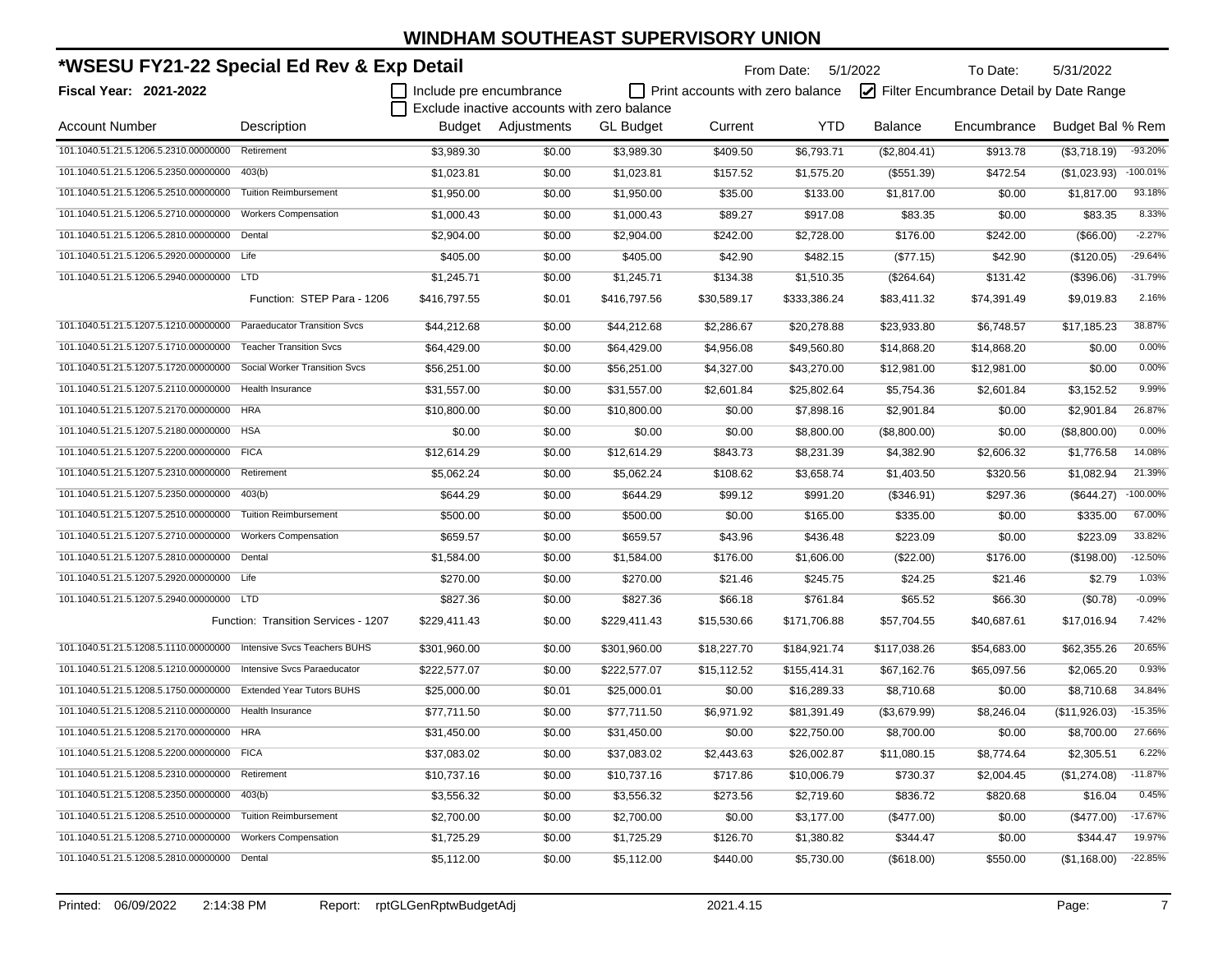| *WSESU FY21-22 Special Ed Rev & Exp Detail                              |                                               |                         |                                             |                  |                                         | From Date: 5/1/2022 |                | To Date:                                | 5/31/2022        |           |
|-------------------------------------------------------------------------|-----------------------------------------------|-------------------------|---------------------------------------------|------------------|-----------------------------------------|---------------------|----------------|-----------------------------------------|------------------|-----------|
| Fiscal Year: 2021-2022                                                  |                                               | Include pre encumbrance |                                             |                  | $\Box$ Print accounts with zero balance |                     |                | Filter Encumbrance Detail by Date Range |                  |           |
|                                                                         |                                               |                         | Exclude inactive accounts with zero balance |                  |                                         |                     |                |                                         |                  |           |
| <b>Account Number</b>                                                   | Description                                   |                         | Budget Adjustments                          | <b>GL Budget</b> | Current                                 | <b>YTD</b>          | <b>Balance</b> | Encumbrance                             | Budget Bal % Rem |           |
| 101.1040.51.21.5.1208.5.2920.00000000 Life                              |                                               | \$765.00                | \$0.00                                      | \$765.00         | \$60.23                                 | \$716.55            | \$48.45        | \$98.28                                 | (\$49.83)        | $-6.51%$  |
| 101.1040.51.21.5.1208.5.2940.00000000 LTD                               |                                               | \$2,333.37              | \$0.00                                      | \$2,333.37       | \$186.44                                | \$2,193.20          | \$140.17       | \$307.33                                | (\$167.16)       | $-7.16%$  |
| 101.1040.51.21.5.1208.5.5810.00000000                                   | Travel                                        | \$300.00                | \$0.00                                      | \$300.00         | \$0.00                                  | \$213.80            | \$86.20        | \$0.00                                  | \$86.20          | 28.73%    |
| 101.1040.51.21.5.1208.5.6110.00000000                                   | <b>General Supplies</b>                       | \$3,500.00              | \$0.00                                      | \$3,500.00       | \$2,412.94                              | \$11,156.01         | (\$7,656.01)   | \$1,081.13                              | (\$8,737.14)     | -249.63%  |
| 101.1040.51.21.5.1208.5.6510.00000000 Supplies Tech-Related             |                                               | \$10,000.00             | \$0.00                                      | \$10,000.00      | \$0.00                                  | \$590.00            | \$9,410.00     | \$0.00                                  | \$9.410.00       | 94.10%    |
|                                                                         | Function: Intensive Services - 1208           | \$736,510.73            | \$0.01                                      | \$736,510.74     | \$46,973.50                             | \$524,653.51        | \$211,857.23   | \$141,663.11                            | \$70,194.12      | 9.53%     |
| 101.1040.51.21.5.1209.5.1110.00000000                                   | Career Readiness Teacher BUHS                 | \$79,646.00             | \$0.00                                      | \$79,646.00      | \$5,545.36                              | \$55,180.92         | \$24,465.08    | \$16,636.08                             | \$7,829.00       | 9.83%     |
| 101.1040.51.21.5.1209.5.1210.00000000                                   | Career Readiness Paraeducator                 | \$74,293.89             | \$0.00                                      | \$74,293.89      | \$4,383.96                              | \$43,839.60         | \$30,454.29    | \$8,454.29                              | \$22,000.00      | 29.61%    |
| 101.1040.51.21.5.1209.5.2110.00000000                                   | Health Insurance                              | \$33,937.00             | \$0.00                                      | \$33,937.00      | \$1,401.52                              | \$16,722.63         | \$17,214.37    | \$1,401.52                              | \$15,812.85      | 46.59%    |
| 101.1040.51.21.5.1209.5.2170.00000000 HRA                               |                                               | \$6,500.00              | \$0.00                                      | \$6,500.00       | \$0.00                                  | \$5,323.16          | \$1,176.84     | \$0.00                                  | \$1,176.84       | 18.11%    |
| 101.1040.51.21.5.1209.5.2200.00000000 FICA                              |                                               | \$11,776.40             | \$0.00                                      | \$11,776.40      | \$738.24                                | \$7,347.73          | \$4,428.67     | \$1,899.28                              | \$2,529.39       | 21.48%    |
| 101.1040.51.21.5.1209.5.2310.00000000                                   | Retirement                                    | \$2,483.96              | \$0.00                                      | \$2,483.96       | \$208.24                                | \$3,432.21          | (\$948.25)     | \$401.58                                | (\$1,349.83)     | $-54.34%$ |
| 101.1040.51.21.5.1209.5.2510.00000000                                   | <b>Tuition Reimbursement</b>                  | \$0.00                  | \$0.00                                      | \$0.00           | \$375.00                                | \$375.00            | (\$375.00)     | \$0.00                                  | (\$375.00)       | 0.00%     |
| 101.1040.51.21.5.1209.5.2710.00000000                                   | <b>Workers Compensation</b>                   | \$527.76                | \$0.00                                      | \$527.76         | \$37.73                                 | \$382.17            | \$145.59       | \$0.00                                  | \$145.59         | 27.59%    |
| 101.1040.51.21.5.1209.5.2810.00000000                                   | Dental                                        | \$1,584.00              | \$0.00                                      | \$1,584.00       | \$88.00                                 | \$1,468.00          | \$116.00       | \$88.00                                 | \$28.00          | 1.77%     |
| 101.1040.51.21.5.1209.5.2920.00000000 Life                              |                                               | \$252.00                | \$0.00                                      | \$252.00         | \$18.02                                 | \$204.08            | \$47.92        | \$37.42                                 | \$10.50          | 4.17%     |
| 101.1040.51.21.5.1209.5.2940.00000000 LTD                               |                                               | \$754.71                | \$0.00                                      | \$754.71         | \$56.80                                 | \$638.50            | \$116.21       | \$120.24                                | (\$4.03)         | $-0.53%$  |
| 101.1040.51.21.5.1209.5.5810.00000000 Travel                            |                                               | \$5,000.00              | \$0.00                                      | \$5,000.00       | \$0.00                                  | \$2,055.11          | \$2,944.89     | \$0.00                                  | \$2,944.89       | 58.90%    |
| 101.1040.51.21.5.1209.5.6110.00000000 General Supplies                  |                                               | \$5,000.00              | \$0.00                                      | \$5,000.00       | \$335.00                                | \$3,279.25          | \$1,720.75     | \$0.00                                  | \$1,720.75       | 34.42%    |
|                                                                         | Function: Career Readiness - 1209             | \$221,755.72            | \$0.00                                      | \$221,755.72     | \$13,187.87                             | \$140,248.36        | \$81,507.36    | \$29,038.41                             | \$52,468.95      | 23.66%    |
| 101.1040.51.21.5.1210.5.1710.00000000 Out of District Case Manager      |                                               | \$76,428.75             | \$0.00                                      | \$76,428.75      | \$6,002.12                              | \$60,021.20         | \$16,407.55    | \$18,006.44                             | (\$1,598.89)     | $-2.09%$  |
| 101.1040.51.21.5.1210.5.2110.00000000                                   | Health Insurance                              | \$14,410.00             | \$0.00                                      | \$14,410.00      | \$1,196.44                              | \$13,160.84         | \$1,249.16     | \$1,196.44                              | \$52.72          | 0.37%     |
| 101.1040.51.21.5.1210.5.2170.00000000 HRA                               |                                               | \$4,200.00              | \$0.00                                      | \$4,200.00       | \$0.00                                  | \$4,200.00          | \$0.00         | \$0.00                                  | \$0.00           | 0.00%     |
| 101.1040.51.21.5.1210.5.2200.00000000 FICA                              |                                               | \$5,846.80              | \$0.00                                      | \$5,846.80       | \$437.68                                | \$4,353.81          | \$1,492.99     | \$1,358.80                              | \$134.19         | 2.30%     |
| 101.1040.51.21.5.1210.5.2310.00000000 Retirement                        |                                               | \$0.00                  | \$0.00                                      | \$0.00           | \$0.00                                  | \$1,340.00          | (\$1,340.00)   | \$0.00                                  | (\$1,340.00)     | 0.00%     |
| 101.1040.51.21.5.1210.5.2510.00000000                                   | <b>Tuition Reimbursement</b>                  | \$1,950.00              | \$0.00                                      | \$1,950.00       | \$0.00                                  | \$0.00              | \$1,950.00     | \$0.00                                  | \$1,950.00       | 100.00%   |
| 101.1040.51.21.5.1210.5.2710.00000000                                   | <b>Workers Compensation</b>                   | \$305.72                | \$0.00                                      | \$305.72         | \$22.81                                 | \$231.69            | \$74.03        | \$0.00                                  | \$74.03          | 24.21%    |
| 101.1040.51.21.5.1210.5.2810.00000000                                   | Dental                                        | \$1,144.00              | \$0.00                                      | \$1,144.00       | \$88.00                                 | \$968.00            | \$176.00       | \$88.00                                 | \$88.00          | 7.69%     |
| 101.1040.51.21.5.1210.5.2920.00000000 Life                              |                                               | \$144.00                | \$0.00                                      | \$144.00         | \$11.08                                 | \$131.21            | \$12.79        | \$11.08                                 | \$1.71           | 1.19%     |
| 101.1040.51.21.5.1210.5.2940.00000000                                   | LTD                                           | \$437.17                | \$0.00                                      | \$437.17         | \$34.34                                 | \$409.20            | \$27.97        | \$34.34                                 | (\$6.37)         | $-1.46%$  |
| 101.1040.51.21.5.1210.5.5810.00000000 Travel                            |                                               | \$1,200.00              | \$0.00                                      | \$1,200.00       | \$0.00                                  | \$0.00              | \$1,200.00     | \$0.00                                  | \$1,200.00       | 100.00%   |
|                                                                         | Function: Out of District Case Manager - 1210 | \$106,066.44            | \$0.00                                      | \$106,066.44     | \$7,792.47                              | \$84,815.95         | \$21,250.49    | \$20,695.10                             | \$555.39         | 0.52%     |
| 101.1040.51.21.5.2140.5.1110.00000000 Test/Eval & Parent Place Case Mgr |                                               | \$72,331.45             | \$0.00                                      | \$72,331.45      | \$0.00                                  | \$0.00              | \$72,331.45    | \$1,716.27                              | \$70,615.18      | 97.63%    |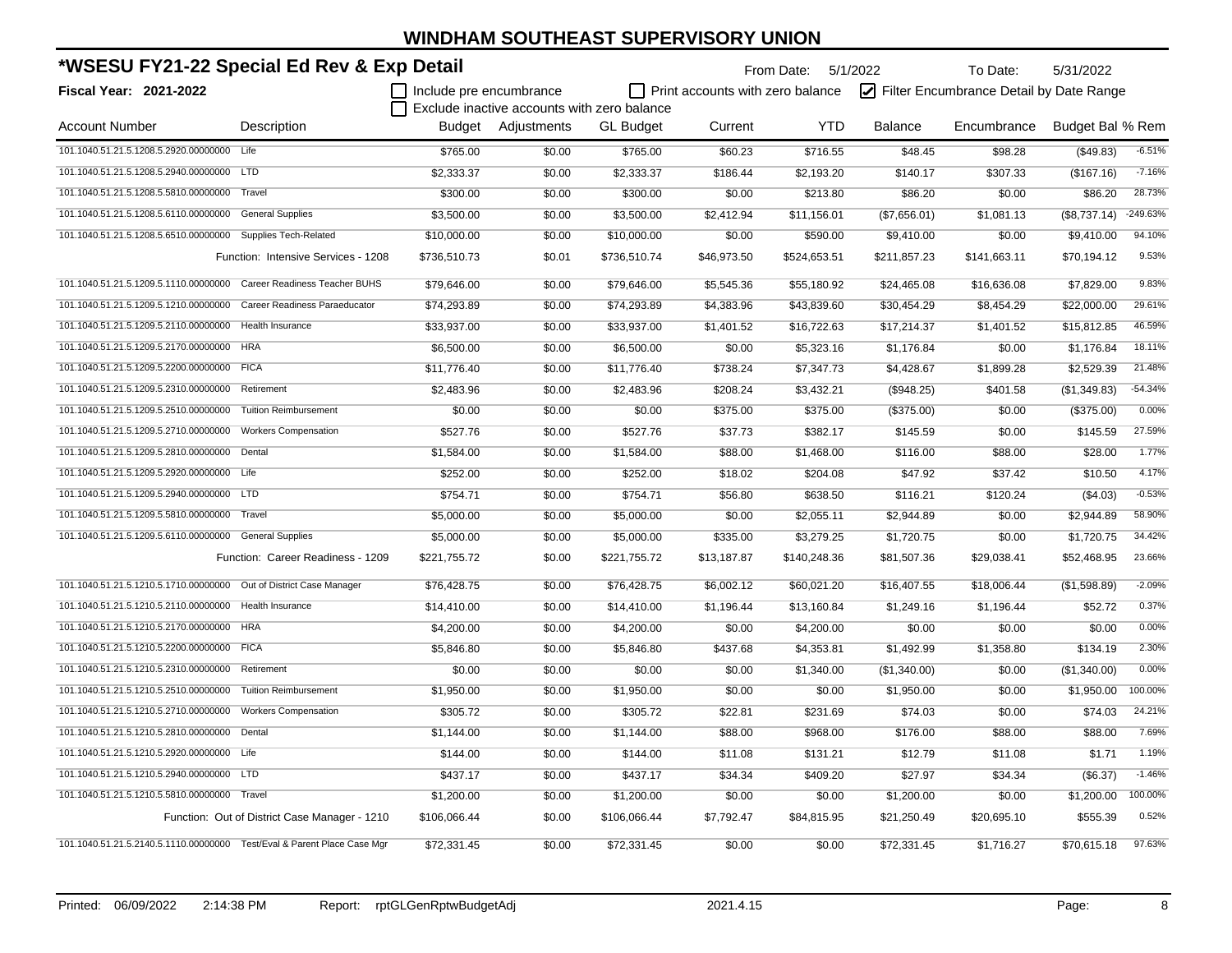| *WSESU FY21-22 Special Ed Rev & Exp Detail                            |                                            |                         |                                             |                  |                                  | From Date: 5/1/2022 |                | To Date:                                | 5/31/2022        |            |
|-----------------------------------------------------------------------|--------------------------------------------|-------------------------|---------------------------------------------|------------------|----------------------------------|---------------------|----------------|-----------------------------------------|------------------|------------|
| <b>Fiscal Year: 2021-2022</b>                                         |                                            | Include pre encumbrance | Exclude inactive accounts with zero balance |                  | Print accounts with zero balance |                     |                | Filter Encumbrance Detail by Date Range |                  |            |
| <b>Account Number</b>                                                 | Description                                |                         | Budget Adjustments                          | <b>GL Budget</b> | Current                          | <b>YTD</b>          | <b>Balance</b> | Encumbrance                             | Budget Bal % Rem |            |
| 101.1040.51.21.5.2140.5.2110.00000000                                 | <b>Health Insurance</b>                    | \$6,905.70              | \$0.00                                      | \$6,905.70       | \$0.00                           | \$0.00              | \$6,905.70     | \$0.00                                  | \$6,905.70       | 100.00%    |
| 101.1040.51.21.5.2140.5.2170.00000000                                 | <b>HRA</b>                                 | \$1,890.00              | \$0.00                                      | \$1,890.00       | \$0.00                           | \$0.00              | \$1,890.00     | \$0.00                                  | \$1,890.00       | 100.00%    |
| 101.1040.51.21.5.2140.5.2200.00000000                                 | <b>FICA</b>                                | \$5,533.36              | \$0.00                                      | \$5,533.36       | \$0.00                           | \$0.00              | \$5,533.36     | \$131.30                                | \$5,402.06       | 97.63%     |
| 101.1040.51.21.5.2140.5.2350.00000000                                 | 403(b)                                     | \$1,446.63              | \$0.00                                      | \$1,446.63       | \$0.00                           | \$0.00              | \$1,446.63     | \$0.00                                  | \$1,446.63       | 100.00%    |
| 101.1040.51.21.5.2140.5.2510.00000000                                 | <b>Tuition Reimbursement</b>               | \$1,500.00              | \$0.00                                      | \$1,500.00       | \$0.00                           | \$0.00              | \$1,500.00     | \$0.00                                  | \$1,500.00       | 100.00%    |
| 101.1040.51.21.5.2140.5.2710.00000000                                 | <b>Workers Compensation</b>                | \$289.33                | \$0.00                                      | \$289.33         | \$0.00                           | \$0.45              | \$288.88       | \$0.00                                  | \$288.88         | 99.84%     |
| 101.1040.51.21.5.2140.5.2810.00000000                                 | Dental                                     | \$475.20                | \$0.00                                      | \$475.20         | \$0.00                           | \$0.00              | \$475.20       | \$0.00                                  | \$475.20         | 100.00%    |
| 101.1040.51.21.5.2140.5.2920.00000000 Life                            |                                            | \$125.00                | \$0.00                                      | \$125.00         | \$0.00                           | \$0.00              | \$125.00       | \$0.00                                  | \$125.00         | 100.00%    |
| 101.1040.51.21.5.2140.5.2940.00000000 LTD                             |                                            | \$385.00                | \$0.00                                      | \$385.00         | \$0.00                           | \$0.00              | \$385.00       | \$0.00                                  | \$385.00         | 100.00%    |
|                                                                       | Function: Psychological Services - 2140    | \$90,881.67             | \$0.00                                      | \$90,881.67      | \$0.00                           | \$0.45              | \$90,881.22    | \$1,847.57                              | \$89,033.65      | 97.97%     |
| 101.1040.51.21.5.2219.5.1730.00000000                                 | One Percent Prog Improve BUHS              | \$3,000.00              | \$0.00                                      | \$3,000.00       | \$0.00                           | \$5,858.25          | (\$2,858.25)   | \$0.00                                  | (\$2,858.25)     | $-95.28%$  |
| 101.1040.51.21.5.2219.5.2200.00000000                                 | <b>FICA</b>                                | \$229.50                | \$0.00                                      | \$229.50         | \$0.00                           | \$431.43            | $(\$201.93)$   | \$0.00                                  | $(\$201.93)$     | $-87.99%$  |
| 101.1040.51.21.5.2219.5.2710.00000000                                 | <b>Workers Compensation</b>                | \$0.00                  | \$0.00                                      | \$0.00           | \$0.00                           | \$23.15             | (\$23.15)      | \$0.00                                  | (\$23.15)        | 0.00%      |
| 101.1040.51.21.5.2219.5.3310.00000000                                 | Emp Training/Develop                       | \$1,500.00              | \$0.00                                      | \$1,500.00       | \$0.00                           | \$0.00              | \$1,500.00     | \$0.00                                  | \$1,500.00       | 100.00%    |
|                                                                       | Function: Othr Instruct Improve - 2219     | \$4,729.50              | \$0.00                                      | \$4,729.50       | \$0.00                           | \$6,312.83          | (\$1,583.33)   | \$0.00                                  | (\$1,583.33)     | $-33.48%$  |
| 101.1040.51.21.5.2490.5.2510.00000000 Tuition Reimbursement           |                                            | \$1,950.00              | \$0.00                                      | \$1,950.00       | \$0.00                           | \$0.00              | \$1,950.00     | \$0.00                                  | \$1,950.00       | 100.00%    |
| 101.1040.51.21.5.2490.5.5410.00000000 Advertising                     |                                            | \$450.00                | \$0.00                                      | \$450.00         | \$0.00                           | \$0.00              | \$450.00       | \$0.00                                  | \$450.00         | 100.00%    |
| 101.1040.51.21.5.2490.5.5810.00000000                                 | Travel                                     | \$1,500.00              | \$0.00                                      | \$1,500.00       | \$0.00                           | \$23.91             | \$1,476.09     | \$0.00                                  | \$1,476.09       | 98.41%     |
| 101.1040.51.21.5.2490.5.6110.00000000                                 | <b>General Supplies</b>                    | \$1,000.00              | \$0.00                                      | \$1,000.00       | \$0.00                           | \$254.75            | \$745.25       | \$0.00                                  | \$745.25         | 74.53%     |
| 101.1040.51.21.5.2490.5.6510.00000000 Supplies Tech-Related           |                                            | \$1,500.00              | \$0.00                                      | \$1,500.00       | \$0.00                           | \$2,697.00          | (\$1,197.00)   | \$0.00                                  | (\$1,197.00)     | -79.80%    |
|                                                                       | Function: Othr Supp Serv-Schl Admin - 2490 | \$6,400.00              | \$0.00                                      | \$6,400.00       | \$0.00                           | \$2,975.66          | \$3,424.34     | \$0.00                                  | \$3,424.34       | 53.51%     |
| 101.1040.51.21.5.2711.5.5180.00000000 SE Out of Dist Place Transport  |                                            | \$186,439.00            | \$0.00                                      | \$186,439.00     | \$14,788.48                      | \$93,289.40         | \$93,149.60    | \$16,023.00                             | \$77,126.60      | 41.37%     |
| 101.1040.51.21.5.2711.5.5190.00000000                                 | BUHS<br>SE Stu Transportation BUHS         | \$134,000.00            | \$0.00                                      | \$134,000.00     | \$15,973.38                      | \$79,866.90         | \$54,133.10    | \$0.00                                  | \$54,133.10      | 40.40%     |
|                                                                       | Function: Resident Students - 2711         | \$320,439.00            | \$0.00                                      | \$320,439.00     | \$30,761.86                      | \$173,156.30        | \$147,282.70   | \$16,023.00                             | \$131,259.70     | 40.96%     |
| 101.1040.51.21.5.2720.5.5190.00000000 Monitoring Services BUHS        |                                            | \$30,047.16             | \$0.00                                      | \$30,047.16      | \$0.00                           | \$0.00              | \$30,047.16    | \$43,225.86                             | (\$13,178.70)    | -43.86%    |
|                                                                       | Function: Monitoring Services - 2720       | \$30,047.16             | \$0.00                                      | \$30,047.16      | \$0.00                           | \$0.00              | \$30,047.16    | \$43,225.86                             | (\$13,178.70)    | -43.86%    |
|                                                                       | Level: Location-wide excl pre-k - 51       | \$5,754,103.42          | \$0.03                                      | \$5,754,103.45   | \$400,798.92                     | \$4,027,545.69      | \$1,726,557.76 | \$1,226,342.00                          | \$500,215.76     | 8.69%      |
|                                                                       | Location: BRATTLEBORO UHS #6 - 1040        | \$5,754,103.42          | \$0.03                                      | \$5,754,103.45   | \$400,798.92                     | \$4,027,545.69      | \$1,726,557.76 | \$1,226,342.00                          | \$500,215.76     | 8.69%      |
| 101.1087.11.21.5.1201.5.1110.00000000                                 | SE Teachers Dummerston                     | \$127,213.00            | \$0.00                                      | \$127,213.00     | \$6,217.82                       | \$62,178.20         | \$65,034.80    | \$18,653.44                             | \$46,381.36      | 36.46%     |
| 101.1087.11.21.5.1201.5.1210.00000000                                 | SE Paraeducator Dummerston                 | \$26,474.32             | \$0.00                                      | \$26,474.32      | \$2,959.76                       | \$31,284.11         | (\$4,809.79)   | \$15,379.27                             | (\$20,189.06)    | $-76.26%$  |
| 101.1087.11.21.5.1201.5.1310.00000000                                 | Substitutes Dummerston                     | \$1,500.00              | \$0.00                                      | \$1,500.00       | \$110.00                         | \$3,785.00          | (\$2,285.00)   | \$440.00                                | (\$2,725.00)     | $-181.67%$ |
| 101.1087.11.21.5.1201.5.1750.00000000 Extended Year Tutors Dummerston |                                            | \$2,500.00              | \$0.00                                      | \$2,500.00       | \$0.00                           | \$840.00            | \$1,660.00     | \$0.00                                  | \$1,660.00       | 66.40%     |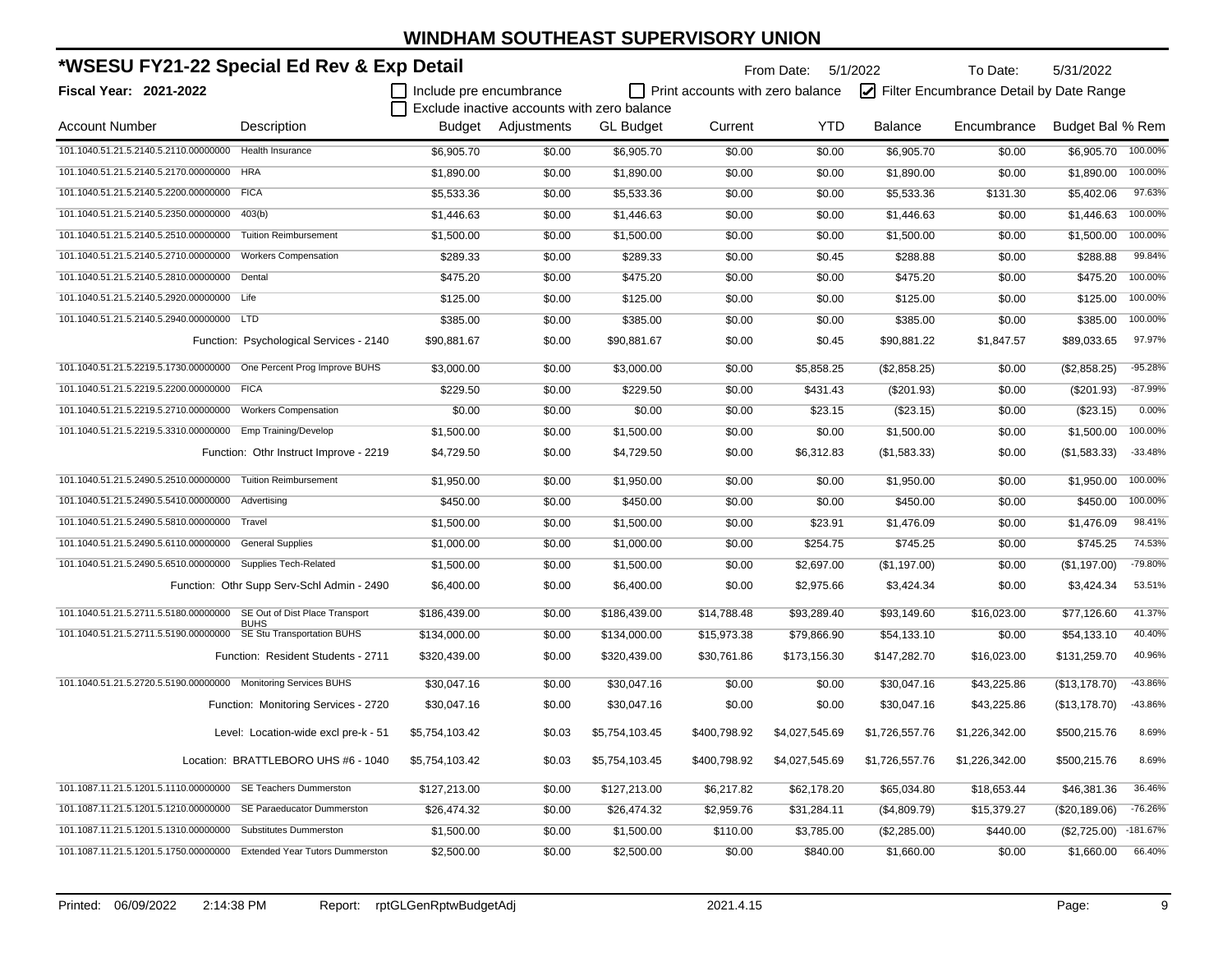| *WSESU FY21-22 Special Ed Rev & Exp Detail                              |                                            |                         |                                             |                  | From Date: 5/1/2022              |              | To Date:       | 5/31/2022                               |                        |            |
|-------------------------------------------------------------------------|--------------------------------------------|-------------------------|---------------------------------------------|------------------|----------------------------------|--------------|----------------|-----------------------------------------|------------------------|------------|
| Fiscal Year: 2021-2022                                                  |                                            | Include pre encumbrance |                                             |                  | Print accounts with zero balance |              |                | Filter Encumbrance Detail by Date Range |                        |            |
|                                                                         |                                            |                         | Exclude inactive accounts with zero balance |                  |                                  |              |                |                                         |                        |            |
| <b>Account Number</b>                                                   | Description                                |                         | Budget Adjustments                          | <b>GL Budget</b> | Current                          | <b>YTD</b>   | <b>Balance</b> | Encumbrance                             | Budget Bal % Rem       |            |
| 101.1087.11.21.5.1201.5.2110.00000000                                   | <b>Health Insurance</b>                    | \$14,410.00             | \$0.00                                      | \$14,410.00      | \$3,965.76                       | \$31,114.04  | (\$16,704.04)  | \$3,965.76                              | (\$20,669.80) -143.44% |            |
| 101.1087.11.21.5.1201.5.2170.00000000                                   | <b>HRA</b>                                 | \$8,400.00              | \$0.00                                      | \$8,400.00       | \$0.00                           | \$8,440.00   | (\$40.00)      | \$0.00                                  | $(\$40.00)$            | $-0.48%$   |
| 101.1087.11.21.5.1201.5.2180.00000000                                   | <b>HSA</b>                                 | \$0.00                  | \$0.00                                      | \$0.00           | \$0.00                           | \$4,200.00   | (\$4,200.00)   | \$0.00                                  | (\$4,200.00)           | 0.00%      |
| 101.1087.11.21.5.1201.5.2200.00000000 FICA                              |                                            | \$12,668.04             | \$0.00                                      | \$12,668.04      | \$612.39                         | \$6,750.23   | \$5,917.81     | \$2,324.86                              | \$3,592.95             | 28.36%     |
| 101.1087.11.21.5.1201.5.2310.00000000                                   | Retirement                                 | \$2,130.13              | \$0.00                                      | \$2,130.13       | \$140.58                         | \$2,783.13   | (\$653.00)     | \$288.30                                | $($ \$941.30)          | $-44.19%$  |
| 101.1087.11.21.5.1201.5.2350.00000000                                   | 403(b)                                     | \$0.00                  | \$0.00                                      | \$0.00           | \$124.36                         | \$1,192.81   | (\$1,192.81)   | \$373.07                                | (\$1,565.88)           | 0.00%      |
| 101.1087.11.21.5.1201.5.2510.00000000                                   | <b>Tuition Reimbursement</b>               | \$3,800.00              | \$0.00                                      | \$3,800.00       | \$0.00                           | \$825.00     | \$2,975.00     | \$0.00                                  | \$2,975.00             | 78.29%     |
| 101.1087.11.21.5.1201.5.2710.00000000                                   | <b>Workers Compensation</b>                | \$749.20                | \$0.00                                      | \$749.20         | \$35.30                          | \$378.68     | \$370.52       | \$0.00                                  | \$370.52               | 49.46%     |
| 101.1087.11.21.5.1201.5.2810.00000000                                   | Dental                                     | \$2,112.00              | \$0.00                                      | \$2,112.00       | \$184.80                         | \$1,751.20   | \$360.80       | \$184.80                                | \$176.00               | 8.33%      |
| 101.1087.11.21.5.1201.5.2920.00000000 Life                              |                                            | \$252.00                | \$0.00                                      | \$252.00         | \$17.32                          | \$185.05     | \$66.95        | \$17.32                                 | \$49.63                | 19.69%     |
| 101.1087.11.21.5.1201.5.2940.00000000 LTD                               |                                            | \$730.52                | \$0.00                                      | \$730.52         | \$52.52                          | \$561.03     | \$169.49       | \$52.52                                 | \$116.97               | 16.01%     |
| 101.1087.11.21.5.1201.5.3210.00000000 Professional Educational Services |                                            | \$300.00                | \$0.00                                      | \$300.00         | \$0.00                           | \$0.00       | \$300.00       | \$0.00                                  | \$300.00               | 100.00%    |
| 101.1087.11.21.5.1201.5.5620.00000000 Tuitn to Priv VT LEAs             |                                            | \$50,000.00             | \$0.00                                      | \$50,000.00      | \$0.00                           | \$0.00       | \$50,000.00    | \$0.00                                  | \$50,000.00            | 100.00%    |
| 101.1087.11.21.5.1201.5.5810.00000000 Travel                            |                                            | \$500.00                | \$0.00                                      | \$500.00         | \$0.00                           | \$0.00       | \$500.00       | \$0.00                                  | \$500.00               | 100.00%    |
| 101.1087.11.21.5.1201.5.6110.00000000 General Supplies                  |                                            | \$2,500.00              | \$0.00                                      | \$2,500.00       | \$0.00                           | \$699.11     | \$1,800.89     | \$229.41                                | \$1,571.48             | 62.86%     |
| 101.1087.11.21.5.1201.5.6510.00000000 Supplies-Tech Related             |                                            | \$1,500.00              | \$0.00                                      | \$1,500.00       | \$0.00                           | \$899.00     | \$601.00       | \$0.00                                  | \$601.00               | 40.07%     |
| 101.1087.11.21.5.1201.5.7340.00000000                                   | <b>Tech-Related Hardware</b>               | \$1,500.00              | \$0.00                                      | \$1,500.00       | \$0.00                           | \$0.00       | \$1,500.00     | \$0.00                                  | \$1,500.00             | 100.00%    |
| 101.1087.11.21.5.1201.5.7360.00000000                                   | Equipment                                  | \$500.00                | \$0.00                                      | \$500.00         | \$0.00                           | \$0.00       | \$500.00       | \$0.00                                  | \$500.00               | 100.00%    |
|                                                                         | Function: Special Education - 1201         | \$259,739.21            | \$0.00                                      | \$259,739.21     | \$14,420.61                      | \$157,866.59 | \$101,872.62   | \$41,908.75                             | \$59,963.87            | 23.09%     |
| 101.1087.11.21.5.2219.5.1730.00000000 One Percent Prog Improve Dumm     | Elem                                       | \$1,000.00              | \$0.00                                      | \$1,000.00       | \$0.00                           | \$0.00       | \$1,000.00     | \$0.00                                  | \$1,000.00             | 100.00%    |
| 101.1087.11.21.5.2219.5.2200.00000000                                   | <b>FICA</b>                                | \$76.50                 | \$0.00                                      | \$76.50          | \$0.00                           | \$0.00       | \$76.50        | \$0.00                                  | \$76.50                | 100.00%    |
|                                                                         | Function: Othr Instruct Improve - 2219     | \$1,076.50              | \$0.00                                      | \$1,076.50       | \$0.00                           | \$0.00       | \$1,076.50     | \$0.00                                  | \$1,076.50             | 100.00%    |
| 101.1087.11.21.5.2711.5.5190.00000000 SE Stu Transportation Dummerston  |                                            | \$7,824.00              | \$0.00                                      | \$7,824.00       | \$3,455.46                       | \$17,277.30  | (\$9,453.30)   | \$0.00                                  | (\$9,453.30)           | $-120.82%$ |
|                                                                         | Function: Resident Students - 2711         | \$7,824.00              | \$0.00                                      | \$7,824.00       | \$3,455.46                       | \$17,277.30  | (\$9,453.30)   | \$0.00                                  | (\$9,453.30)           | -120.82%   |
| 101.1087.11.21.5.2720.5.5190.00000000 Monitoring Services Dummerston    |                                            | \$1.767.00              | \$0.00                                      | \$1,767.00       | \$0.00                           | \$0.00       | \$1,767.00     | \$5,527.18                              | (\$3,760.18)           | $-212.80%$ |
|                                                                         | Function: Monitoring Services - 2720       | \$1,767.00              | \$0.00                                      | \$1,767.00       | \$0.00                           | \$0.00       | \$1,767.00     | \$5,527.18                              | (\$3,760.18) -212.80%  |            |
|                                                                         | Level: Elementary (K-6/8) - 11             | \$270,406.71            | \$0.00                                      | \$270,406.71     | \$17,876.07                      | \$175,143.89 | \$95,262.82    | \$47,435.93                             | \$47,826.89            | 17.69%     |
| 101.1087.31.21.5.2219.5.1730.00000000                                   | One Percent Prog Improve Dumm<br>Secondarv | \$500.00                | \$0.00                                      | \$500.00         | \$0.00                           | \$0.00       | \$500.00       | \$0.00                                  | \$500.00               | 100.00%    |
| 101.1087.31.21.5.2219.5.2200.00000000                                   | <b>FICA</b>                                | \$76.50                 | \$0.00                                      | \$76.50          | \$0.00                           | \$0.00       | \$76.50        | \$0.00                                  | \$76.50                | 100.00%    |
|                                                                         | Function: Othr Instruct Improve - 2219     | \$576.50                | \$0.00                                      | \$576.50         | \$0.00                           | \$0.00       | \$576.50       | \$0.00                                  | \$576.50               | 100.00%    |
|                                                                         | Level: Secondary (7-12) - 31               | \$576.50                | \$0.00                                      | \$576.50         | \$0.00                           | \$0.00       | \$576.50       | \$0.00                                  | \$576.50               | 100.00%    |
| 101.1087.51.21.5.2720.5.1810.00000000 Bus Monitor Dummerston            |                                            | \$0.00                  | \$0.00                                      | \$0.00           | \$0.00                           | \$905.81     | (\$905.81)     | \$0.00                                  | (\$905.81)             | 0.00%      |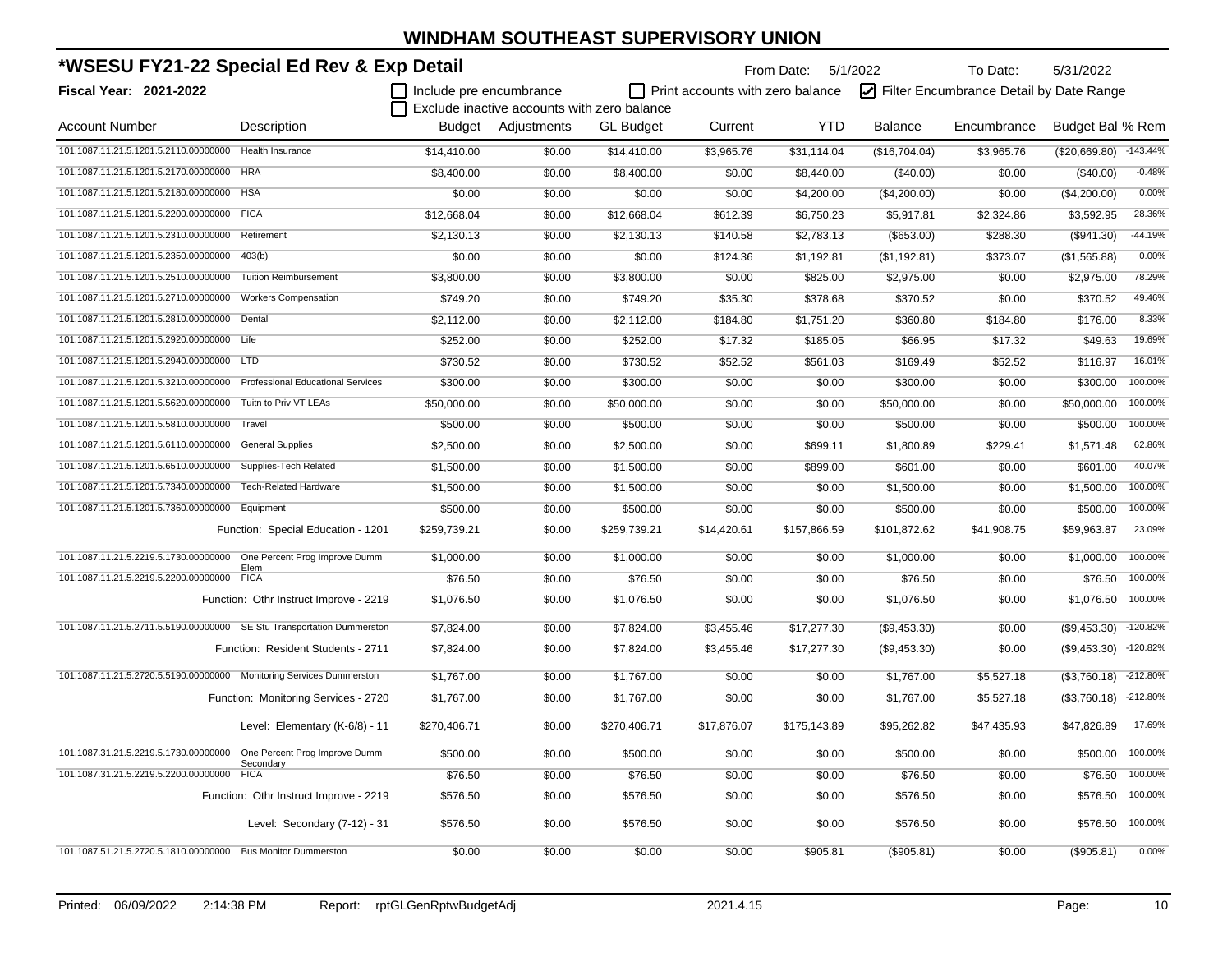| *WSESU FY21-22 Special Ed Rev & Exp Detail                              |                                                  |                         |                                             |                  |                                  | From Date: 5/1/2022 |                | To Date:                                | 5/31/2022        |            |
|-------------------------------------------------------------------------|--------------------------------------------------|-------------------------|---------------------------------------------|------------------|----------------------------------|---------------------|----------------|-----------------------------------------|------------------|------------|
| Fiscal Year: 2021-2022                                                  |                                                  | Include pre encumbrance |                                             |                  | Print accounts with zero balance |                     |                | Filter Encumbrance Detail by Date Range |                  |            |
|                                                                         |                                                  |                         | Exclude inactive accounts with zero balance |                  |                                  |                     |                |                                         |                  |            |
| <b>Account Number</b>                                                   | Description                                      |                         | Budget Adjustments                          | <b>GL Budget</b> | Current                          | <b>YTD</b>          | <b>Balance</b> | Encumbrance                             | Budget Bal % Rem |            |
| 101.1087.51.21.5.2720.5.2110.00000000                                   | <b>Health Insurance</b>                          | \$0.00                  | \$0.00                                      | \$0.00           | \$0.00                           | \$751.04            | (\$751.04)     | \$0.00                                  | (\$751.04)       | 0.00%      |
| 101.1087.51.21.5.2720.5.2200.00000000                                   | <b>FICA</b>                                      | \$0.00                  | \$0.00                                      | \$0.00           | \$0.00                           | \$62.92             | (\$62.92)      | \$0.00                                  | (\$62.92)        | 0.00%      |
| 101.1087.51.21.5.2720.5.2310.00000000                                   | Retirement                                       | \$0.00                  | \$0.00                                      | \$0.00           | \$0.00                           | \$44.61             | (\$44.61)      | \$0.00                                  | (\$44.61)        | 0.00%      |
| 101.1087.51.21.5.2720.5.2710.00000000                                   | <b>Workers Compensation</b>                      | \$0.00                  | \$0.00                                      | \$0.00           | \$0.00                           | \$47.92             | (\$47.92)      | \$0.00                                  | (\$47.92)        | 0.00%      |
| 101.1087.51.21.5.2720.5.2810.00000000 Dental                            |                                                  | \$0.00                  | \$0.00                                      | \$0.00           | \$0.00                           | \$12.86             | (\$12.86)      | \$0.00                                  | (\$12.86)        | 0.00%      |
| 101.1087.51.21.5.2720.5.2920.00000000 Life                              |                                                  | \$0.00                  | \$0.00                                      | \$0.00           | \$0.00                           | \$1.21              | (\$1.21)       | \$0.00                                  | (\$1.21)         | 0.00%      |
| 101.1087.51.21.5.2720.5.2940.00000000 LTD                               |                                                  | \$0.00                  | \$0.00                                      | \$0.00           | \$0.00                           | \$5.18              | (\$5.18)       | \$0.00                                  | (\$5.18)         | 0.00%      |
|                                                                         | Function: Monitoring Services - 2720             | \$0.00                  | \$0.00                                      | \$0.00           | \$0.00                           | \$1,831.55          | (\$1,831.55)   | \$0.00                                  | (\$1,831.55)     | 0.00%      |
|                                                                         | Level: Location-wide excl pre-k - 51             | \$0.00                  | \$0.00                                      | \$0.00           | \$0.00                           | \$1,831.55          | (\$1,831.55)   | \$0.00                                  | (\$1,831.55)     | 0.00%      |
|                                                                         | Location: DUMMERSTON SCHOOLS - 1087              | \$270,983.21            | \$0.00                                      | \$270,983.21     | \$17,876.07                      | \$176,975.44        | \$94,007.77    | \$47,435.93                             | \$46,571.84      | 17.19%     |
| 101.1128.11.21.5.1201.5.1110.00000000 SE Teachers Guilford              |                                                  | \$129,639.00            | \$0.00                                      | \$129,639.00     | \$13,877.86                      | \$129,199.55        | \$439.45       | \$41,633.40                             | (\$41,193.95)    | $-31.78%$  |
| 101.1128.11.21.5.1201.5.1210.00000000 SE Paraeducator Guilford          |                                                  | \$23,353.57             | \$0.00                                      | \$23,353.57      | \$3,704.78                       | \$42,637.66         | (\$19,284.09)  | \$7,175.46                              | (\$26,459.55)    | $-113.30%$ |
| 101.1128.11.21.5.1201.5.1310.00000000 Substitutes Guilford              |                                                  | \$3,000.00              | \$0.00                                      | \$3,000.00       | \$440.00                         | \$3,190.00          | (\$190.00)     | \$660.00                                | (\$850.00)       | $-28.33%$  |
| 101.1128.11.21.5.1201.5.1750.00000000 Extended Year Tutors Guilford     |                                                  | \$2,000.00              | \$0.00                                      | \$2,000.00       | \$0.00                           | \$440.00            | \$1,560.00     | \$0.00                                  | \$1,560.00       | 78.00%     |
| 101.1128.11.21.5.1201.5.2110.00000000 Health Insurance                  |                                                  | \$45,165.00             | \$0.00                                      | \$45,165.00      | \$5,539.30                       | \$61,626.52         | (\$16,461.52)  | \$5,539.30                              | (\$22,000.82)    | $-48.71%$  |
| 101.1128.11.21.5.1201.5.2170.00000000 HRA                               |                                                  | \$8,600.00              | \$0.00                                      | \$8,600.00       | \$0.00                           | \$16,052.99         | (\$7,452.99)   | \$0.00                                  | (\$7,452.99)     | $-86.66%$  |
| 101.1128.11.21.5.1201.5.2200.00000000 FICA                              |                                                  | \$8,098.53              | \$0.00                                      | \$8,098.53       | \$1,281.59                       | \$12,379.47         | (\$4,280.94)   | \$3,687.89                              | (\$7,968.83)     | $-98.40%$  |
| 101.1128.11.21.5.1201.5.2310.00000000 Retirement                        |                                                  | \$2,100.64              | \$0.00                                      | \$2,100.64       | \$175.96                         | \$3,291.86          | (\$1,191.22)   | \$340.83                                | (\$1,532.05)     | $-72.93%$  |
| 101.1128.11.21.5.1201.5.2510.00000000                                   | <b>Tuition Reimbursement</b>                     | \$3,000.00              | \$0.00                                      | \$3,000.00       | \$330.00                         | \$3,487.00          | (\$487.00)     | \$0.00                                  | (\$487.00)       | $-16.23%$  |
| 101.1128.11.21.5.1201.5.2710.00000000                                   | <b>Workers Compensation</b>                      | \$415.46                | \$0.00                                      | \$415.46         | \$68.49                          | \$678.06            | (\$262.60)     | \$0.00                                  | (\$262.60)       | $-63.21%$  |
| 101.1128.11.21.5.1201.5.2810.00000000                                   | Dental                                           | \$1,100.00              | \$0.00                                      | \$1,100.00       | \$132.00                         | \$1,342.00          | (\$242.00)     | \$132.00                                | (\$374.00)       | $-34.00%$  |
| 101.1128.11.21.5.1201.5.2920.00000000 Life                              |                                                  | \$198.00                | \$0.00                                      | \$198.00         | \$31.82                          | \$355.24            | (\$157.24)     | \$31.82                                 | (\$189.06)       | $-95.48%$  |
| 101.1128.11.21.5.1201.5.2940.00000000 LTD                               |                                                  | \$594.10                | \$0.00                                      | \$594.10         | \$100.58                         | \$1,107.67          | (\$513.57)     | \$99.88                                 | (\$613.45)       | $-103.26%$ |
| 101.1128.11.21.5.1201.5.3210.00000000 Professional Educational Services |                                                  | \$300.00                | \$0.00                                      | \$300.00         | \$0.00                           | \$0.00              | \$300.00       | \$0.00                                  | \$300.00         | 100.00%    |
| 101.1128.11.21.5.1201.5.5620.00000000 Tuitn to Priv VT LEAs             |                                                  | \$50,000.00             | \$0.00                                      | \$50,000.00      | \$0.00                           | \$0.00              | \$50,000.00    | \$0.00                                  | \$50,000.00      | 100.00%    |
| 101.1128.11.21.5.1201.5.5810.00000000 Travel                            |                                                  | \$500.00                | \$0.00                                      | \$500.00         | \$0.00                           | \$0.00              | \$500.00       | \$0.00                                  | \$500.00         | 100.00%    |
| 101.1128.11.21.5.1201.5.6110.00000000 General Supplies                  |                                                  | \$2,000.00              | \$0.00                                      | \$2,000.00       | \$0.00                           | \$113.70            | \$1,886.30     | \$950.00                                | \$936.30         | 46.82%     |
| 101.1128.11.21.5.1201.5.6510.00000000                                   | <b>Supplies Tech-Related</b>                     | \$1,500.00              | \$0.00                                      | \$1,500.00       | \$0.00                           | \$0.00              | \$1,500.00     | \$0.00                                  | \$1,500.00       | 100.00%    |
| 101.1128.11.21.5.1201.5.7360.00000000 Equipment                         |                                                  | \$500.00                | \$0.00                                      | \$500.00         | \$0.00                           | \$0.00              | \$500.00       | \$0.00                                  | \$500.00         | 100.00%    |
|                                                                         | Function: Special Education - 1201               | \$282,064.30            | \$0.00                                      | \$282,064.30     | \$25,682.38                      | \$275,901.72        | \$6,162.58     | \$60,250.58                             | (\$54,088.00)    | $-19.18%$  |
| 101.1128.11.21.5.1206.5.1220.00000000 STEP Paraeducator Guilford        |                                                  | \$28,422.71             | \$0.00                                      | \$28,422.71      | \$2,186.36                       | \$22,034.27         | \$6,388.44     | \$6,559.11                              | (\$170.67)       | $-0.60%$   |
| 101.1128.11.21.5.1206.5.1720.00000000                                   | <b>STEP Behavior Interventionist</b><br>Guilford | \$28,125.50             | \$0.00                                      | \$28,125.50      | \$2,163.50                       | \$21,635.00         | \$6,490.50     | \$6,490.50                              | \$0.00           | 0.00%      |
| 101.1128.11.21.5.1206.5.2110.00000000                                   | Health Insurance                                 | \$27,747.50             | \$0.00                                      | \$27,747.50      | \$2,291.52                       | \$25,519.08         | \$2,228.42     | \$2,291.52                              | (\$63.10)        | $-0.23%$   |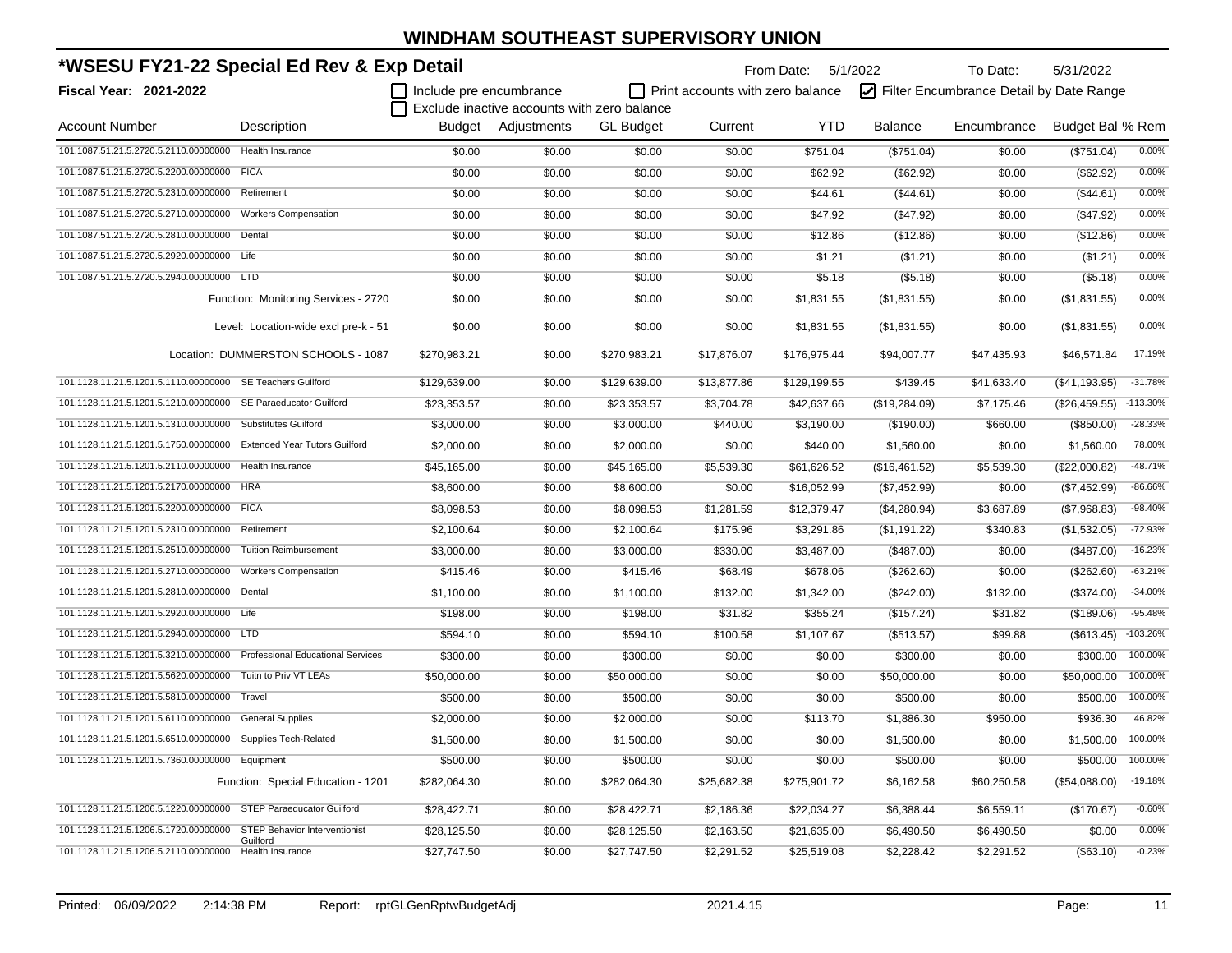| *WSESU FY21-22 Special Ed Rev & Exp Detail                           |                                          |                         |                                             |                  | From Date: 5/1/2022              |              | To Date:       | 5/31/2022                               |                  |           |
|----------------------------------------------------------------------|------------------------------------------|-------------------------|---------------------------------------------|------------------|----------------------------------|--------------|----------------|-----------------------------------------|------------------|-----------|
| <b>Fiscal Year: 2021-2022</b>                                        |                                          | Include pre encumbrance |                                             |                  | Print accounts with zero balance |              |                | Filter Encumbrance Detail by Date Range |                  |           |
|                                                                      |                                          |                         | Exclude inactive accounts with zero balance |                  |                                  |              |                |                                         |                  |           |
| <b>Account Number</b>                                                | Description                              |                         | Budget Adjustments                          | <b>GL Budget</b> | Current                          | <b>YTD</b>   | <b>Balance</b> | Encumbrance                             | Budget Bal % Rem |           |
| 101.1128.11.21.5.1206.5.2170.00000000                                | <b>HRA</b>                               | \$5,450.00              | \$0.00                                      | \$5,450.00       | \$0.00                           | \$5,500.00   | (\$50.00)      | \$0.00                                  | (\$50.00)        | $-0.92%$  |
| 101.1128.11.21.5.1206.5.2200.00000000                                | <b>FICA</b>                              | \$4,325.94              | \$0.00                                      | \$4,325.94       | \$298.44                         | \$2,950.66   | \$1,375.28     | \$964.86                                | \$410.42         | 9.49%     |
| 101.1128.11.21.5.1206.5.2310.00000000                                | Retirement                               | \$2,686.04              | \$0.00                                      | \$2,686.04       | \$206.62                         | \$2,105.42   | \$580.62       | \$619.86                                | (\$39.24)        | $-1.46%$  |
| 101.1128.11.21.5.1206.5.2350.00000000                                | 403(b)                                   | \$0.00                  | \$0.00                                      | \$0.00           | \$43.26                          | \$432.60     | (\$432.60)     | \$129.80                                | (\$562.40)       | 0.00%     |
| 101.1128.11.21.5.1206.5.2510.00000000                                | <b>Tuition Reimbursement</b>             | \$1,938.00              | \$0.00                                      | \$1,938.00       | \$0.00                           | \$149.00     | \$1,789.00     | \$0.00                                  | \$1,789.00       | 92.31%    |
| 101.1128.11.21.5.1206.5.2710.00000000                                | <b>Workers Compensation</b>              | \$418.86                | \$0.00                                      | \$418.86         | \$16.53                          | \$168.59     | \$250.27       | \$0.00                                  | \$250.27         | 59.75%    |
| 101.1128.11.21.5.1206.5.2810.00000000                                | Dental                                   | \$792.00                | \$0.00                                      | \$792.00         | \$66.00                          | \$726.00     | \$66.00        | \$66.00                                 | \$0.00           | 0.00%     |
| 101.1128.11.21.5.1206.5.2920.00000000 Life                           |                                          | \$108.00                | \$0.00                                      | \$108.00         | \$8.30                           | \$98.75      | \$9.25         | \$8.30                                  | \$0.95           | 0.88%     |
| 101.1128.11.21.5.1206.5.2940.00000000 LTD                            |                                          | \$323.46                | \$0.00                                      | \$323.46         | \$24.88                          | \$297.42     | \$26.04        | \$24.88                                 | \$1.16           | 0.36%     |
| 101.1128.11.21.5.1206.5.5810.00000000                                | Travel                                   | \$150.00                | \$0.00                                      | \$150.00         | \$0.00                           | \$0.00       | \$150.00       | \$0.00                                  | \$150.00         | 100.00%   |
| 101.1128.11.21.5.1206.5.6110.00000000                                | <b>General Supplies</b>                  | \$1,000.00              | \$0.00                                      | \$1,000.00       | \$322.30                         | \$678.85     | \$321.15       | \$0.00                                  | \$321.15         | 32.12%    |
| 101.1128.11.21.5.1206.5.6510.00000000                                | <b>Supplies Tech-Related</b>             | \$500.00                | \$0.00                                      | \$500.00         | \$0.00                           | \$0.00       | \$500.00       | \$0.00                                  | \$500.00         | 100.00%   |
|                                                                      | Function: STEP Para - 1206               | \$101,988.01            | \$0.00                                      | \$101,988.01     | \$7,627.71                       | \$82,295.64  | \$19,692.37    | \$17,154.83                             | \$2,537.54       | 2.49%     |
| 101.1128.11.21.5.2219.5.1730.00000000                                | One Percent Prog Improve Guilford        | \$1,000.00              | \$0.00                                      | \$1,000.00       | \$0.00                           | \$0.00       | \$1,000.00     | \$0.00                                  | \$1,000.00       | 100.00%   |
| 101.1128.11.21.5.2219.5.2200.00000000 FICA                           |                                          | \$76.50                 | \$0.00                                      | \$76.50          | \$0.00                           | \$0.00       | \$76.50        | \$0.00                                  | \$76.50          | 100.00%   |
|                                                                      | Function: Othr Instruct Improve - 2219   | \$1,076.50              | \$0.00                                      | \$1,076.50       | \$0.00                           | \$0.00       | \$1,076.50     | \$0.00                                  | \$1,076.50       | 100.00%   |
| 101.1128.11.21.5.2711.5.5190.00000000 SE Stu Transportation Guilford |                                          | \$11,736.00             | \$0.00                                      | \$11,736.00      | \$0.00                           | \$0.00       | \$11,736.00    | \$0.00                                  | \$11,736.00      | 100.00%   |
|                                                                      | Function: Resident Students - 2711       | \$11,736.00             | \$0.00                                      | \$11,736.00      | \$0.00                           | \$0.00       | \$11,736.00    | \$0.00                                  | \$11,736.00      | 100.00%   |
| 101.1128.11.21.5.2720.5.5190.00000000 Monitoring Services Guilford   |                                          | \$2,651.00              | \$0.00                                      | \$2,651.00       | \$0.00                           | \$0.00       | \$2,651.00     | \$0.00                                  | \$2,651.00       | 100.00%   |
|                                                                      | Function: Monitoring Services - 2720     | \$2,651.00              | \$0.00                                      | \$2,651.00       | \$0.00                           | \$0.00       | \$2,651.00     | \$0.00                                  | \$2,651.00       | 100.00%   |
|                                                                      | Level: Elementary (K-6/8) - 11           | \$399,515.81            | \$0.00                                      | \$399,515.81     | \$33,310.09                      | \$358,197.36 | \$41,318.45    | \$77,405.41                             | (\$36,086.96)    | $-9.03%$  |
|                                                                      | Location: GUILFORD CENTRAL SCHOOL - 1128 | \$399,515.81            | \$0.00                                      | \$399,515.81     | \$33,310.09                      | \$358,197.36 | \$41,318.45    | \$77,405.41                             | (\$36,086.96)    | $-9.03%$  |
| 101.1234.51.21.5.1201.5.1110.00000000 SE Teachers Putney             |                                          | \$209,480.00            | \$0.00                                      | \$209,480.00     | \$15,198.86                      | \$153,099.56 | \$56,380.44    | \$45,596.76                             | \$10,783.68      | 5.15%     |
| 101.1234.51.21.5.1201.5.1210.00000000 SE Paraeducator Putney         |                                          | \$70,273.29             | \$0.00                                      | \$70,273.29      | \$7,534.04                       | \$75,206.24  | (\$4,932.95)   | \$18,565.86                             | (\$23,498.81)    | $-33.44%$ |
| 101.1234.51.21.5.1201.5.1310.00000000 Substitutes Putney             |                                          | \$5,000.00              | \$0.00                                      | \$5,000.00       | \$0.00                           | \$0.00       | \$5,000.00     | \$0.00                                  | \$5,000.00       | 100.00%   |
| 101.1234.51.21.5.1201.5.1730.00000000 Academic Year Tutors Putney    |                                          | \$500.00                | \$0.00                                      | \$500.00         | \$0.00                           | \$0.00       | \$500.00       | \$0.00                                  | \$500.00         | 100.00%   |
| 101.1234.51.21.5.1201.5.1750.00000000 Extended Year Tutors Putney    |                                          | \$2,500.00              | \$0.00                                      | \$2,500.00       | \$0.00                           | \$3,817.50   | (\$1,317.50)   | \$0.00                                  | (\$1,317.50)     | $-52.70%$ |
| 101.1234.51.21.5.1201.5.2110.00000000 Health Insurance               |                                          | \$78,416.00             | \$0.00                                      | \$78,416.00      | \$9,369.86                       | \$95,325.86  | (\$16,909.86)  | \$9,369.86                              | (\$26,279.72)    | $-33.51%$ |
| 101.1234.51.21.5.1201.5.2170.00000000 HRA                            |                                          | \$23,800.00             | \$0.00                                      | \$23,800.00      | \$0.00                           | \$25,110.00  | (\$1,310.00)   | \$0.00                                  | (\$1,310.00)     | $-5.50%$  |
| 101.1234.51.21.5.1201.5.2200.00000000 FICA                           |                                          | \$22,741.44             | \$0.00                                      | \$22,741.44      | \$1,585.04                       | \$16,176.24  | \$6,565.20     | \$4,763.80                              | \$1,801.40       | 7.92%     |
| 101.1234.51.21.5.1201.5.2310.00000000                                | Retirement                               | \$4,466.67              | \$0.00                                      | \$4,466.67       | \$357.86                         | \$4,938.44   | (\$471.77)     | \$881.88                                | (\$1,353.65)     | $-30.31%$ |
| 101.1234.51.21.5.1201.5.2350.00000000                                | 403(b)                                   | \$2,998.80              | \$0.00                                      | \$2,998.80       | \$207.90                         | \$2,079.00   | \$919.80       | \$623.70                                | \$296.10         | 9.87%     |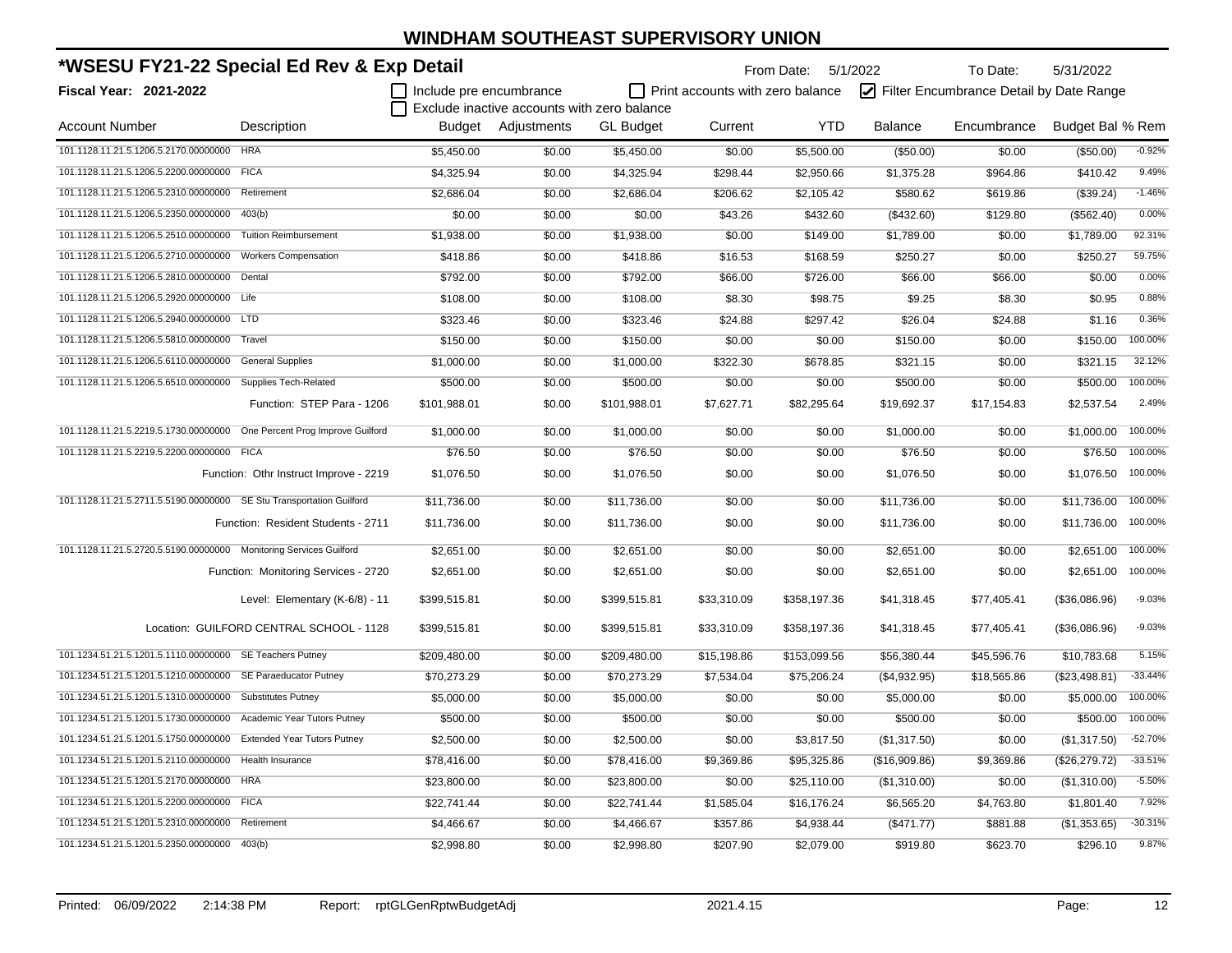| *WSESU FY21-22 Special Ed Rev & Exp Detail                            |                                          |                         |                                             |                  |                                  | From Date: 5/1/2022 |                | To Date:                                | 5/31/2022        |           |
|-----------------------------------------------------------------------|------------------------------------------|-------------------------|---------------------------------------------|------------------|----------------------------------|---------------------|----------------|-----------------------------------------|------------------|-----------|
| <b>Fiscal Year: 2021-2022</b>                                         |                                          | Include pre encumbrance |                                             |                  | Print accounts with zero balance |                     |                | Filter Encumbrance Detail by Date Range |                  |           |
|                                                                       |                                          |                         | Exclude inactive accounts with zero balance |                  |                                  |                     |                |                                         |                  |           |
| <b>Account Number</b>                                                 | Description                              |                         | Budget Adjustments                          | <b>GL Budget</b> | Current                          | <b>YTD</b>          | <b>Balance</b> | Encumbrance                             | Budget Bal % Rem |           |
| 101.1234.51.21.5.1201.5.2510.00000000 Tuition Reimbursement           |                                          | \$2,500.00              | \$0.00                                      | \$2,500.00       | \$0.00                           | \$0.00              | \$2,500.00     | \$0.00                                  | \$2,500.00       | 100.00%   |
| 101.1234.51.21.5.1201.5.2710.00000000                                 | <b>Workers Compensation</b>              | \$1,178.10              | \$0.00                                      | \$1,178.10       | \$86.39                          | \$896.51            | \$281.59       | \$0.00                                  | \$281.59         | 23.90%    |
| 101.1234.51.21.5.1201.5.2810.00000000                                 | Dental                                   | \$6,000.00              | \$0.00                                      | \$6,000.00       | \$491.20                         | \$4,986.80          | \$1,013.20     | \$491.20                                | \$522.00         | 8.70%     |
| 101.1234.51.21.5.1201.5.2920.00000000 Life                            |                                          | \$558.00                | \$0.00                                      | \$558.00         | \$42.92                          | \$478.92            | \$79.08        | \$42.92                                 | \$36.16          | 6.48%     |
| 101.1234.51.21.5.1201.5.2940.00000000 LTD                             |                                          | \$1,667.99              | \$0.00                                      | \$1,667.99       | \$130.04                         | \$1,451.58          | \$216.41       | \$129.30                                | \$87.11          | 5.22%     |
| 101.1234.51.21.5.1201.5.3210.00000000                                 | <b>Professional Educational Services</b> | \$1,000.00              | \$0.00                                      | \$1,000.00       | \$0.00                           | \$0.00              | \$1,000.00     | \$0.00                                  | \$1,000.00       | 100.00%   |
| 101.1234.51.21.5.1201.5.5620.00000000                                 | Tuitn to Priv VT LEAs                    | \$50,000.00             | \$0.00                                      | \$50,000.00      | \$44,640.00                      | \$67,545.00         | (\$17,545.00)  | \$0.00                                  | (\$17,545.00)    | $-35.09%$ |
| 101.1234.51.21.5.1201.5.5810.00000000                                 | Travel                                   | \$500.00                | \$0.00                                      | \$500.00         | \$0.00                           | \$0.00              | \$500.00       | \$0.00                                  | \$500.00         | 100.00%   |
| 101.1234.51.21.5.1201.5.6110.00000000                                 | <b>General Supplies</b>                  | \$3,000.00              | \$0.00                                      | \$3,000.00       | \$0.00                           | \$1,282.79          | \$1,717.21     | \$0.00                                  | \$1,717.21       | 57.24%    |
| 101.1234.51.21.5.1201.5.6510.00000000                                 | <b>Supplies Tech-Related</b>             | \$1,500.00              | \$0.00                                      | \$1,500.00       | \$0.00                           | \$0.00              | \$1,500.00     | \$317.00                                | \$1,183.00       | 78.87%    |
| 101.1234.51.21.5.1201.5.7360.00000000 Equipment                       |                                          | \$500.00                | \$0.00                                      | \$500.00         | \$0.00                           | \$0.00              | \$500.00       | \$0.00                                  | \$500.00         | 100.00%   |
|                                                                       | Function: Special Education - 1201       | \$488,580.29            | \$0.00                                      | \$488,580.29     | \$79,644.11                      | \$452,394.44        | \$36,185.85    | \$80,782.28                             | (\$44,596.43)    | $-9.13%$  |
| 101.1234.51.21.5.2219.5.1730.00000000 One Percent Prog Improve Putney |                                          | \$1,500.00              | \$0.00                                      | \$1,500.00       | \$0.00                           | \$1,229.10          | \$270.90       | \$0.00                                  | \$270.90         | 18.06%    |
| 101.1234.51.21.5.2219.5.2200.00000000 FICA                            |                                          | \$114.75                | \$0.00                                      | \$114.75         | \$0.00                           | \$89.23             | \$25.52        | \$0.00                                  | \$25.52          | 22.24%    |
| 101.1234.51.21.5.2219.5.2710.00000000 Workers Compensation            |                                          | \$0.00                  | \$0.00                                      | \$0.00           | \$0.00                           | \$4.67              | (\$4.67)       | \$0.00                                  | (\$4.67)         | 0.00%     |
|                                                                       | Function: Othr Instruct Improve - 2219   | \$1,614.75              | \$0.00                                      | \$1,614.75       | \$0.00                           | \$1,323.00          | \$291.75       | \$0.00                                  | \$291.75         | 18.07%    |
| 101.1234.51.21.5.2711.5.5180.00000000                                 | SE Out of Dist Place Transport<br>Putney | \$0.00                  | \$0.00                                      | \$0.00           | \$0.00                           | \$1,474.00          | (\$1,474.00)   | \$0.00                                  | (\$1,474.00)     | 0.00%     |
| 101.1234.51.21.5.2711.5.5190.00000000                                 | SE Stu Transportation Putney             | \$19,560.00             | \$0.00                                      | \$19,560.00      | \$2,281.92                       | \$11,409.60         | \$8,150.40     | \$0.00                                  | \$8,150.40       | 41.67%    |
|                                                                       | Function: Resident Students - 2711       | \$19,560.00             | \$0.00                                      | \$19,560.00      | \$2,281.92                       | \$12,883.60         | \$6,676.40     | \$0.00                                  | \$6,676.40       | 34.13%    |
| 101.1234.51.21.5.2720.5.5190.00000000 Monitoring Services Putney      |                                          | \$4,419.00              | \$0.00                                      | \$4,419.00       | \$0.00                           | \$0.00              | \$4,419.00     | \$3,650.03                              | \$768.97         | 17.40%    |
|                                                                       | Function: Monitoring Services - 2720     | \$4,419.00              | \$0.00                                      | \$4,419.00       | \$0.00                           | \$0.00              | \$4,419.00     | \$3,650.03                              | \$768.97         | 17.40%    |
|                                                                       | Level: Location-wide excl pre-k - 51     | \$514,174.04            | \$0.00                                      | \$514,174.04     | \$81,926.03                      | \$466,601.04        | \$47,573.00    | \$84,432.31                             | (\$36,859.31)    | $-7.17%$  |
|                                                                       | Location: PUTNEY CENTRAL SCHOOL - 1234   | \$514.174.04            | \$0.00                                      | \$514,174.04     | \$81,926.03                      | \$466,601.04        | \$47,573.00    | \$84,432.31                             | (\$36,859.31)    | $-7.17%$  |
| 101.1313.11.21.5.1201.5.1110.00000000 SE Teachers Vernon              |                                          | \$167,249.00            | \$0.00                                      | \$167,249.00     | \$12,865.30                      | \$128,653.00        | \$38,596.00    | \$38,596.00                             | \$0.00           | 0.00%     |
| 101.1313.11.21.5.1201.5.1210.00000000 SE Paraeducator Vernon          |                                          | \$47,948.64             | \$0.00                                      | \$47,948.64      | \$4,755.23                       | \$42,721.42         | \$5,227.22     | \$14,192.24                             | (\$8,965.02)     | $-18.70%$ |
| 101.1313.11.21.5.1201.5.1310.00000000 Substitutes Vernon              |                                          | \$2,000.00              | \$0.00                                      | \$2,000.00       | \$110.00                         | \$990.00            | \$1,010.00     | \$330.00                                | \$680.00         | 34.00%    |
| 101.1313.11.21.5.1201.5.1750.00000000 Extended Year Tutors Vernon     |                                          | \$2,500.00              | \$0.00                                      | \$2,500.00       | \$0.00                           | \$1,000.00          | \$1,500.00     | \$0.00                                  | \$1,500.00       | 60.00%    |
| 101.1313.11.21.5.1201.5.2110.00000000 Health Insurance                |                                          | \$69,143.00             | \$0.00                                      | \$69,143.00      | \$4,440.30                       | \$48,428.80         | \$20,714.20    | \$4,440.30                              | \$16,273.90      | 23.54%    |
| 101.1313.11.21.5.1201.5.2170.00000000 HRA                             |                                          | \$15,000.00             | \$0.00                                      | \$15,000.00      | \$0.00                           | \$14,997.16         | \$2.84         | \$0.00                                  | \$2.84           | 0.02%     |
| 101.1313.11.21.5.1201.5.2200.00000000 FICA                            |                                          | \$16,653.86             | \$0.00                                      | \$16,653.86      | \$1,283.79                       | \$12,453.98         | \$4,199.88     | \$3,991.17                              | \$208.71         | 1.25%     |
| 101.1313.11.21.5.1201.5.2310.00000000                                 | Retirement                               | \$3,357.37              | \$0.00                                      | \$3,357.37       | \$225.87                         | \$4,627.92          | (\$1,270.55)   | \$674.13                                | (\$1,944.68)     | $-57.92%$ |
| 101.1313.11.21.5.1201.5.2350.00000000                                 | 403(b)                                   | \$2,250.02              | \$0.00                                      | \$2,250.02       | \$173.08                         | \$1,730.80          | \$519.22       | \$519.24                                | (\$0.02)         | 0.00%     |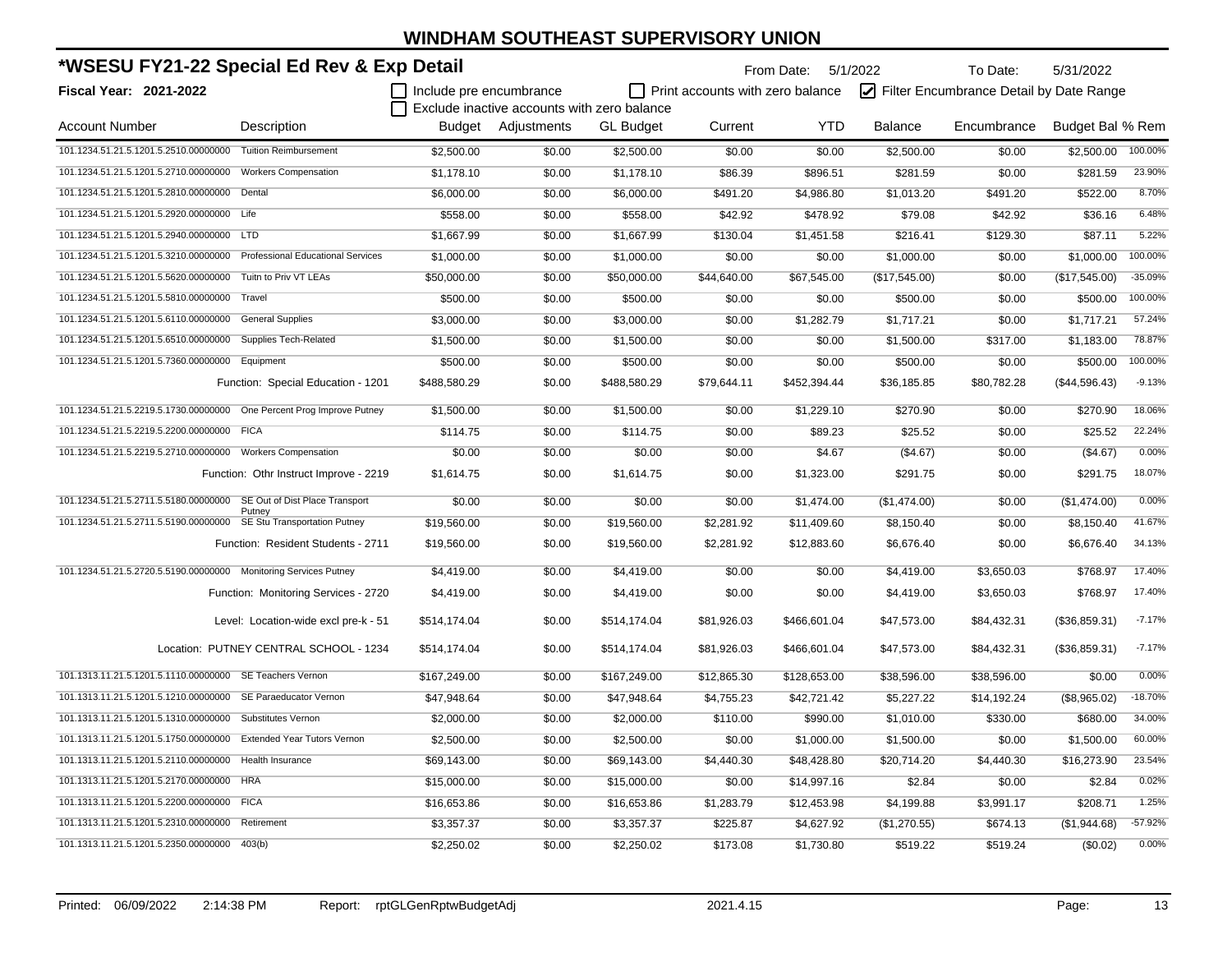| *WSESU FY21-22 Special Ed Rev & Exp Detail                            |                                           |                         |                                             |                  | From Date:<br>5/1/2022           |              | To Date:       | 5/31/2022                               |                         |                  |
|-----------------------------------------------------------------------|-------------------------------------------|-------------------------|---------------------------------------------|------------------|----------------------------------|--------------|----------------|-----------------------------------------|-------------------------|------------------|
| Fiscal Year: 2021-2022                                                |                                           | Include pre encumbrance |                                             |                  | Print accounts with zero balance |              |                | Filter Encumbrance Detail by Date Range |                         |                  |
|                                                                       |                                           |                         | Exclude inactive accounts with zero balance |                  |                                  |              |                |                                         |                         |                  |
| <b>Account Number</b>                                                 | Description                               | Budget                  | Adjustments                                 | <b>GL Budget</b> | Current                          | <b>YTD</b>   | <b>Balance</b> | Encumbrance                             | Budget Bal % Rem        |                  |
| 101.1313.11.21.5.1201.5.2510.00000000                                 | <b>Tuition Reimbursement</b>              | \$3,800.00              | \$0.00                                      | \$3,800.00       | \$0.00                           | \$3,674.69   | \$125.31       | \$0.00                                  | \$125.31                | 3.30%            |
| 101.1313.11.21.5.1201.5.2710.00000000                                 | <b>Workers Compensation</b>               | \$951.73                | \$0.00                                      | \$951.73         | \$67.38                          | \$669.47     | \$282.26       | \$0.00                                  | \$282.26                | 29.66%           |
| 101.1313.11.21.5.1201.5.2810.00000000                                 | Dental                                    | \$3,792.00              | \$0.00                                      | \$3,792.00       | \$360.00                         | \$3,608.00   | \$184.00       | \$360.00                                | (\$176.00)              | $-4.64%$         |
| 101.1313.11.21.5.1201.5.2920.00000000 Life                            |                                           | \$450.00                | \$0.00                                      | \$450.00         | \$32.54                          | \$371.80     | \$78.20        | \$32.54                                 | \$45.66                 | 10.15%           |
| 101.1313.11.21.5.1201.5.2940.00000000 LTD                             |                                           | \$1,360.97              | \$0.00                                      | \$1,360.97       | \$100.78                         | \$1,143.51   | \$217.46       | \$100.64                                | \$116.82                | 8.58%            |
| 101.1313.11.21.5.1201.5.3210.00000000                                 | <b>Professional Educational Services</b>  | \$1,500.00              | \$0.00                                      | \$1,500.00       | \$0.00                           | \$0.00       | \$1,500.00     | \$0.00                                  | \$1,500.00              | 100.00%          |
| 101.1313.11.21.5.1201.5.5620.00000000                                 | Tuitn to Priv VT LEAs                     | \$56,000.00             | \$0.00                                      | \$56,000.00      | \$13,720.00                      | \$90,264.00  | (\$34,264.00)  | \$14,880.00                             | (\$49,144.00)           | $-87.76%$        |
| 101.1313.11.21.5.1201.5.5640.00000000                                 | Elem Tuitn to nonVT Priv LEAs             | \$64,000.00             | \$0.00                                      | \$64,000.00      | \$0.00                           | \$58,538.88  | \$5,461.12     | \$6,504.12                              | (\$1,043.00)            | $-1.63%$         |
| 101.1313.11.21.5.1201.5.5810.00000000 Travel                          |                                           | \$500.00                | \$0.00                                      | \$500.00         | \$0.00                           | \$0.00       | \$500.00       | \$0.00                                  | \$500.00                | 100.00%          |
| 101.1313.11.21.5.1201.5.6110.00000000                                 | <b>General Supplies</b>                   | \$3,000.00              | \$0.00                                      | \$3,000.00       | \$721.44                         | \$1,384.35   | \$1,615.65     | \$0.00                                  | \$1,615.65              | 53.86%           |
| 101.1313.11.21.5.1201.5.6510.00000000                                 | Supplies Tech-Related                     | \$1,500.00              | \$0.00                                      | \$1,500.00       | \$0.00                           | \$0.00       | \$1,500.00     | \$0.00                                  | \$1,500.00              | 100.00%          |
| 101.1313.11.21.5.1201.5.7360.00000000                                 | Equipment                                 | \$2,000.00              | \$0.00                                      | \$2,000.00       | \$0.00                           | \$0.00       | \$2,000.00     | \$0.00                                  | \$2,000.00              | 100.00%          |
|                                                                       | Function: Special Education - 1201        | \$464,956.59            | \$0.00                                      | \$464,956.59     | \$38,855.71                      | \$415,257.78 | \$49,698.81    | \$84,620.38                             | (\$34,921.57)           | $-7.51%$         |
| 101.1313.11.21.5.2219.5.1730.00000000 One Percent Prog Improve Vernon |                                           | \$1,200.00              | \$0.00                                      | \$1,200.00       | \$0.00                           | \$0.00       | \$1,200.00     | \$0.00                                  | \$1,200.00              | 100.00%          |
| 101.1313.11.21.5.2219.5.2200.00000000 FICA                            |                                           | \$91.80                 | \$0.00                                      | \$91.80          | \$0.00                           | \$0.00       | \$91.80        | \$0.00                                  | \$91.80                 | 100.00%          |
|                                                                       | Function: Othr Instruct Improve - 2219    | \$1.291.80              | \$0.00                                      | \$1,291.80       | \$0.00                           | \$0.00       | \$1,291.80     | \$0.00                                  | \$1,291.80              | 100.00%          |
| 101.1313.11.21.5.2711.5.5180.00000000                                 | SE Elem Out of Dist Place                 | \$56,000.00             | \$0.00                                      | \$56,000.00      | \$11,464.28                      | \$57,502.39  | (\$1,502.39)   | \$0.00                                  | (\$1,502.39)            | $-2.68%$         |
| 101.1313.11.21.5.2711.5.5190.00000000 SE Stu Transportation Vernon    | <b>Transport Vernon</b>                   | \$31,294.00             | \$0.00                                      | \$31,294.00      | \$8,019.28                       | \$40,729.87  | (\$9,435.87)   | \$0.00                                  | (\$9,435.87)            | $-30.15%$        |
|                                                                       | Function: Resident Students - 2711        | \$87,294.00             | \$0.00                                      | \$87,294.00      | \$19,483.56                      | \$98,232.26  | (\$10,938.26)  | \$0.00                                  | (\$10,938.26)           | $-12.53%$        |
| 101.1313.11.21.5.2720.5.5190.00000000 Monitoring Services Vernon      |                                           | \$7,070.00              | \$0.00                                      | \$7,070.00       | \$3,536.90                       | \$17,684.50  | (\$10,614.50)  | \$12,827.24                             | (\$23,441.74)           | $-331.57%$       |
|                                                                       | Function: Monitoring Services - 2720      | \$7,070.00              | \$0.00                                      | \$7,070.00       | \$3,536.90                       | \$17,684.50  | (\$10,614.50)  | \$12,827.24                             | (\$23,441.74) -331.57%  |                  |
|                                                                       | Level: Elementary (K-6/8) - 11            | \$560,612.39            | \$0.00                                      | \$560,612.39     | \$61,876.17                      | \$531,174.54 | \$29,437.85    | \$97,447.62                             | (\$68,009.77)           | $-12.13%$        |
| 101.1313.31.21.5.1201.5.5620.00000000 Tuitn to Priv VT LEAs           |                                           | \$0.00                  | \$0.00                                      | \$0.00           | \$0.00                           | \$8,428.00   | (\$8,428.00)   | \$0.00                                  | (\$8,428.00)            | 0.00%            |
|                                                                       | Function: Special Education - 1201        | \$0.00                  | \$0.00                                      | \$0.00           | \$0.00                           | \$8,428.00   | (\$8,428.00)   | \$0.00                                  | (\$8,428.00)            | 0.00%            |
|                                                                       | Level: Secondary (7-12) - 31              | \$0.00                  | \$0.00                                      | \$0.00           | \$0.00                           | \$8,428.00   | (\$8,428.00)   | \$0.00                                  | (\$8,428.00)            | 0.00%            |
|                                                                       | Location: VERNON ELEMENTARY SCHOOL - 1313 | \$560,612.39            | \$0.00                                      | \$560.612.39     | \$61,876.17                      | \$539,602.54 | \$21,009.85    | \$97,447.62                             | (\$76,437.77)           | $-13.63%$        |
| 101.1383.11.21.5.1201.5.1110.00000000 SE Teachers Oak Grove           |                                           | \$137,408.67            | \$0.00                                      | \$137,408.67     | \$9,670.08                       | \$96,700.80  | \$40,707.87    | \$29,010.20                             | \$11,697.67             | 8.51%            |
| 101.1383.11.21.5.1201.5.2110.00000000 Health Insurance                |                                           | \$7,673.00              | \$0.00                                      | \$7,673.00       | \$2,961.10                       | \$20,546.85  | (\$12,873.85)  | \$6,490.42                              | $($19,364.27)$ -252.37% |                  |
| 101.1383.11.21.5.1201.5.2170.00000000 HRA                             |                                           | \$2,100.00              | \$0.00                                      | \$2,100.00       | \$0.00                           | \$6,698.16   | (\$4,598.16)   | \$0.00                                  | $($4,598.16)$ -218.96%  |                  |
| 101.1383.11.21.5.1201.5.2200.00000000 FICA                            |                                           | \$10,511.77             | \$0.00                                      | \$10,511.77      | \$683.90                         | \$7,012.31   | \$3,499.46     | \$2,097.51                              | \$1,401.95              | 13.34%           |
| 101.1383.11.21.5.1201.5.2310.00000000 Retirement                      |                                           | \$0.00                  | \$0.00                                      | \$0.00           | \$0.00                           | \$1,340.00   | (\$1,340.00)   | \$0.00                                  | (\$1,340.00)            | 0.00%            |
| 101.1383.11.21.5.1201.5.2350.00000000 403(b)                          |                                           | \$627.37                | \$0.00                                      | \$627.37         | \$0.00                           | \$0.00       | \$627.37       | \$0.00                                  |                         | \$627.37 100.00% |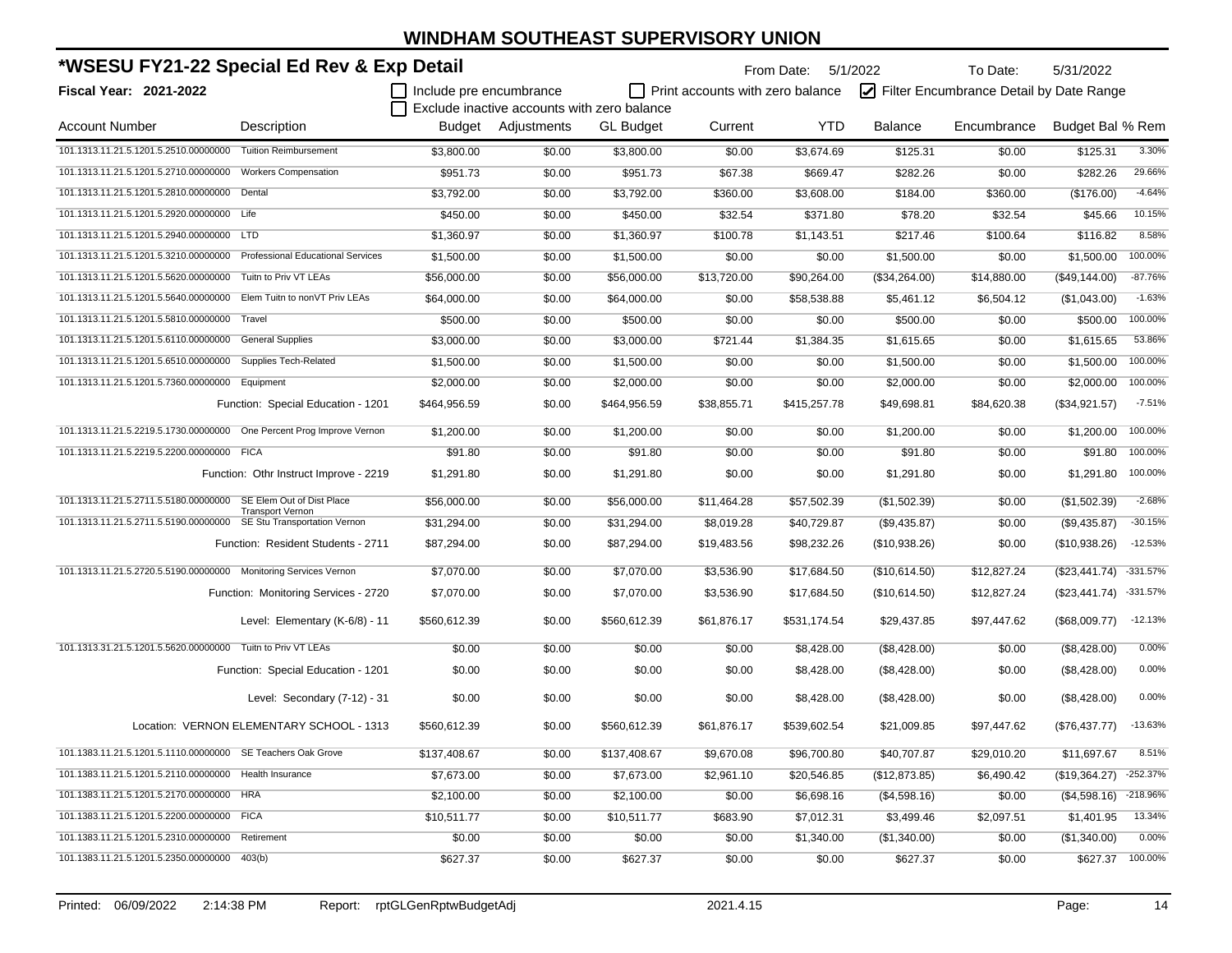| *WSESU FY21-22 Special Ed Rev & Exp Detail                  |                                      |                         |                                             |                  |                                  | From Date: 5/1/2022 |                | To Date:                                | 5/31/2022        |            |
|-------------------------------------------------------------|--------------------------------------|-------------------------|---------------------------------------------|------------------|----------------------------------|---------------------|----------------|-----------------------------------------|------------------|------------|
| Fiscal Year: 2021-2022                                      |                                      | Include pre encumbrance |                                             |                  | Print accounts with zero balance |                     |                | Filter Encumbrance Detail by Date Range |                  |            |
|                                                             |                                      |                         | Exclude inactive accounts with zero balance |                  |                                  |                     |                |                                         |                  |            |
| <b>Account Number</b>                                       | Description                          | Budget                  | Adjustments                                 | <b>GL Budget</b> | Current                          | <b>YTD</b>          | <b>Balance</b> | Encumbrance                             | Budget Bal % Rem |            |
| 101.1383.11.21.5.1201.5.2510.00000000 Tuition Reimbursement |                                      | \$3,500.00              | \$0.00                                      | \$3,500.00       | \$330.00                         | \$878.90            | \$2,621.10     | \$0.00                                  | \$2,621.10       | 74.89%     |
| 101.1383.11.21.5.1201.5.2710.00000000                       | <b>Workers Compensation</b>          | \$549.63                | \$0.00                                      | \$549.63         | \$36.75                          | \$373.29            | \$176.34       | \$0.00                                  | \$176.34         | 32.08%     |
| 101.1383.11.21.5.1201.5.2810.00000000                       | Dental                               | \$2,208.00              | \$0.00                                      | \$2,208.00       | \$228.00                         | \$2,118.00          | \$90.00        | \$508.00                                | (\$418.00)       | $-18.93%$  |
| 101.1383.11.21.5.1201.5.2920.00000000 Life                  |                                      | \$252.00                | \$0.00                                      | \$252.00         | \$18.00                          | \$192.79            | \$59.21        | \$38.76                                 | \$20.45          | 8.12%      |
| 101.1383.11.21.5.1201.5.2940.00000000                       | LTD                                  | \$783.60                | \$0.00                                      | \$783.60         | \$55.32                          | \$594.44            | \$189.16       | \$120.66                                | \$68.50          | 8.74%      |
| 101.1383.11.21.5.1201.5.5810.00000000                       | Travel                               | \$500.00                | \$0.00                                      | \$500.00         | \$0.00                           | \$0.00              | \$500.00       | \$0.00                                  | \$500.00         | 100.00%    |
| 101.1383.11.21.5.1201.5.6110.00000000                       | <b>General Supplies</b>              | \$2,500.00              | \$0.00                                      | \$2,500.00       | \$0.00                           | \$167.90            | \$2,332.10     | \$0.00                                  | \$2,332.10       | 93.28%     |
| 101.1383.11.21.5.1201.5.6510.00000000                       | <b>Supplies Tech-Related</b>         | \$1,500.00              | \$0.00                                      | \$1,500.00       | \$0.00                           | \$899.00            | \$601.00       | \$0.00                                  | \$601.00         | 40.07%     |
| 101.1383.11.21.5.1201.5.7360.00000000                       | Equipment                            | \$500.00                | \$0.00                                      | \$500.00         | \$0.00                           | \$0.00              | \$500.00       | \$0.00                                  | \$500.00         | 100.00%    |
|                                                             | Function: Special Education - 1201   | \$170,614.04            | \$0.00                                      | \$170,614.04     | \$13,983.15                      | \$137,522.44        | \$33,091.60    | \$38,265.55                             | (\$5,173.95)     | $-3.03%$   |
|                                                             | Level: Elementary (K-6/8) - 11       | \$170,614.04            | \$0.00                                      | \$170,614.04     | \$13,983.15                      | \$137,522.44        | \$33,091.60    | \$38,265.55                             | (\$5,173.95)     | $-3.03%$   |
|                                                             | Location: OAK GROVE SCHOOL - 1383    | \$170,614.04            | \$0.00                                      | \$170,614.04     | \$13,983.15                      | \$137,522.44        | \$33,091.60    | \$38,265.55                             | (\$5,173.95)     | $-3.03%$   |
| 101.1385.11.21.5.1201.5.1110.00000000                       | SE Teachers Green St                 | \$203,084.00            | \$0.00                                      | \$203,084.00     | \$19,565.40                      | \$168,914.34        | \$34,169.66    | \$49,811.03                             | (\$15,641.37)    | $-7.70%$   |
| 101.1385.11.21.5.1201.5.1210.00000000                       | SE Paraeducator Green St             | \$22,112.07             | \$0.00                                      | \$22,112.07      | \$1,700.92                       | \$17,009.20         | \$5,102.87     | \$4,871.33                              | \$231.54         | 1.05%      |
| 101.1385.11.21.5.1201.5.2110.00000000                       | Health Insurance                     | \$77,849.00             | \$0.00                                      | \$77,849.00      | \$5,482.46                       | \$59,212.34         | \$18,636.66    | \$5,482.46                              | \$13,154.20      | 16.90%     |
| 101.1385.11.21.5.1201.5.2170.00000000                       | <b>HRA</b>                           | \$17,000.00             | \$0.00                                      | \$17,000.00      | \$0.00                           | \$14,375.00         | \$2,625.00     | \$0.00                                  | \$2,625.00       | 15.44%     |
| 101.1385.11.21.5.1201.5.2200.00000000                       | <b>FICA</b>                          | \$17,386.86             | \$0.00                                      | \$17,386.86      | \$1,521.72                       | \$13,120.59         | \$4,266.27     | \$4,079.01                              | \$187.26         | 1.08%      |
| 101.1385.11.21.5.1201.5.2310.00000000                       | Retirement                           | \$1,050.32              | \$0.00                                      | \$1,050.32       | \$80.80                          | \$2,156.13          | (\$1,105.81)   | \$231.39                                | (\$1,337.20)     | $-127.31%$ |
| 101.1385.11.21.5.1201.5.2350.00000000                       | 403(b)                               | \$2,543.34              | \$0.00                                      | \$2,543.34       | \$101.66                         | \$1,016.60          | \$1,526.74     | \$304.96                                | \$1,221.78       | 48.04%     |
| 101.1385.11.21.5.1201.5.2510.00000000                       | <b>Tuition Reimbursement</b>         | \$3,800.00              | \$0.00                                      | \$3,800.00       | \$0.00                           | \$323.00            | \$3,477.00     | \$0.00                                  | \$3,477.00       | 91.50%     |
| 101.1385.11.21.5.1201.5.2710.00000000                       | <b>Workers Compensation</b>          | \$909.12                | \$0.00                                      | \$909.12         | \$80.81                          | \$716.59            | \$192.53       | \$0.00                                  | \$192.53         | 21.18%     |
| 101.1385.11.21.5.1201.5.2810.00000000                       | Dental                               | \$3,888.00              | \$0.00                                      | \$3,888.00       | \$368.00                         | \$3,960.00          | (\$72.00)      | \$368.00                                | (\$440.00)       | $-11.32%$  |
| 101.1385.11.21.5.1201.5.2920.00000000 Life                  |                                      | \$432.00                | \$0.00                                      | \$432.00         | \$31.86                          | \$363.92            | \$68.08        | \$31.86                                 | \$36.22          | 8.38%      |
| 101.1385.11.21.5.1201.5.2940.00000000 LTD                   |                                      | \$1,288.12              | \$0.00                                      | \$1,288.12       | \$96.22                          | \$1,102.41          | \$185.71       | \$94.90                                 | \$90.81          | 7.05%      |
| 101.1385.11.21.5.1201.5.5810.00000000 Travel                |                                      | \$500.00                | \$0.00                                      | \$500.00         | \$0.00                           | \$0.00              | \$500.00       | \$0.00                                  | \$500.00         | 100.00%    |
| 101.1385.11.21.5.1201.5.6110.00000000 General Supplies      |                                      | \$3,000.00              | \$0.00                                      | \$3,000.00       | \$0.00                           | \$159.60            | \$2,840.40     | \$0.00                                  | \$2,840.40       | 94.68%     |
| 101.1385.11.21.5.1201.5.6510.00000000 Supplies Tech-Related |                                      | \$2,500.00              | \$0.00                                      | \$2,500.00       | \$0.00                           | \$0.00              | \$2,500.00     | \$0.00                                  | \$2,500.00       | 100.00%    |
| 101.1385.11.21.5.1201.5.7350.00000000 Technology Software   |                                      | \$1,000.00              | \$0.00                                      | \$1,000.00       | \$0.00                           | \$0.00              | \$1,000.00     | \$0.00                                  | \$1,000.00       | 100.00%    |
| 101.1385.11.21.5.1201.5.7360.00000000 Equipment             |                                      | \$500.00                | \$0.00                                      | \$500.00         | \$0.00                           | \$0.00              | \$500.00       | \$0.00                                  | \$500.00         | 100.00%    |
|                                                             | Function: Special Education - 1201   | \$358,842.83            | \$0.00                                      | \$358,842.83     | \$29,029.85                      | \$282,429.72        | \$76,413.11    | \$65,274.94                             | \$11,138.17      | 3.10%      |
|                                                             | Level: Elementary (K-6/8) - 11       | \$358,842.83            | \$0.00                                      | \$358,842.83     | \$29,029.85                      | \$282,429.72        | \$76,413.11    | \$65,274.94                             | \$11,138.17      | 3.10%      |
|                                                             | Location: GREEN STREET SCHOOL - 1385 | \$358,842.83            | \$0.00                                      | \$358,842.83     | \$29,029.85                      | \$282,429.72        | \$76,413.11    | \$65,274.94                             | \$11,138.17      | 3.10%      |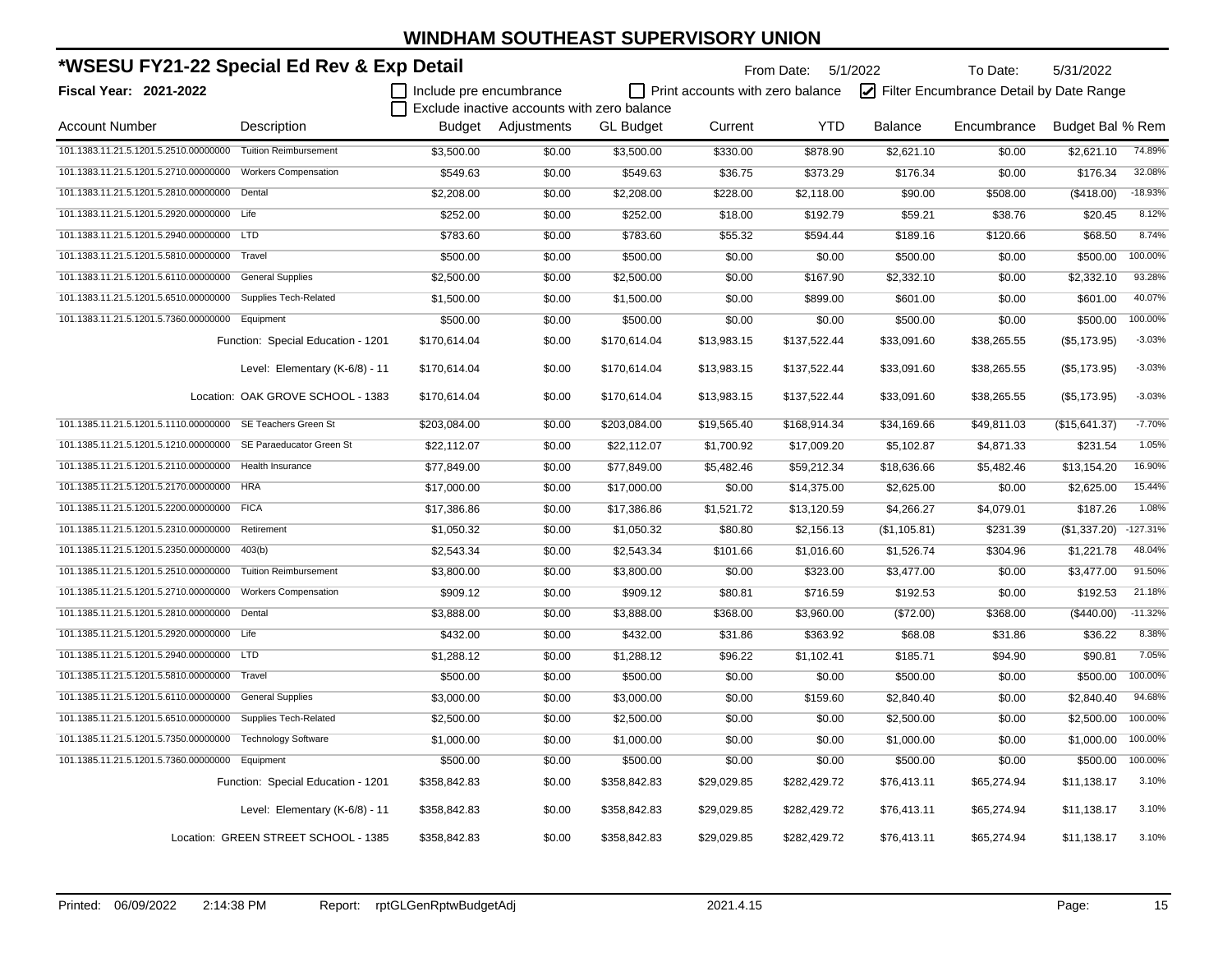| *WSESU FY21-22 Special Ed Rev & Exp Detail             |                                              |                         |                                             |                  |                                  | From Date:   | 5/1/2022      | To Date:                                | 5/31/2022        |           |
|--------------------------------------------------------|----------------------------------------------|-------------------------|---------------------------------------------|------------------|----------------------------------|--------------|---------------|-----------------------------------------|------------------|-----------|
| Fiscal Year: 2021-2022                                 |                                              | Include pre encumbrance |                                             |                  | Print accounts with zero balance |              |               | Filter Encumbrance Detail by Date Range |                  |           |
|                                                        |                                              |                         | Exclude inactive accounts with zero balance |                  |                                  |              |               |                                         |                  |           |
| <b>Account Number</b>                                  | Description                                  |                         | Budget Adjustments                          | <b>GL Budget</b> | Current                          | YTD          | Balance       | Encumbrance                             | Budget Bal % Rem |           |
| 101.4048.11.21.5.1208.5.1110.00000000                  | <b>Intensive Svcs Teachers</b><br>Elementary | \$213.404.00            | \$0.00                                      | \$213,404.00     | \$13.933.38                      | \$141,833.80 | \$71,570.20   | \$41,800.20                             | \$29,770.00      | 13.95%    |
| 101.4048.11.21.5.1208.5.1210.00000000                  | Intensive Svcs ParaEducator<br>Elementary    | \$316,606.67            | \$0.00                                      | \$316,606.67     | \$18,162.88                      | \$187,942.89 | \$128,663.78  | \$47,400.04                             | \$81,263.74      | 25.67%    |
| 101.4048.11.21.5.1208.5.1310.00000000                  | Substitutes Intensive Svcs Elem              | \$12,000.00             | \$0.00                                      | \$12,000.00      | \$357.50                         | \$4,393.40   | \$7,606.60    | \$220.00                                | \$7,386.60       | 61.56%    |
| 101.4048.11.21.5.1208.5.1750.00000000                  | Extended Year Intensive Svcs Elem            | \$15,000.00             | \$0.01                                      | \$15,000.01      | \$0.00                           | \$28,369.74  | (\$13,369.73) | \$0.00                                  | (\$13,369.73)    | $-89.13%$ |
| 101.4048.11.21.5.1208.5.2110.00000000                  | Health Insurance                             | \$168,270.50            | \$0.00                                      | \$168,270.50     | \$9,209.84                       | \$109,855.84 | \$58,414.66   | \$9,209.84                              | \$49.204.82      | 29.24%    |
| 101.4048.11.21.5.1208.5.2170.00000000 HRA              |                                              | \$46.950.00             | \$0.00                                      | \$46,950.00      | \$0.00                           | \$33,184.40  | \$13,765.60   | \$0.00                                  | \$13,765.60      | 29.32%    |
| 101.4048.11.21.5.1208.5.2200.00000000                  | <b>FICA</b>                                  | \$43,873.60             | \$0.00                                      | \$43,873.60      | \$2,363.26                       | \$26,288.06  | \$17,585.54   | \$6,506.83                              | \$11,078.71      | 25.25%    |
| 101.4048.11.21.5.1208.5.2310.00000000                  | Retirement                                   | \$10,637.69             | \$0.00                                      | \$10,637.69      | \$719.32                         | \$10,477.09  | \$160.60      | \$1,805.20                              | (\$1,644.60)     | $-15.46%$ |
| 101.4048.11.21.5.1208.5.2350.00000000                  | 403(b)                                       | \$2,410.70              | \$0.00                                      | \$2,410.70       | \$187.68                         | \$1,876.80   | \$533.90      | \$563.04                                | (\$29.14)        | $-1.21%$  |
| 101.4048.11.21.5.1208.5.2510.00000000                  | <b>Tuition Reimbursement</b>                 | \$2,500.00              | \$0.00                                      | \$2,500.00       | \$0.00                           | \$3,491.90   | (\$991.90)    | \$0.00                                  | (\$991.90)       | $-39.68%$ |
| 101.4048.11.21.5.1208.5.2710.00000000                  | <b>Workers Compensation</b>                  | \$2,050.30              | \$0.00                                      | \$2,050.30       | \$123.33                         | \$1,403.85   | \$646.45      | \$0.00                                  | \$646.45         | 31.53%    |
| 101.4048.11.21.5.1208.5.2810.00000000                  | Dental                                       | \$7,656.00              | \$0.00                                      | \$7,656.00       | \$396.00                         | \$4,733.14   | \$2,922.86    | \$396.00                                | \$2.526.86       | 33.00%    |
| 101.4048.11.21.5.1208.5.2920.00000000 Life             |                                              | \$891.00                | \$0.00                                      | \$891.00         | \$58.16                          | \$695.63     | \$195.37      | \$58.16                                 | \$137.21         | 15.40%    |
| 101.4048.11.21.5.1208.5.2940.00000000 LTD              |                                              | \$2,649.93              | \$0.00                                      | \$2,649.93       | \$178.80                         | \$2,130.41   | \$519.52      | \$178.80                                | \$340.72         | 12.86%    |
| 101.4048.11.21.5.1208.5.3210.00000000                  | <b>Professional Educational Services</b>     | \$500.00                | \$0.00                                      | \$500.00         | \$0.00                           | \$2,325.00   | (\$1,825.00)  | \$775.00                                | (\$2,600.00)     | -520.00%  |
| 101.4048.11.21.5.1208.5.5810.00000000                  | Travel                                       | \$750.00                | \$0.00                                      | \$750.00         | \$0.00                           | \$31.14      | \$718.86      | \$0.00                                  | \$718.86         | 95.85%    |
| 101.4048.11.21.5.1208.5.6110.00000000                  | <b>General Supplies</b>                      | \$4,500.00              | \$0.00                                      | \$4,500.00       | \$36.00                          | \$4,876.10   | (\$376.10)    | \$310.58                                | (\$686.68)       | $-15.26%$ |
| 101.4048.11.21.5.1208.5.6510.00000000                  | <b>Supplies Tech-Related</b>                 | \$8,000.00              | \$0.00                                      | \$8,000.00       | \$0.00                           | \$359.97     | \$7,640.03    | \$0.00                                  | \$7,640.03       | 95.50%    |
| 101.4048.11.21.5.1208.5.7340.00000000                  | <b>Tech-Related Hardware</b>                 | \$1,500.00              | \$0.00                                      | \$1,500.00       | \$0.00                           | \$0.00       | \$1,500.00    | \$0.00                                  | \$1,500.00       | 100.00%   |
|                                                        | Function: Intensive Services - 1208          | \$860,150.39            | \$0.01                                      | \$860,150.40     | \$45,726.15                      | \$564,269.16 | \$295,881.24  | \$109,223.69                            | \$186,657.55     | 21.70%    |
| 101.4048.11.21.5.2190.5.1710.00000000                  | STEP Behavior Coach Elem                     | \$58,715.43             | \$0.00                                      | \$58,715.43      | \$4,611.06                       | \$46,110.60  | \$12,604.83   | \$20,133.23                             | (\$7,528.40)     | $-12.82%$ |
| 101.4048.11.21.5.2190.5.2110.00000000                  | Health Insurance                             | \$14,877.80             | \$0.00                                      | \$14,877.80      | \$837.50                         | \$11,201.30  | \$3,676.50    | \$837.50                                | \$2,839.00       | 19.08%    |
| 101.4048.11.21.5.2190.5.2170.00000000 HRA              |                                              | \$3,360.00              | \$0.00                                      | \$3,360.00       | \$0.00                           | \$2,940.00   | \$420.00      | \$0.00                                  | \$420.00         | 12.50%    |
| 101.4048.11.21.5.2190.5.2200.00000000                  | <b>FICA</b>                                  | \$4,491.73              | \$0.00                                      | \$4,491.73       | \$335.52                         | \$3,263.90   | \$1,227.83    | \$1,522.96                              | (\$295.13)       | $-6.57%$  |
| 101.4048.11.21.5.2190.5.2350.00000000                  | 403(b)                                       | \$1,174.31              | \$0.00                                      | \$1,174.31       | \$92.22                          | \$922.20     | \$252.11      | \$276.66                                | $(\$24.55)$      | $-2.09%$  |
| 101.4048.11.21.5.2190.5.2510.00000000                  | <b>Tuition Reimbursement</b>                 | \$500.00                | \$0.00                                      | \$500.00         | \$0.00                           | \$425.00     | \$75.00       | \$0.00                                  | \$75.00          | 15.00%    |
| 101.4048.11.21.5.2190.5.2710.00000000                  | <b>Workers Compensation</b>                  | \$234.86                | \$0.00                                      | \$234.86         | \$17.52                          | \$177.97     | \$56.89       | \$0.00                                  | \$56.89          | 24.22%    |
| 101.4048.11.21.5.2190.5.2810.00000000                  | Dental                                       | \$1,344.00              | \$0.00                                      | \$1,344.00       | \$61.60                          | \$859.60     | \$484.40      | \$61.60                                 | \$422.80         | 31.46%    |
| 101.4048.11.21.5.2190.5.2920.00000000 Life             |                                              | \$108.00                | \$0.00                                      | \$108.00         | \$8.72                           | \$103.44     | \$4.56        | \$8.72                                  | (\$4.16)         | $-3.85%$  |
| 101.4048.11.21.5.2190.5.2940.00000000 LTD              |                                              | \$335.85                | \$0.00                                      | \$335.85         | \$26.38                          | \$314.36     | \$21.49       | \$26.38                                 | (\$4.89)         | $-1.46%$  |
| 101.4048.11.21.5.2190.5.5810.00000000 Travel           |                                              | \$1,200.00              | \$0.00                                      | \$1,200.00       | \$0.00                           | \$578.60     | \$621.40      | \$0.00                                  | \$621.40         | 51.78%    |
| 101.4048.11.21.5.2190.5.6110.00000000 General Supplies |                                              | \$500.00                | \$0.00                                      | \$500.00         | \$212.52                         | \$2,501.94   | (\$2,001.94)  | \$0.00                                  | (\$2,001.94)     | -400.39%  |
|                                                        | Function: Othr Support Serv-Stu - 2190       | \$86,841.98             | \$0.00                                      | \$86,841.98      | \$6,203.04                       | \$69,398.91  | \$17,443.07   | \$22,867.05                             | (\$5,423.98)     | $-6.25%$  |
|                                                        | Level: Elementary (K-6/8) - 11               | \$946,992.37            | \$0.01                                      | \$946,992.38     | \$51,929.19                      | \$633,668.07 | \$313,324.31  | \$132,090.74                            | \$181,233.57     | 19.14%    |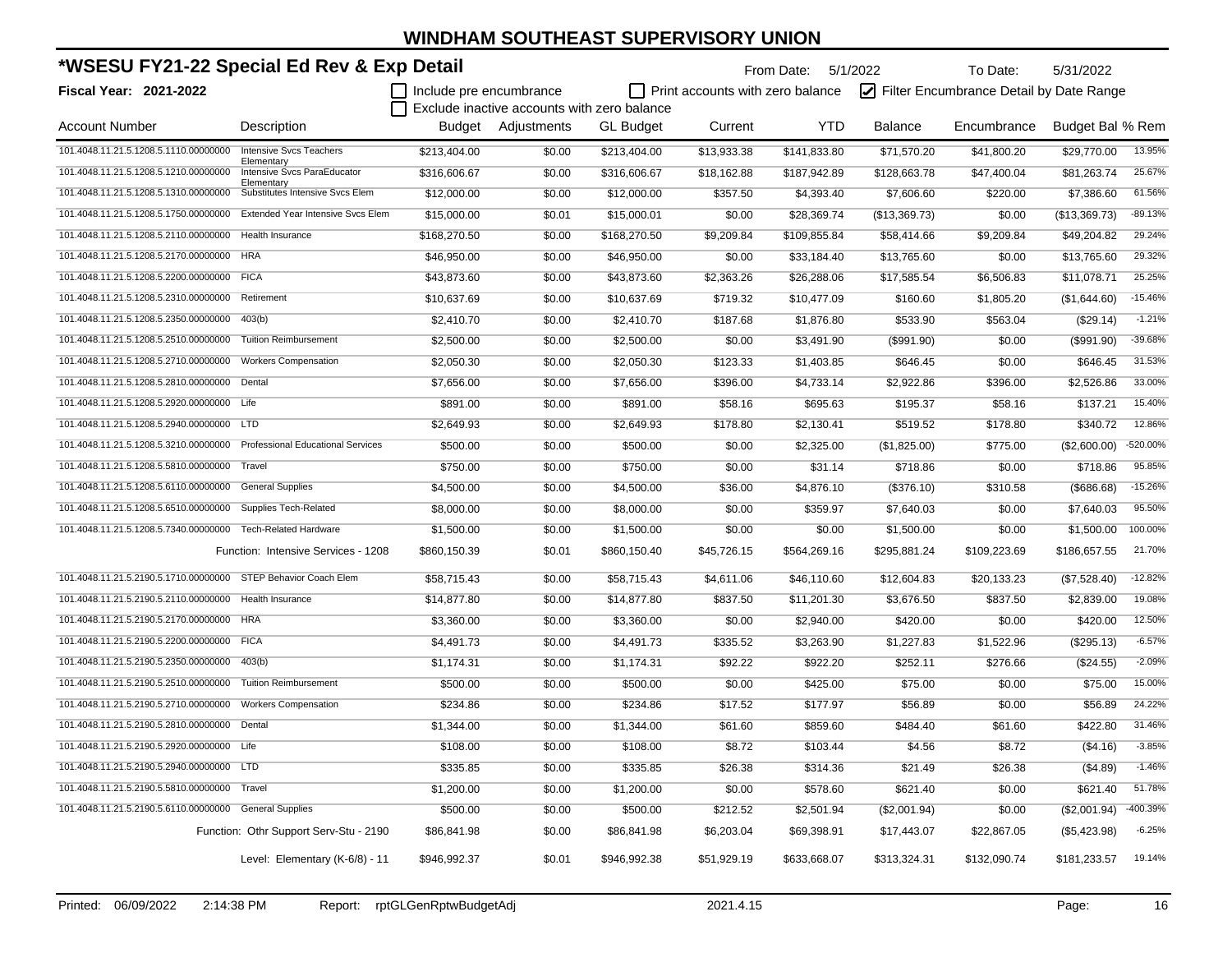| *WSESU FY21-22 Special Ed Rev & Exp Detail                              |                                               |                         |                                             |                  |                                         | From Date: 5/1/2022 |                | To Date:                                | 5/31/2022                 |            |
|-------------------------------------------------------------------------|-----------------------------------------------|-------------------------|---------------------------------------------|------------------|-----------------------------------------|---------------------|----------------|-----------------------------------------|---------------------------|------------|
| Fiscal Year: 2021-2022                                                  |                                               | Include pre encumbrance | Exclude inactive accounts with zero balance |                  | $\Box$ Print accounts with zero balance |                     |                | Filter Encumbrance Detail by Date Range |                           |            |
| <b>Account Number</b>                                                   | Description                                   |                         | Budget Adjustments                          | <b>GL Budget</b> | Current                                 | <b>YTD</b>          | <b>Balance</b> | Encumbrance                             | Budget Bal % Rem          |            |
| 101.4048.51.21.5.1210.5.1710.00000000                                   | Out of District Case Manager                  | \$73,268.27             | \$0.00                                      | \$73,268.27      | \$11,431.52                             | \$133,500.10        | (\$60,231.83)  | \$21,308.06                             | $($ \$81,539.89) -111.29% |            |
| 101.4048.51.21.5.1210.5.2110.00000000                                   | <b>Health Insurance</b>                       | \$14,410.00             | \$0.00                                      | \$14,410.00      | \$1,196.44                              | \$13,160.84         | \$1,249.16     | \$1,196.44                              | \$52.72                   | 0.37%      |
| 101.4048.51.21.5.1210.5.2170.00000000                                   | <b>HRA</b>                                    | \$4,200.00              | \$0.00                                      | \$4,200.00       | \$0.00                                  | \$4,200.00          | \$0.00         | \$0.00                                  | \$0.00                    | 0.00%      |
| 101.4048.51.21.5.1210.5.2200.00000000 FICA                              |                                               | \$5,605.02              | \$0.00                                      | \$5,605.02       | \$845.00                                | \$9,844.97          | (\$4,239.95)   | \$1,607.72                              | (\$5,847.67)              | $-104.33%$ |
| 101.4048.51.21.5.1210.5.2350.00000000 403(b)                            |                                               | \$1,465.37              | \$0.00                                      | \$1,465.37       | \$112.72                                | \$1,127.20          | \$338.17       | \$338.16                                | \$0.01                    | 0.00%      |
| 101.4048.51.21.5.1210.5.2510.00000000                                   | <b>Tuition Reimbursement</b>                  | \$0.00                  | \$0.00                                      | \$0.00           | \$0.00                                  | \$1,570.00          | (\$1,570.00)   | \$0.00                                  | (\$1,570.00)              | 0.00%      |
| 101.4048.51.21.5.1210.5.2710.00000000                                   | <b>Workers Compensation</b>                   | \$303.07                | \$0.00                                      | \$303.07         | \$43.44                                 | \$515.81            | (\$212.74)     | \$0.00                                  | (\$212.74)                | $-70.20%$  |
| 101.4048.51.21.5.1210.5.2810.00000000                                   | Dental                                        | \$1,056.00              | \$0.00                                      | \$1,056.00       | \$88.00                                 | \$968.00            | \$88.00        | \$88.00                                 | \$0.00                    | 0.00%      |
| 101.4048.51.21.5.1210.5.2920.00000000 Life                              |                                               | \$135.00                | \$0.00                                      | \$135.00         | \$10.38                                 | \$122.86            | \$12.14        | \$10.38                                 | \$1.76                    | 1.30%      |
| 101.4048.51.21.5.1210.5.2940.00000000 LTD                               |                                               | \$419.09                | \$0.00                                      | \$419.09         | \$32.24                                 | \$383.96            | \$35.13        | \$32.24                                 | \$2.89                    | 0.69%      |
| 101.4048.51.21.5.1210.5.5810.00000000                                   | Travel                                        | \$500.00                | \$0.00                                      | \$500.00         | \$0.00                                  | \$0.00              | \$500.00       | \$0.00                                  | \$500.00                  | 100.00%    |
| 101.4048.51.21.5.1210.5.6110.00000000 General Supplies                  |                                               | \$500.00                | \$0.00                                      | \$500.00         | \$0.00                                  | \$4,412.48          | (\$3,912.48)   | \$0.00                                  | (\$3,912.48)              | -782.50%   |
|                                                                         | Function: Out of District Case Manager - 1210 | \$101,861.82            | \$0.00                                      | \$101,861.82     | \$13,759.74                             | \$169,806.22        | (\$67,944.40)  | \$24,581.00                             | (\$92,525.40)             | $-90.83%$  |
| 101.4048.51.21.5.2131.5.3210.00000000 Professional Educational Services |                                               | \$10,100.00             | \$0.00                                      | \$10,100.00      | \$0.00                                  | \$0.00              | \$10,100.00    | \$0.00                                  | \$10,100.00               | 100.00%    |
| 101.4048.51.21.5.2131.5.3410.00000000 Health Services                   |                                               | \$17,000.00             | \$0.00                                      | \$17,000.00      | \$0.00                                  | \$17,000.00         | \$0.00         | \$0.00                                  | \$0.00                    | 0.00%      |
|                                                                         | Function: Health Services - 2131              | \$27,100.00             | \$0.00                                      | \$27,100.00      | \$0.00                                  | \$17,000.00         | \$10,100.00    | \$0.00                                  | \$10,100.00               | 37.27%     |
| 101.4048.51.21.5.2140.5.1110.00000000 Psychologist                      |                                               | \$156,158.43            | \$0.00                                      | \$156,158.43     | \$9,305.18                              | \$93,050.78         | \$63,107.65    | \$27,915.57                             | \$35,192.08               | 22.54%     |
| 101.4048.51.21.5.2140.5.2110.00000000                                   | Health Insurance                              | \$35,664.00             | \$0.00                                      | \$35,664.00      | \$1,764.66                              | \$16,764.27         | \$18,899.73    | \$1,764.66                              | \$17,135.07               | 48.05%     |
| 101.4048.51.21.5.2140.5.2170.00000000                                   | <b>HRA</b>                                    | \$8,400.00              | \$0.00                                      | \$8,400.00       | \$0.00                                  | \$2,100.00          | \$6,300.00     | \$0.00                                  | \$6,300.00                | 75.00%     |
| 101.4048.51.21.5.2140.5.2200.00000000                                   | <b>FICA</b>                                   | \$11,946.12             | \$0.00                                      | \$11,946.12      | \$680.76                                | \$6,822.89          | \$5,123.23     | \$2,101.63                              | \$3,021.60                | 25.29%     |
| 101.4048.51.21.5.2140.5.2350.00000000                                   | 403(b)                                        | \$2,370.95              | \$0.00                                      | \$2,370.95       | \$186.10                                | \$1,860.97          | \$509.98       | \$558.31                                | (\$48.33)                 | $-2.04%$   |
| 101.4048.51.21.5.2140.5.2510.00000000                                   | <b>Tuition Reimbursement</b>                  | \$1,938.00              | \$0.00                                      | \$1,938.00       | \$0.00                                  | \$0.00              | \$1,938.00     | \$0.00                                  | \$1,938.00                | 100.00%    |
| 101.4048.51.21.5.2140.5.2710.00000000                                   | <b>Workers Compensation</b>                   | \$624.64                | \$0.00                                      | \$624.64         | \$35.36                                 | \$362.90            | \$261.74       | \$0.00                                  | \$261.74                  | 41.90%     |
| 101.4048.51.21.5.2140.5.2810.00000000 Dental                            |                                               | \$2,736.00              | \$0.00                                      | \$2,736.00       | \$140.00                                | \$1,330.00          | \$1,406.00     | \$140.00                                | \$1,266.00                | 46.27%     |
| 101.4048.51.21.5.2140.5.2920.00000000 Life                              |                                               | \$297.00                | \$0.00                                      | \$297.00         | \$17.30                                 | \$169.89            | \$127.11       | \$17.30                                 | \$109.81                  | 36.97%     |
| 101.4048.51.21.5.2140.5.2940.00000000                                   | LTD <sub></sub>                               | \$893.23                | \$0.00                                      | \$893.23         | \$53.22                                 | \$524.06            | \$369.17       | \$53.22                                 | \$315.95                  | 35.37%     |
| 101.4048.51.21.5.2140.5.3210.00000000                                   | <b>Professional Educational Services</b>      | \$30,000.00             | \$0.00                                      | \$30,000.00      | \$44,275.37                             | \$121,693.35        | (\$91,693.35)  | \$75,480.27                             | (\$167, 173.62)           | -557.25%   |
| 101.4048.51.21.5.2140.5.4430.00000000                                   | Rentals-Computers/Related                     | \$500.00                | \$0.00                                      | \$500.00         | \$0.00                                  | \$0.00              | \$500.00       | \$0.00                                  | \$500.00                  | 100.00%    |
| 101.4048.51.21.5.2140.5.5310.00000000                                   | Communications                                | \$1,500.00              | \$0.00                                      | \$1,500.00       | \$0.00                                  | \$1,174.26          | \$325.74       | \$0.00                                  | \$325.74                  | 21.72%     |
| 101.4048.51.21.5.2140.5.5810.00000000                                   | Travel                                        | \$3,000.00              | \$0.00                                      | \$3,000.00       | \$0.00                                  | \$529.76            | \$2,470.24     | \$0.00                                  | \$2,470.24                | 82.34%     |
| 101.4048.51.21.5.2140.5.6110.00000000                                   | <b>General Supplies</b>                       | \$3,000.00              | \$0.00                                      | \$3,000.00       | \$0.00                                  | \$6,252.01          | (\$3,252.01)   | \$324.79                                | (\$3,576.80)              | $-119.23%$ |
| 101.4048.51.21.5.2140.5.6510.00000000                                   | Supplies Tech-Related                         | \$1,000.00              | \$0.00                                      | \$1,000.00       | \$0.00                                  | \$2,098.00          | (\$1,098.00)   | \$147.00                                | (\$1,245.00)              | $-124.50%$ |
| 101.4048.51.21.5.2140.5.7360.00000000                                   | Equipment                                     | \$500.00                | \$0.00                                      | \$500.00         | \$0.00                                  | \$0.00              | \$500.00       | \$0.00                                  | \$500.00                  | 100.00%    |
|                                                                         | Function: Psychological Services - 2140       | \$260,528.37            | \$0.00                                      | \$260,528.37     | \$56,457.95                             | \$254,733.14        | \$5,795.23     | \$108,502.75                            | (\$102,707.52)            | $-39.42%$  |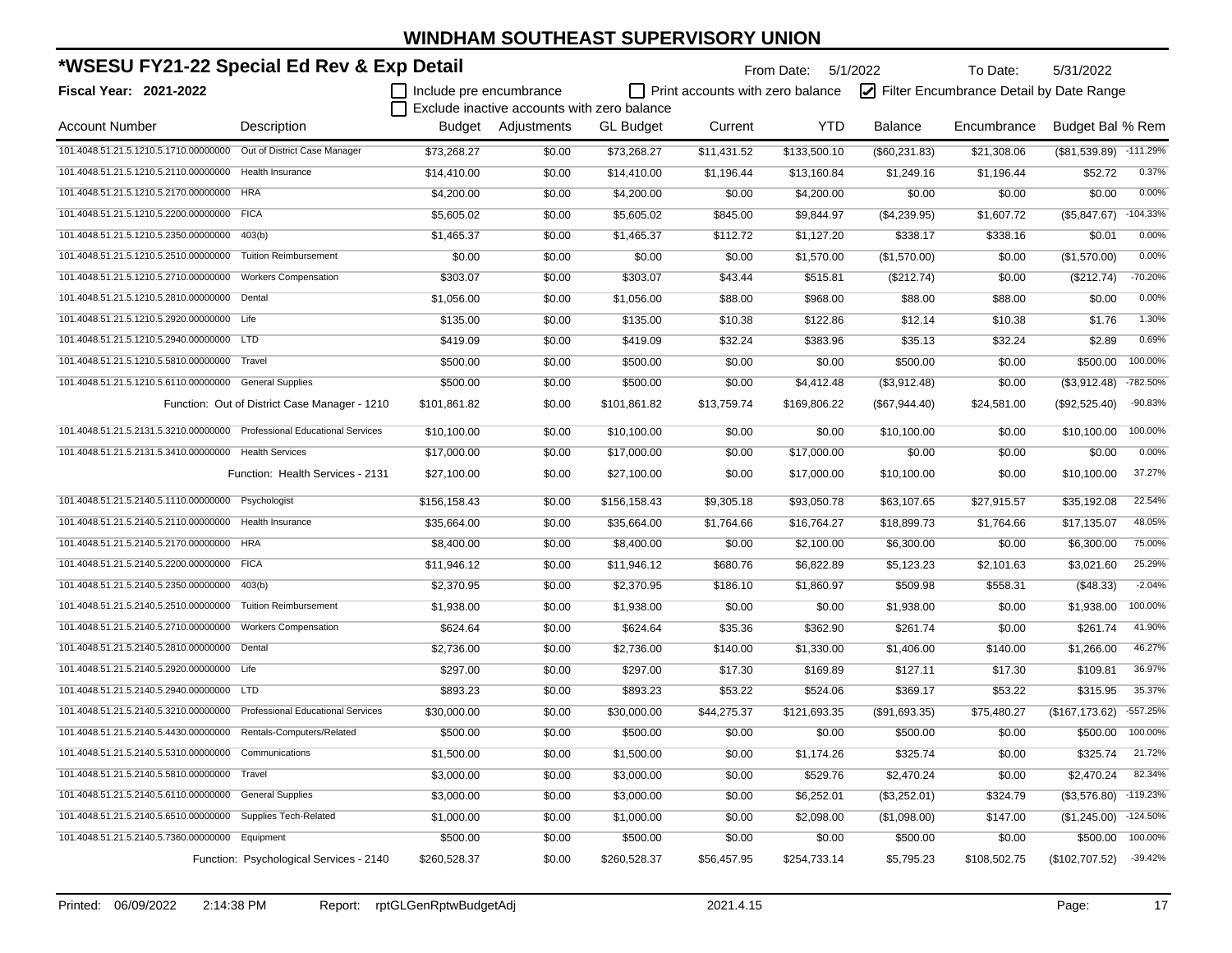| *WSESU FY21-22 Special Ed Rev & Exp Detail                 |                                          |                         |                                             |                  | From Date: 5/1/2022              |              | To Date:       | 5/31/2022                               |                  |           |
|------------------------------------------------------------|------------------------------------------|-------------------------|---------------------------------------------|------------------|----------------------------------|--------------|----------------|-----------------------------------------|------------------|-----------|
| Fiscal Year: 2021-2022                                     |                                          | Include pre encumbrance |                                             |                  | Print accounts with zero balance |              |                | Filter Encumbrance Detail by Date Range |                  |           |
|                                                            |                                          |                         | Exclude inactive accounts with zero balance |                  |                                  |              |                |                                         |                  |           |
| <b>Account Number</b>                                      | Description                              |                         | Budget Adjustments                          | <b>GL Budget</b> | Current                          | <b>YTD</b>   | <b>Balance</b> | Encumbrance                             | Budget Bal % Rem |           |
| 101.4048.51.21.5.2152.5.1110.00000000                      | Speech Language Pathologist              | \$494,553.72            | \$0.00                                      | \$494,553.72     | \$29,468.34                      | \$287,576.78 | \$206,976.94   | \$86,736.12                             | \$120,240.82     | 24.31%    |
| 101.4048.51.21.5.2152.5.1720.00000000                      | <b>Communication Faciliator</b>          | \$142,629.97            | \$0.00                                      | \$142,629.97     | \$9,394.60                       | \$94,071.12  | \$48,558.85    | \$28,183.96                             | \$20,374.89      | 14.29%    |
| 101.4048.51.21.5.2152.5.2110.00000000                      | Health Insurance                         | \$119,327.00            | \$0.00                                      | \$119,327.00     | \$7,209.18                       | \$84,467.99  | \$34,859.01    | \$7,209.18                              | \$27,649.83      | 23.17%    |
| 101.4048.51.21.5.2152.5.2170.00000000                      | <b>HRA</b>                               | \$32,000.00             | \$0.00                                      | \$32,000.00      | \$0.00                           | \$27,980.67  | \$4,019.33     | \$0.00                                  | \$4,019.33       | 12.56%    |
| 101.4048.51.21.5.2152.5.2180.00000000                      | <b>HSA</b>                               | \$0.00                  | \$0.00                                      | \$0.00           | \$0.00                           | \$4,200.00   | (\$4,200.00)   | \$0.00                                  | (\$4,200.00)     | 0.00%     |
| 101.4048.51.21.5.2152.5.2200.00000000                      | <b>FICA</b>                              | \$49,579.70             | \$0.00                                      | \$49,579.70      | \$2,847.76                       | \$27,709.64  | \$21,870.06    | \$8,670.20                              | \$13,199.86      | 26.62%    |
| 101.4048.51.21.5.2152.5.2310.00000000                      | Retirement                               | \$6,725.44              | \$0.00                                      | \$6,725.44       | \$337.46                         | \$6,094.44   | \$631.00       | \$1,012.41                              | (\$381.41)       | $-5.67%$  |
| 101.4048.51.21.5.2152.5.2350.00000000 403(b)               |                                          | \$5,894.92              | \$0.00                                      | \$5,894.92       | \$349.68                         | \$3,496.80   | \$2,398.12     | \$1,049.01                              | \$1,349.11       | 22.89%    |
| 101.4048.51.21.5.2152.5.2510.00000000                      | <b>Tuition Reimbursement</b>             | \$5,800.00              | \$0.00                                      | \$5,800.00       | \$0.00                           | \$250.00     | \$5,550.00     | \$0.00                                  | \$5,550.00       | 95.69%    |
| 101.4048.51.21.5.2152.5.2710.00000000                      | <b>Workers Compensation</b>              | \$2,711.48              | \$0.00                                      | \$2,711.48       | \$147.68                         | \$1,473.15   | \$1,238.33     | \$0.00                                  | \$1,238.33       | 45.67%    |
| 101.4048.51.21.5.2152.5.2810.00000000                      | Dental                                   | \$8,112.00              | \$0.00                                      | \$8,112.00       | \$330.00                         | \$4,264.00   | \$3,848.00     | \$330.00                                | \$3,518.00       | 43.37%    |
| 101.4048.51.21.5.2152.5.2920.00000000 Life                 |                                          | \$1,215.00              | \$0.00                                      | \$1,215.00       | \$65.06                          | \$782.09     | \$432.91       | \$65.06                                 | \$367.85         | 30.28%    |
| 101.4048.51.21.5.2152.5.2940.00000000 LTD                  |                                          | \$3,701.19              | \$0.00                                      | \$3,701.19       | \$200.48                         | \$2,410.87   | \$1,290.32     | \$200.48                                | \$1,089.84       | 29.45%    |
| 101.4048.51.21.5.2152.5.3210.00000000                      | <b>Professional Educational Services</b> | \$30,000.00             | \$0.00                                      | \$30,000.00      | \$32,870.00                      | \$110,287.00 | (\$80,287.00)  | \$8,189.50                              | (\$88,476.50)    | -294.92%  |
| 101.4048.51.21.5.2152.5.3310.00000000                      | Emp Training/Develop                     | \$800.00                | \$0.00                                      | \$800.00         | \$0.00                           | \$0.00       | \$800.00       | \$0.00                                  | \$800.00         | 100.00%   |
| 101.4048.51.21.5.2152.5.4430.00000000                      | Rentals-Computers/Related                | \$300.00                | \$0.00                                      | \$300.00         | \$0.00                           | \$0.00       | \$300.00       | \$0.00                                  | \$300.00         | 100.00%   |
| 101.4048.51.21.5.2152.5.5810.00000000                      | Travel                                   | \$5,000.00              | \$0.00                                      | \$5,000.00       | \$0.00                           | \$1,276.42   | \$3,723.58     | \$0.00                                  | \$3,723.58       | 74.47%    |
| 101.4048.51.21.5.2152.5.6110.00000000 General Supplies     |                                          | \$4,000.00              | \$0.00                                      | \$4,000.00       | \$0.00                           | \$4,003.64   | (\$3.64)       | \$0.00                                  | (\$3.64)         | $-0.09%$  |
| 101.4048.51.21.5.2152.5.6510.00000000                      | <b>Supplies Tech-Related</b>             | \$3,500.00              | \$0.00                                      | \$3,500.00       | \$0.00                           | \$4,660.10   | (\$1,160.10)   | \$0.00                                  | (\$1,160.10)     | $-33.15%$ |
| 101.4048.51.21.5.2152.5.7360.00000000                      | Equipment                                | \$500.00                | \$0.00                                      | \$500.00         | \$0.00                           | \$0.00       | \$500.00       | \$0.00                                  | \$500.00         | 100.00%   |
|                                                            | Function: Speech Pathology - 2152        | \$916,350.42            | \$0.00                                      | \$916,350.42     | \$83,220.24                      | \$665,004.71 | \$251,345.71   | \$141,645.92                            | \$109,699.79     | 11.97%    |
| 101.4048.51.21.5.2160.5.1710.00000000                      | Occupational Therapist                   | \$158,236.70            | \$0.00                                      | \$158,236.70     | \$13,325.90                      | \$149,102.42 | \$9,134.28     | \$26,892.78                             | (\$17,758.50)    | $-11.22%$ |
| 101.4048.51.21.5.2160.5.2110.00000000                      | Health Insurance                         | \$42,165.00             | \$0.00                                      | \$42,165.00      | \$4,789.22                       | \$55,038.04  | (\$12,873.04)  | \$4,789.22                              | (\$17,662.26)    | -41.89%   |
| 101.4048.51.21.5.2160.5.2170.00000000 HRA                  |                                          | \$10,150.00             | \$0.00                                      | \$10,150.00      | \$0.00                           | \$13,000.00  | (\$2,850.00)   | \$0.00                                  | (\$2,850.00)     | $-28.08%$ |
| 101.4048.51.21.5.2160.5.2200.00000000 FICA                 |                                          | \$12,105.11             | \$0.00                                      | \$12,105.11      | \$941.90                         | \$10,570.99  | \$1,534.12     | \$1,979.93                              | (\$445.81)       | $-3.68%$  |
| 101.4048.51.21.5.2160.5.2310.00000000                      | Retirement                               | \$1,788.19              | \$0.00                                      | \$1,788.19       | \$137.56                         | \$1,389.53   | \$398.66       | \$412.66                                | (\$14.00)        | $-0.78%$  |
| 101.4048.51.21.5.2160.5.2350.00000000                      | 403(b)                                   | \$3,722.58              | \$0.00                                      | \$3,722.58       | \$286.34                         | \$3,125.14   | \$597.44       | \$597.36                                | \$0.08           | 0.00%     |
| 101.4048.51.21.5.2160.5.2510.00000000                      | <b>Tuition Reimbursement</b>             | \$1,938.00              | \$0.00                                      | \$1,938.00       | \$0.00                           | \$1,653.00   | \$285.00       | \$0.00                                  | \$285.00         | 14.71%    |
| 101.4048.51.21.5.2160.5.2710.00000000 Workers Compensation |                                          | \$632.95                | \$0.00                                      | \$632.95         | \$50.64                          | \$577.21     | \$55.74        | \$0.00                                  | \$55.74          | 8.81%     |
| 101.4048.51.21.5.2160.5.2810.00000000 Dental               |                                          | \$2,464.00              | \$0.00                                      | \$2,464.00       | \$228.00                         | \$2,508.00   | (\$44.00)      | \$228.00                                | (\$272.00)       | $-11.04%$ |
| 101.4048.51.21.5.2160.5.2920.00000000 Life                 |                                          | \$333.00                | \$0.00                                      | \$333.00         | \$25.62                          | \$303.94     | \$29.06        | \$25.62                                 | \$3.44           | 1.03%     |
| 101.4048.51.21.5.2160.5.2940.00000000                      | <b>LTD</b>                               | \$990.92                | \$0.00                                      | \$990.92         | \$76.22                          | \$912.12     | \$78.80        | \$76.22                                 | \$2.58           | 0.26%     |
| 101.4048.51.21.5.2160.5.5810.00000000                      | Travel                                   | \$2,500.00              | \$0.00                                      | \$2,500.00       | \$0.00                           | \$1,643.19   | \$856.81       | \$0.00                                  | \$856.81         | 34.27%    |
| 101.4048.51.21.5.2160.5.6110.00000000 General Supplies     |                                          | \$1,600.00              | \$0.00                                      | \$1,600.00       | \$243.48                         | \$2,903.92   | (\$1,303.92)   | \$244.20                                | (\$1,548.12)     | -96.76%   |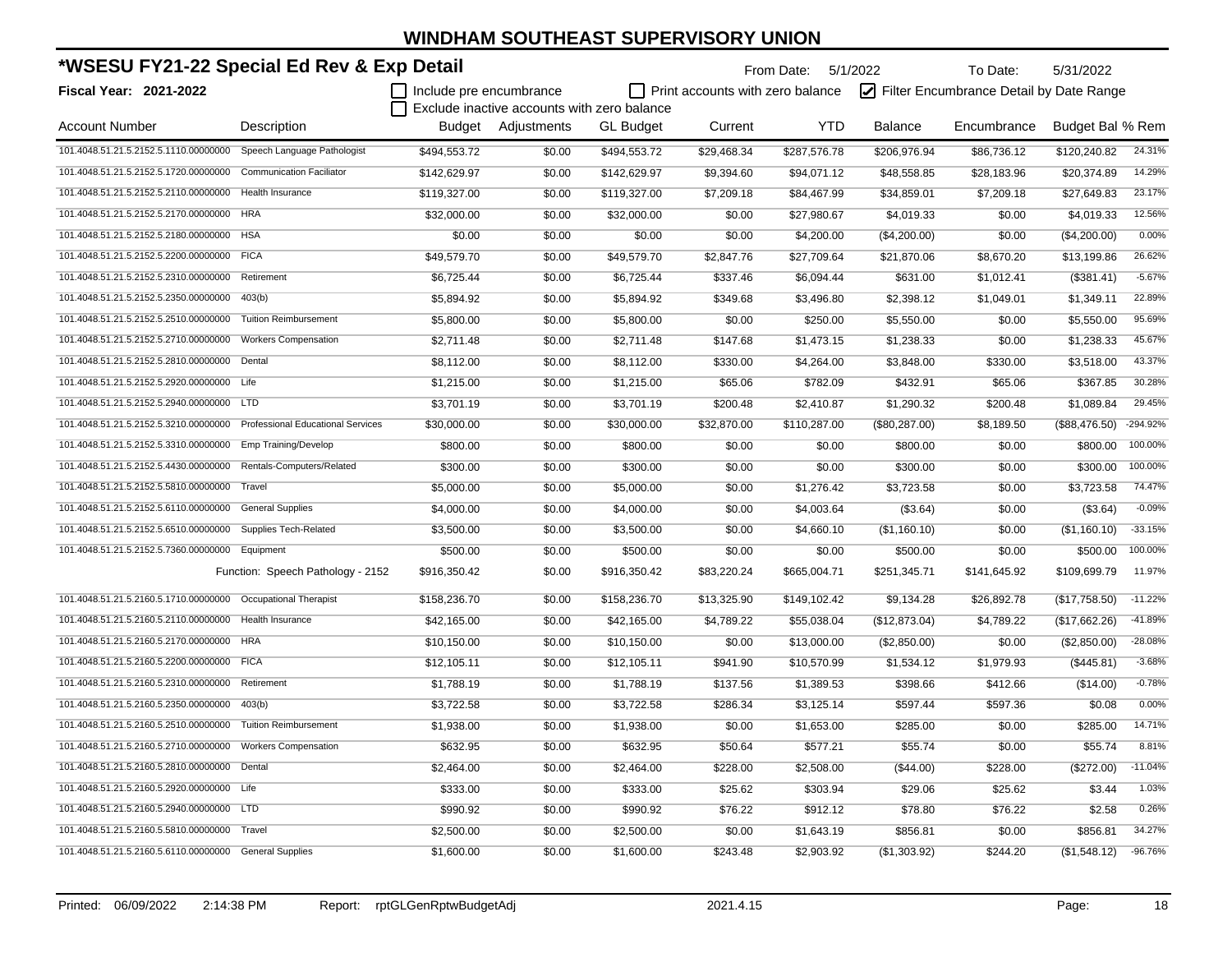| *WSESU FY21-22 Special Ed Rev & Exp Detail<br>Include pre encumbrance   |                                        |              |                                             | From Date: 5/1/2022 |                                         | To Date:     | 5/31/2022      |                                         |                  |            |
|-------------------------------------------------------------------------|----------------------------------------|--------------|---------------------------------------------|---------------------|-----------------------------------------|--------------|----------------|-----------------------------------------|------------------|------------|
| Fiscal Year: 2021-2022                                                  |                                        |              |                                             |                     | $\Box$ Print accounts with zero balance |              |                | Filter Encumbrance Detail by Date Range |                  |            |
|                                                                         |                                        |              | Exclude inactive accounts with zero balance |                     |                                         |              |                |                                         |                  |            |
| <b>Account Number</b>                                                   | Description                            |              | <b>Budget</b> Adiustments                   | <b>GL Budget</b>    | Current                                 | <b>YTD</b>   | <b>Balance</b> | Encumbrance                             | Budget Bal % Rem |            |
| 101.4048.51.21.5.2160.5.6510.00000000                                   | Supplies Tech-Related                  | \$1,000.00   | \$0.00                                      | \$1,000.00          | \$99.00                                 | \$286.69     | \$713.31       | \$0.00                                  | \$713.31         | 71.33%     |
| 101.4048.51.21.5.2160.5.7360.00000000                                   | Equipment                              | \$500.00     | \$0.00                                      | \$500.00            | \$0.00                                  | \$0.00       | \$500.00       | \$0.00                                  | \$500.00         | 100.00%    |
|                                                                         | Function: Occupational Therapy - 2160  | \$240,126.45 | \$0.00                                      | \$240,126.45        | \$20,203.88                             | \$243,014.19 | (\$2,887.74)   | \$35,245.99                             | (\$38,133.73)    | $-15.88%$  |
| 101.4048.51.21.5.2170.5.1710.00000000 Physical Therapist                |                                        | \$61,068.00  | \$0.00                                      | \$61,068.00         | \$4,697.54                              | \$56,370.48  | \$4,697.52     | \$4,697.52                              | \$0.00           | 0.00%      |
| 101.4048.51.21.5.2170.5.2110.00000000                                   | Health Insurance                       | \$21,254.00  | \$0.00                                      | \$21,254.00         | \$1,196.44                              | \$13,729.06  | \$7,524.94     | \$1,196.44                              | \$6,328.50       | 29.78%     |
| 101.4048.51.21.5.2170.5.2170.00000000 HRA                               |                                        | \$4,200.00   | \$0.00                                      | \$4,200.00          | \$0.00                                  | \$4,200.00   | \$0.00         | \$0.00                                  | \$0.00           | 0.00%      |
| 101.4048.51.21.5.2170.5.2200.00000000 FICA                              |                                        | \$4,671.70   | \$0.00                                      | \$4,671.70          | \$329.24                                | \$3,963.41   | \$708.29       | \$329.24                                | \$379.05         | 8.11%      |
| 101.4048.51.21.5.2170.5.2350.00000000                                   | 403(b)                                 | \$1,221.36   | \$0.00                                      | \$1,221.36          | \$93.96                                 | \$1,127.52   | \$93.84        | \$93.96                                 | (\$0.12)         | $-0.01%$   |
| 101.4048.51.21.5.2170.5.2510.00000000                                   | <b>Tuition Reimbursement</b>           | \$1,938.00   | \$0.00                                      | \$1,938.00          | \$0.00                                  | \$0.00       | \$1,938.00     | \$0.00                                  | \$1,938.00       | 100.00%    |
| 101.4048.51.21.5.2170.5.2710.00000000                                   | <b>Workers Compensation</b>            | \$244.27     | \$0.00                                      | \$244.27            | \$17.85                                 | \$218.91     | \$25.36        | \$0.00                                  | \$25.36          | 10.38%     |
| 101.4048.51.21.5.2170.5.2810.00000000 Dental                            |                                        | \$1,008.00   | \$0.00                                      | \$1,008.00          | \$52.80                                 | \$612.00     | \$396.00       | \$52.80                                 | \$343.20         | 34.05%     |
| 101.4048.51.21.5.2170.5.2920.00000000 Life                              |                                        | \$117.00     | \$0.00                                      | \$117.00            | \$9.00                                  | \$106.25     | \$10.75        | \$9.00                                  | \$1.75           | 1.50%      |
| 101.4048.51.21.5.2170.5.2940.00000000 LTD                               |                                        | \$349.31     | \$0.00                                      | \$349.31            | \$26.86                                 | \$322.32     | \$26.99        | \$26.86                                 | \$0.13           | 0.04%      |
| 101.4048.51.21.5.2170.5.5810.00000000 Travel                            |                                        | \$800.00     | \$0.00                                      | \$800.00            | \$0.00                                  | \$678.70     | \$121.30       | \$0.00                                  | \$121.30         | 15.16%     |
| 101.4048.51.21.5.2170.5.6110.00000000 General Supplies                  |                                        | \$900.00     | \$0.00                                      | \$900.00            | \$0.00                                  | \$118.95     | \$781.05       | \$0.00                                  | \$781.05         | 86.78%     |
| 101.4048.51.21.5.2170.5.6510.00000000 Supplies Tech-Related             |                                        | \$1,000.00   | \$0.00                                      | \$1,000.00          | \$0.00                                  | \$0.00       | \$1,000.00     | \$0.00                                  | \$1,000.00       | 100.00%    |
| 101.4048.51.21.5.2170.5.7360.00000000 Equipment                         |                                        | \$650.00     | \$0.00                                      | \$650.00            | \$0.00                                  | \$0.00       | \$650.00       | \$0.00                                  | \$650.00         | 100.00%    |
|                                                                         | Function: Physical Therapy - 2170      | \$99,421.64  | \$0.00                                      | \$99,421.64         | \$6,423.69                              | \$81,447.60  | \$17,974.04    | \$6,405.82                              | \$11,568.22      | 11.64%     |
| 101.4048.51.21.5.2219.5.1730.00000000 One Percent Prog Improve WSESU    |                                        | \$5,000.00   | \$0.00                                      | \$5,000.00          | \$0.00                                  | \$3,195.66   | \$1,804.34     | \$0.00                                  | \$1,804.34       | 36.09%     |
| 101.4048.51.21.5.2219.5.2200.00000000                                   | <b>FICA</b>                            | \$382.50     | \$0.00                                      | \$382.50            | \$0.00                                  | \$233.86     | \$148.64       | \$0.00                                  | \$148.64         | 38.86%     |
| 101.4048.51.21.5.2219.5.2710.00000000                                   | <b>Workers Compensation</b>            | \$0.00       | \$0.00                                      | \$0.00              | \$0.00                                  | \$12.14      | (\$12.14)      | \$0.00                                  | (\$12.14)        | 0.00%      |
|                                                                         | Function: Othr Instruct Improve - 2219 | \$5,382.50   | \$0.00                                      | \$5,382.50          | \$0.00                                  | \$3,441.66   | \$1,940.84     | \$0.00                                  | \$1,940.84       | 36.06%     |
| 101.4048.51.21.5.2490.5.1610.00000000 SE Admin Asst                     |                                        | \$0.00       | \$0.00                                      | \$0.00              | \$0.00                                  | \$2,500.50   | (\$2,500.50)   | \$0.00                                  | (\$2,500.50)     | 0.00%      |
| 101.4048.51.21.5.2490.5.2200.00000000 FICA                              |                                        | \$0.00       | \$0.00                                      | \$0.00              | \$0.00                                  | \$191.33     | (\$191.33)     | \$0.00                                  | (\$191.33)       | 0.00%      |
| 101.4048.51.21.5.2490.5.2510.00000000                                   | <b>Tuition Reimbursement</b>           | \$3,900.00   | \$0.00                                      | \$3,900.00          | \$0.00                                  | \$0.00       | \$3,900.00     | \$0.00                                  | \$3,900.00       | 100.00%    |
| 101.4048.51.21.5.2490.5.2710.00000000                                   | <b>Workers Compensation</b>            | \$0.00       | \$0.00                                      | \$0.00              | \$0.00                                  | \$9.78       | (\$9.78)       | \$0.00                                  | (\$9.78)         | 0.00%      |
| 101.4048.51.21.5.2490.5.3210.00000000 Professional Educational Services |                                        | \$8,000.00   | \$0.00                                      | \$8,000.00          | \$0.00                                  | \$2,394.00   | \$5,606.00     | \$0.00                                  | \$5,606.00       | 70.08%     |
| 101.4048.51.21.5.2490.5.3310.00000000 Emp Training/Develop              |                                        | \$6,000.00   | \$0.00                                      | \$6,000.00          | \$0.00                                  | \$2,150.00   | \$3,850.00     | \$0.00                                  | \$3,850.00       | 64.17%     |
| 101.4048.51.21.5.2490.5.5810.00000000                                   | Travel                                 | \$1,800.00   | \$0.00                                      | \$1,800.00          | \$0.00                                  | \$0.00       | \$1,800.00     | \$0.00                                  | \$1,800.00       | 100.00%    |
| 101.4048.51.21.5.2490.5.6110.00000000 General Supplies                  |                                        | \$1,500.00   | \$0.00                                      | \$1,500.00          | \$0.00                                  | \$526.58     | \$973.42       | \$29.95                                 | \$943.47         | 62.90%     |
| 101.4048.51.21.5.2490.5.6510.00000000 Supplies-Tech Related             |                                        | \$5,000.00   | \$0.00                                      | \$5,000.00          | \$53.49                                 | \$14,296.17  | (\$9,296.17)   | \$1,794.00                              | (\$11,090.17)    | $-221.80%$ |
| 101.4048.51.21.5.2490.5.7340.00000000 Tech-Related Hardware             |                                        | \$1,200.00   | \$0.00                                      | \$1,200.00          | \$0.00                                  | \$0.00       | \$1,200.00     | \$0.00                                  | \$1,200.00       | 100.00%    |
| 101.4048.51.21.5.2490.5.7350.00000000 Technology Software               |                                        | \$43,000.00  | \$0.00                                      | \$43,000.00         | \$0.00                                  | \$10,362.00  | \$32,638.00    | \$0.00                                  | \$32,638.00      | 75.90%     |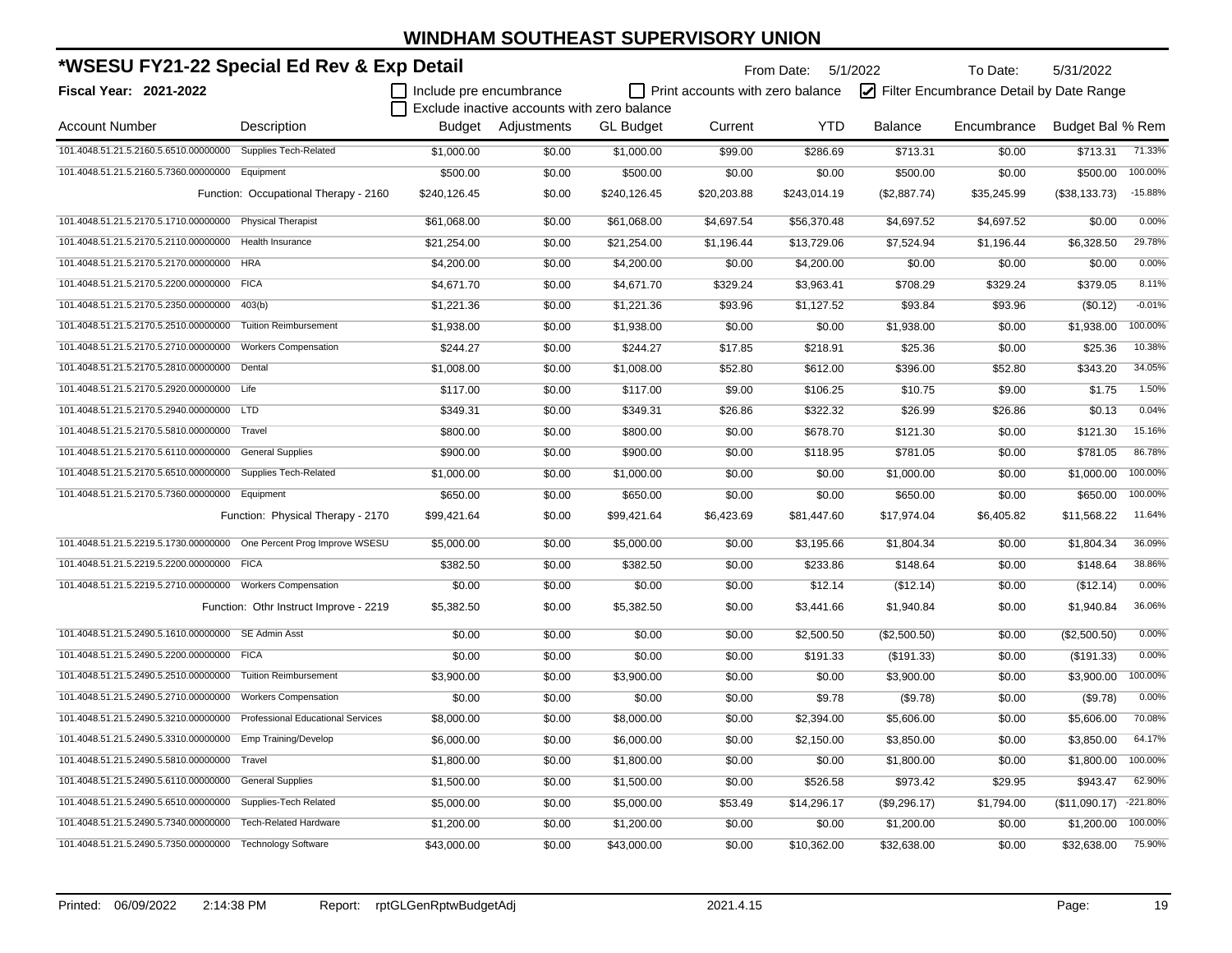|                               | *WSESU FY21-22 Special Ed Rev & Exp Detail                              |                         |               |                                             |                                         | From Date:     | 5/1/2022       | To Date:                                | 5/31/2022        |          |
|-------------------------------|-------------------------------------------------------------------------|-------------------------|---------------|---------------------------------------------|-----------------------------------------|----------------|----------------|-----------------------------------------|------------------|----------|
| <b>Fiscal Year: 2021-2022</b> |                                                                         | Include pre encumbrance |               |                                             | $\Box$ Print accounts with zero balance |                |                | Filter Encumbrance Detail by Date Range |                  |          |
|                               |                                                                         |                         |               | Exclude inactive accounts with zero balance |                                         |                |                |                                         |                  |          |
| <b>Account Number</b>         | Description                                                             | Budget                  | Adjustments   | <b>GL Budget</b>                            | Current                                 | <b>YTD</b>     | <b>Balance</b> | Encumbrance                             | Budget Bal % Rem |          |
|                               | 101.4048.51.21.5.2490.5.7360.00000000 Equipment                         | \$2,000.00              | \$0.00        | \$2,000.00                                  | \$0.00                                  | \$0.00         | \$2,000.00     | \$0.00                                  | \$2,000.00       | 100.00%  |
|                               | Function: Othr Supp Serv-Schl Admin - 2490                              | \$72,400.00             | \$0.00        | \$72,400.00                                 | \$53.49                                 | \$32,430.36    | \$39,969.64    | \$1,823.95                              | \$38,145.69      | 52.69%   |
|                               | 101.4048.51.21.5.2610.5.4410.00000000 Intensive Rentals                 | \$36,000.00             | \$0.00        | \$36,000.00                                 | \$0.00                                  | \$36,000.00    | \$0.00         | \$0.00                                  | \$0.00           | 0.00%    |
|                               | Function: Operation of Buildings - 2610                                 | \$36,000.00             | \$0.00        | \$36,000.00                                 | \$0.00                                  | \$36,000.00    | \$0.00         | \$0.00                                  | \$0.00           | 0.00%    |
|                               | 101.4048.51.21.5.2720.5.5190.00000000 Monitoring Services Intensive     | \$8,580.00              | \$0.00        | \$8,580.00                                  | \$0.00                                  | \$0.00         | \$8,580.00     | \$0.00                                  | \$8,580.00       | 100.00%  |
|                               | Function: Monitoring Services - 2720                                    | \$8,580.00              | \$0.00        | \$8,580.00                                  | \$0.00                                  | \$0.00         | \$8,580.00     | \$0.00                                  | \$8,580.00       | 100.00%  |
|                               | Level: Location-wide excl pre-k - 51                                    | \$1,767,751.20          | \$0.00        | \$1,767,751.20                              | \$180,118.99                            | \$1,502,877.88 | \$264,873.32   | \$318,205.43                            | (\$53,332.11)    | $-3.02%$ |
|                               | Location: WINDHAM SOUTHEAST SU - 4048                                   | \$2,714,743.57          | \$0.01        | \$2,714,743.58                              | \$232,048.18                            | \$2,136,545.95 | \$578,197.63   | \$450,296.17                            | \$127,901.46     | 4.71%    |
|                               | AOE: Local - 00000000                                                   | \$12,931,141.21         | \$0.05        | \$12,931,141.26                             | \$1,101,570.03                          | \$9,984,925.19 | \$2,946,216.07 | \$2,572,181.71                          | \$374,034.36     | 2.89%    |
|                               | 101.4048.51.21.3.2213.5.3310.32132005 BEST Emp Training/Develop         | \$2,440.00              | (\$950.00)    | \$1,490.00                                  | \$0.00                                  | \$0.00         | \$1,490.00     | \$0.00                                  | \$1,490.00       | 100.00%  |
|                               | Function: Instruct Staff Train - 2213                                   | \$2,440.00              | (\$950.00)    | \$1,490.00                                  | \$0.00                                  | \$0.00         | \$1,490.00     | \$0.00                                  | \$1,490.00       | 100.00%  |
|                               | Level: Location-wide excl pre-k - 51                                    | \$2,440.00              | $(\$950.00)$  | \$1,490.00                                  | \$0.00                                  | \$0.00         | \$1,490.00     | \$0.00                                  | \$1,490.00       | 100.00%  |
|                               | Location: WINDHAM SOUTHEAST SU - 4048                                   | \$2,440.00              | (\$950.00)    | \$1,490.00                                  | \$0.00                                  | \$0.00         | \$1,490.00     | \$0.00                                  | \$1,490.00       | 100.00%  |
|                               | AOE: BEST - 32132005                                                    | \$2,440.00              | (\$950.00)    | \$1,490.00                                  | \$0.00                                  | \$0.00         | \$1,490.00     | \$0.00                                  | \$1,490.00       | 100.00%  |
|                               | 101.4048.51.21.3.2213.5.3210.32192002 Act 230 Prof Educational Services | \$12,000.00             | (\$12,000.00) | \$0.00                                      | \$0.00                                  | \$0.00         | \$0.00         | \$0.00                                  | \$0.00           | 0.00%    |
|                               | Function: Instruct Staff Train - 2213                                   | \$12,000.00             | (\$12,000.00) | \$0.00                                      | \$0.00                                  | \$0.00         | \$0.00         | \$0.00                                  | \$0.00           | 0.00%    |
|                               | Level: Location-wide excl pre-k - 51                                    | \$12,000.00             | (\$12,000.00) | \$0.00                                      | \$0.00                                  | \$0.00         | \$0.00         | \$0.00                                  | \$0.00           | 0.00%    |
|                               | Location: WINDHAM SOUTHEAST SU - 4048                                   | \$12,000.00             | (\$12,000.00) | \$0.00                                      | \$0.00                                  | \$0.00         | \$0.00         | \$0.00                                  | \$0.00           | 0.00%    |
|                               | AOE: Special Ed-Act 230 Train - 32192002                                | \$12,000.00             | (\$12,000.00) | \$0.00                                      | \$0.00                                  | \$0.00         | \$0.00         | \$0.00                                  | \$0.00           | 0.00%    |
|                               | 101.4048.51.21.3.2213.5.3210.32192006 Act 230 Prof Educational Services | \$3,000.00              | (\$570.00)    | \$2,430.00                                  | \$0.00                                  | \$2,180.83     | \$249.17       | \$0.00                                  | \$249.17         | 10.25%   |
|                               | 101.4048.51.21.3.2213.5.3310.32192006 Act 230 Emp Training/Develop      | \$5,272.00              | \$6,592.00    | \$11,864.00                                 | \$0.00                                  | \$4,978.39     | \$6,885.61     | \$1,040.00                              | \$5,845.61       | 49.27%   |
|                               | 101.4048.51.21.3.2213.5.5810.32192006 Act 230 Travel                    | \$0.00                  | \$1,297.64    | \$1,297.64                                  | \$0.00                                  | \$952.64       | \$345.00       | \$0.00                                  | \$345.00         | 26.59%   |
|                               | Function: Instruct Staff Train - 2213                                   | \$8,272.00              | \$7,319.64    | \$15,591.64                                 | \$0.00                                  | \$8,111.86     | \$7,479.78     | \$1,040.00                              | \$6,439.78       | 41.30%   |
|                               | Level: Location-wide excl pre-k - 51                                    | \$8,272.00              | \$7,319.64    | \$15,591.64                                 | \$0.00                                  | \$8,111.86     | \$7,479.78     | \$1,040.00                              | \$6,439.78       | 41.30%   |
|                               | Location: WINDHAM SOUTHEAST SU - 4048                                   | \$8,272.00              | \$7,319.64    | \$15,591.64                                 | \$0.00                                  | \$8,111.86     | \$7,479.78     | \$1,040.00                              | \$6,439.78       | 41.30%   |
|                               | AOE: Act 230 - 32192006                                                 | \$8,272.00              | \$7,319.64    | \$15,591.64                                 | \$0.00                                  | \$8,111.86     | \$7,479.78     | \$1,040.00                              | \$6,439.78       | 41.30%   |
|                               | 101.4048.51.21.4.1201.5.6510.42262101 Supplies-Tech Related             | \$0.00                  | \$38,675.00   | \$38,675.00                                 | \$0.00                                  | \$38,675.00    | \$0.00         | \$1,791.00                              | (\$1,791.00)     | $-4.63%$ |
|                               | Function: Special Education - 1201                                      | \$0.00                  | \$38,675.00   | \$38,675.00                                 | \$0.00                                  | \$38,675.00    | \$0.00         | \$1,791.00                              | (\$1,791.00)     | $-4.63%$ |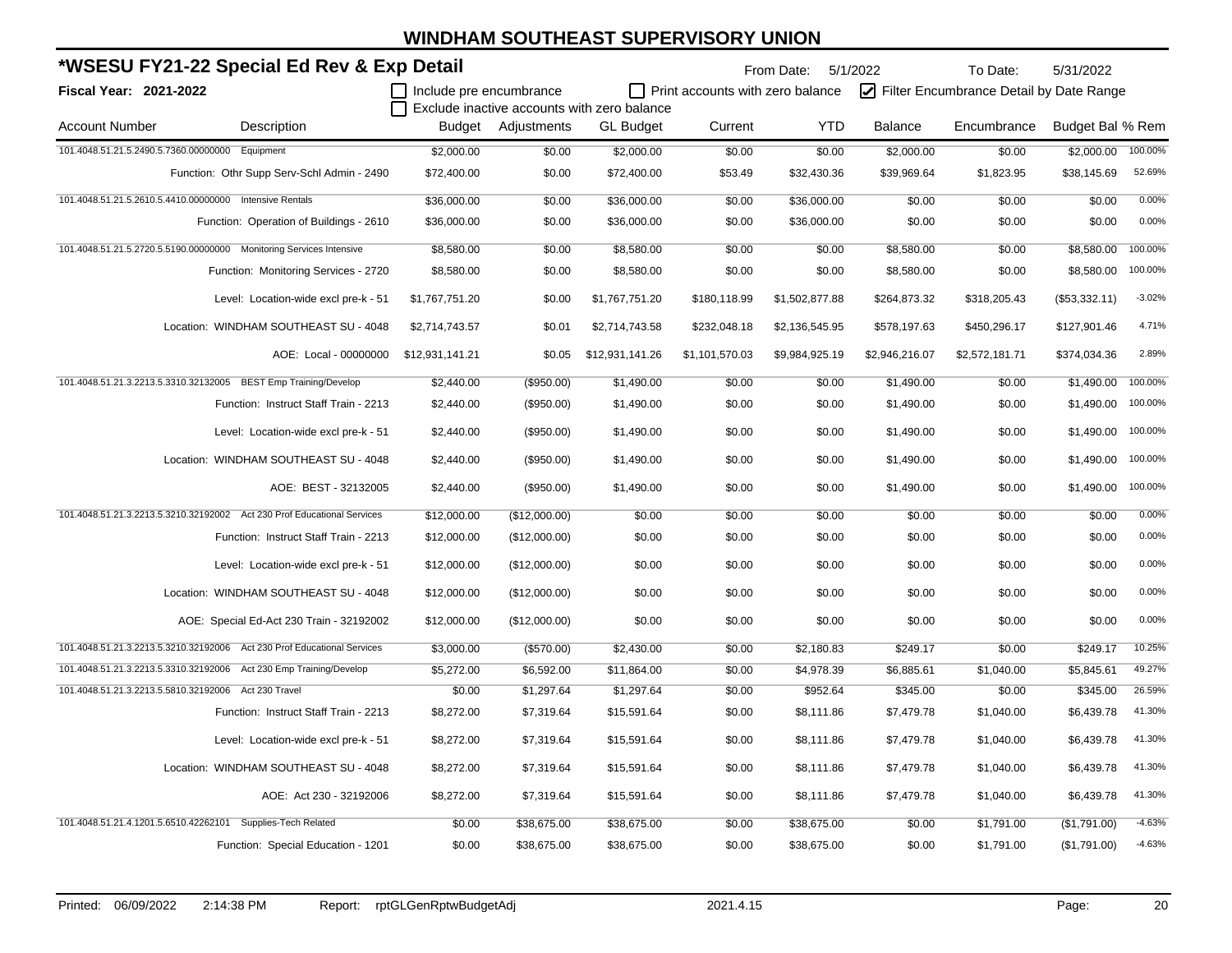| *WSESU FY21-22 Special Ed Rev & Exp Detail |                                         |                         |                                             |                  |                                         | From Date: 5/1/2022 |                | To Date:                                | 5/31/2022        |            |
|--------------------------------------------|-----------------------------------------|-------------------------|---------------------------------------------|------------------|-----------------------------------------|---------------------|----------------|-----------------------------------------|------------------|------------|
| <b>Fiscal Year: 2021-2022</b>              |                                         | Include pre encumbrance |                                             |                  | $\Box$ Print accounts with zero balance |                     |                | Filter Encumbrance Detail by Date Range |                  |            |
|                                            |                                         |                         | Exclude inactive accounts with zero balance |                  |                                         |                     |                |                                         |                  |            |
| <b>Account Number</b>                      | Description                             | Budget                  | Adjustments                                 | <b>GL Budget</b> | Current                                 | <b>YTD</b>          | <b>Balance</b> | Encumbrance                             | Budget Bal % Rem |            |
| 101.4048.51.21.4.2140.5.1110.42262101      | Psychologist                            | \$140,000.00            | \$3,424.92                                  | \$143,424.92     | \$11,264.88                             | \$112,648.82        | \$30,776.10    | \$33,794.69                             | (\$3,018.59)     | $-2.10%$   |
| 101.4048.51.21.4.2140.5.2110.42262101      | Health Insurance                        | \$30,000.00             | (\$15, 159.00)                              | \$14,841.00      | \$1,207.00                              | \$18,692.38         | (\$3,851.38)   | \$1,207.00                              | (\$5,058.38)     | $-34.08%$  |
| 101.4048.51.21.4.2140.5.2170.42262101      | <b>HRA</b>                              | \$6,300.00              | (\$1,300.00)                                | \$5,000.00       | \$0.00                                  | \$4,200.00          | \$800.00       | \$0.00                                  | \$800.00         | 16.00%     |
| 101.4048.51.21.4.2140.5.2180.42262101      | <b>HSA</b>                              | \$0.00                  | \$0.00                                      | \$0.00           | \$0.00                                  | \$2,343.18          | (\$2,343.18)   | \$0.00                                  | (\$2,343.18)     | 0.00%      |
| 101.4048.51.21.4.2140.5.2200.42262101      | <b>FICA</b>                             | \$10,265.41             | \$634.59                                    | \$10,900.00      | \$831.28                                | \$8,271.46          | \$2,628.54     | \$2,443.72                              | \$184.82         | 1.70%      |
| 101.4048.51.21.4.2140.5.2310.42262101      | Retirement                              | \$1,308.00              | \$0.00                                      | \$1,308.00       | \$0.00                                  | \$1,340.00          | (\$32.00)      | \$0.00                                  | (\$32.00)        | $-2.45%$   |
| 101.4048.51.21.4.2140.5.2320.42262101      | <b>VSTRS--OPEB</b>                      | \$28,000.00             | (\$2,000.00)                                | \$26,000.00      | \$8,021.63                              | \$20,378.94         | \$5,621.06     | \$0.00                                  | \$5,621.06       | 21.62%     |
| 101.4048.51.21.4.2140.5.2350.42262101      | 403(b)                                  | \$1,100.00              | (\$1,100.00)                                | \$0.00           | \$225.30                                | \$1,964.58          | (\$1,964.58)   | \$645.98                                | (\$2,610.56)     | 0.00%      |
| 101.4048.51.21.4.2140.5.2510.42262101      | <b>Tuition Reimbursement</b>            | \$0.00                  | \$0.00                                      | \$0.00           | \$0.00                                  | \$2,614.00          | (\$2,614.00)   | \$200.00                                | (\$2,814.00)     | 0.00%      |
| 101.4048.51.21.4.2140.5.2710.42262101      | <b>Workers Compensation</b>             | \$560.00                | \$0.00                                      | \$560.00         | \$42.81                                 | \$430.64            | \$129.36       | \$0.00                                  | \$129.36         | 23.10%     |
| 101.4048.51.21.4.2140.5.2810.42262101      | Dental                                  | \$1,680.00              | (\$640.00)                                  | \$1,040.00       | \$88.00                                 | \$1,082.35          | (\$42.35)      | \$88.00                                 | (\$130.35)       | $-12.53%$  |
| 101.4048.51.21.4.2140.5.2920.42262101      | Life                                    | \$101.00                | \$0.00                                      | \$101.00         | \$20.76                                 | \$246.06            | (\$145.06)     | \$20.76                                 | (\$165.82)       | $-164.18%$ |
| 101.4048.51.21.4.2140.5.2940.42262101      | LTD <sub></sub>                         | \$315.00                | (\$65.00)                                   | \$250.00         | \$64.44                                 | \$762.85            | (\$512.85)     | \$64.44                                 | (\$577.29)       | $-230.92%$ |
|                                            | Function: Psychological Services - 2140 | \$219,629.41            | (\$16,204.49)                               | \$203,424.92     | \$21,766.10                             | \$174,975.26        | \$28,449.66    | \$38,464.59                             | (\$10,014.93)    | $-4.92%$   |
| 101.4048.51.21.4.2152.5.2510.42262101      | <b>Tuition Reimbursement</b>            | \$0.00                  | \$0.00                                      | \$0.00           | \$0.00                                  | \$936.90            | (\$936.90)     | \$0.00                                  | ( \$936.90)      | 0.00%      |
|                                            | Function: Speech Pathology - 2152       | \$0.00                  | \$0.00                                      | \$0.00           | \$0.00                                  | \$936.90            | (\$936.90)     | \$0.00                                  | (\$936.90)       | 0.00%      |
| 101.4048.51.21.4.2190.5.1710.42262101      | <b>Integration Facilitator</b>          | \$62,000.00             | \$4,074.01                                  | \$66,074.01      | \$5,082.62                              | \$50,826.20         | \$15,247.81    | \$15,247.80                             | \$0.01           | 0.00%      |
| 101.4048.51.21.4.2190.5.2110.42262101      | <b>Health Insurance</b>                 | \$20,999.99             | \$0.00                                      | \$20,999.99      | \$1,764.66                              | \$15,881.94         | \$5,118.05     | \$1,764.66                              | \$3,353.39       | 15.97%     |
| 101.4048.51.21.4.2190.5.2170.42262101      | <b>HRA</b>                              | \$4,200.00              | \$0.00                                      | \$4,200.00       | \$0.00                                  | \$3,150.00          | \$1,050.00     | \$0.00                                  | \$1,050.00       | 25.00%     |
| 101.4048.51.21.4.2190.5.2200.42262101      | <b>FICA</b>                             | \$4,743.00              | \$0.00                                      | \$4,743.00       | \$353.52                                | \$3,557.72          | \$1,185.28     | \$1,131.58                              | \$53.70          | 1.13%      |
| 101.4048.51.21.4.2190.5.2320.42262101      | <b>VSTRS-OPEB</b>                       | \$12,400.00             | \$0.00                                      | \$12,400.00      | \$3,856.19                              | \$9,365.06          | \$3,034.94     | \$0.00                                  | \$3,034.94       | 24.48%     |
| 101.4048.51.21.4.2190.5.2350.42262101      | 403(b)                                  | \$450.00                | \$0.00                                      | \$450.00         | \$0.00                                  | \$0.00              | \$450.00       | \$0.00                                  | \$450.00         | 100.00%    |
| 101.4048.51.21.4.2190.5.2710.42262101      | <b>Workers Compensation</b>             | \$248.00                | \$0.00                                      | \$248.00         | \$19.31                                 | \$196.17            | \$51.83        | \$0.00                                  | \$51.83          | 20.90%     |
| 101.4048.51.21.4.2190.5.2810.42262101      | Dental                                  | \$1,040.00              | \$0.00                                      | \$1,040.00       | \$140.00                                | \$1,260.00          | (\$220.00)     | \$140.00                                | (\$360.00)       | $-34.62%$  |
| 101.4048.51.21.4.2190.5.2920.42262101      | Life                                    | \$135.00                | \$0.00                                      | \$135.00         | \$9.70                                  | \$92.15             | \$42.85        | \$9.70                                  | \$33.15          | 24.56%     |
| 101.4048.51.21.4.2190.5.2940.42262101 LTD  |                                         | \$450.00                | \$0.00                                      | \$450.00         | \$29.08                                 | \$276.26            | \$173.74       | \$29.08                                 | \$144.66         | 32.15%     |
|                                            | Function: Othr Support Serv-Stu - 2190  | \$106,665.99            | \$4,074.01                                  | \$110,740.00     | \$11,255.08                             | \$84,605.50         | \$26,134.50    | \$18,322.82                             | \$7,811.68       | 7.05%      |
| 101.4048.51.21.4.2490.5.1410.42262101      | Administration                          | \$275,426.00            | \$0.00                                      | \$275,426.00     | \$21,535.56                             | \$258,426.72        | \$16,999.28    | \$23,607.13                             | (\$6,607.85)     | $-2.40%$   |
| 101.4048.51.21.4.2490.5.1610.42262101      | Clerical                                | \$94,155.60             | (\$0.60)                                    | \$94,155.00      | \$7,111.60                              | \$80,131.40         | \$14,023.60    | \$12,619.40                             | \$1,404.20       | 1.49%      |
| 101.4048.51.21.4.2490.5.2110.42262101      | Health Insurance                        | \$69,851.00             | \$13,074.14                                 | \$82,925.14      | \$6,171.22                              | \$68,243.54         | \$14,681.60    | \$6,171.22                              | \$8,510.38       | 10.26%     |
| 101.4048.51.21.4.2490.5.2170.42262101      | <b>HRA</b>                              | \$19,200.00             | \$800.00                                    | \$20,000.00      | \$0.00                                  | \$15,000.00         | \$5,000.00     | \$0.00                                  | \$5,000.00       | 25.00%     |
| 101.4048.51.21.4.2490.5.2200.42262101      | <b>FICA</b>                             | \$28,273.01             | \$0.00                                      | \$28,273.01      | \$2,096.95                              | \$24,797.19         | \$3,475.82     | \$2,677.22                              | \$798.60         | 2.82%      |
| 101.4048.51.21.4.2490.5.2310.42262101      | Retirement                              | \$4,472.40              | \$0.00                                      | \$4,472.40       | \$337.82                                | \$5,146.13          | (\$673.73)     | \$599.44                                | (\$1,273.17)     | $-28.47%$  |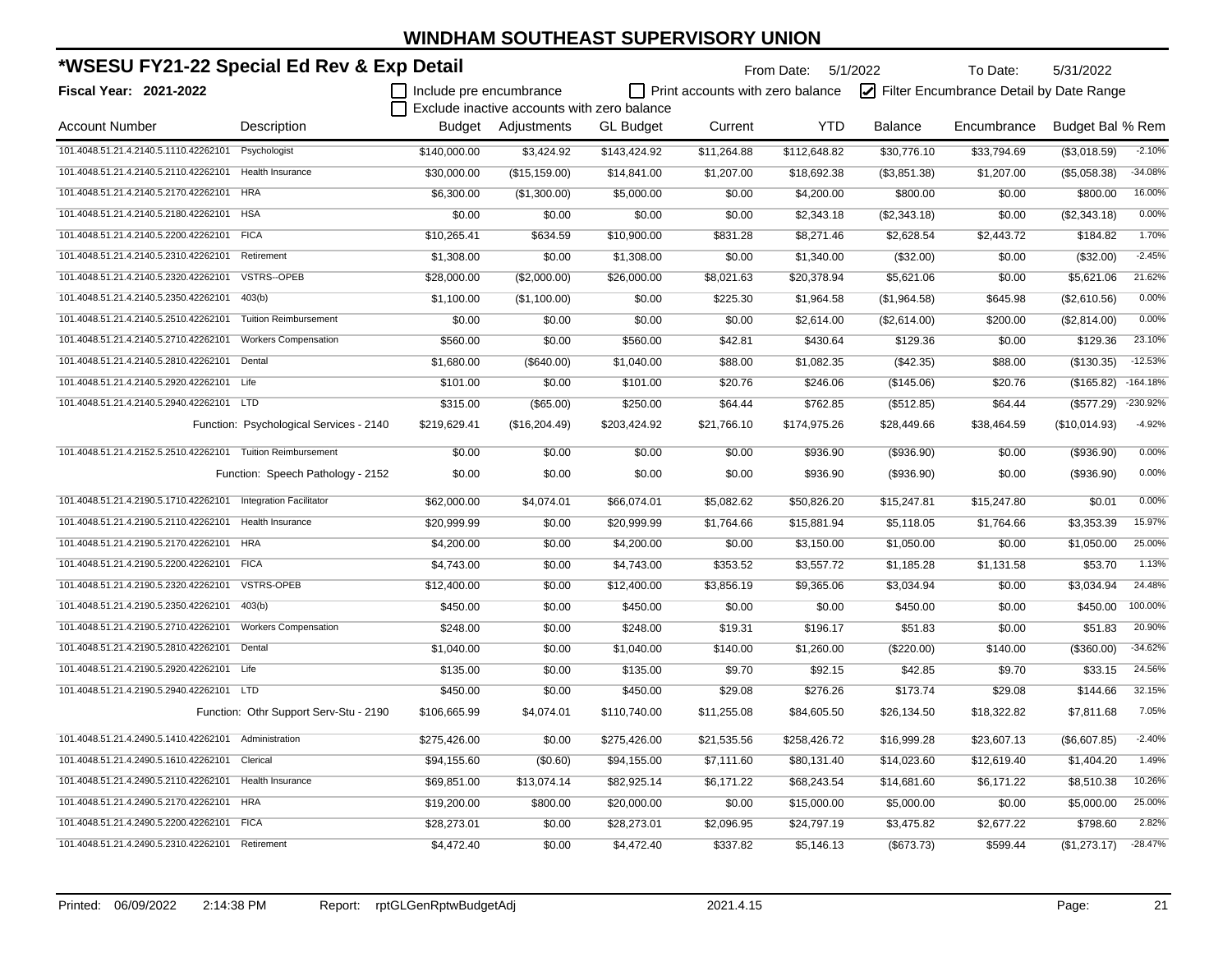| *WSESU FY21-22 Special Ed Rev & Exp Detail                              |                                            |                         |                                             |                  |                                  | From Date:   | 5/1/2022       | To Date:                                | 5/31/2022        |            |
|-------------------------------------------------------------------------|--------------------------------------------|-------------------------|---------------------------------------------|------------------|----------------------------------|--------------|----------------|-----------------------------------------|------------------|------------|
| Fiscal Year: 2021-2022                                                  |                                            | Include pre encumbrance |                                             |                  | Print accounts with zero balance |              |                | Filter Encumbrance Detail by Date Range |                  |            |
|                                                                         |                                            |                         | Exclude inactive accounts with zero balance |                  |                                  |              |                |                                         |                  |            |
| <b>Account Number</b>                                                   | Description                                |                         | Budget Adjustments                          | <b>GL Budget</b> | Current                          | <b>YTD</b>   | <b>Balance</b> | Encumbrance                             | Budget Bal % Rem |            |
| 101.4048.51.21.4.2490.5.2320.42262101                                   | <b>VSTRS--OPEB</b>                         | \$55,085.20             | \$0.00                                      | \$55,085.20      | \$13,946.37                      | \$39,476.91  | \$15,608.29    | \$0.00                                  | \$15,608.29      | 28.33%     |
| 101.4048.51.21.4.2490.5.2350.42262101                                   | 403(b)                                     | \$4,649.46              | \$0.00                                      | \$4,649.46       | \$430.70                         | \$12,168.40  | (\$7,518.94)   | \$430.70                                | (\$7,949.64)     | $-170.98%$ |
| 101.4048.51.21.4.2490.5.2510.42262101                                   | <b>Tuition Reimbursement</b>               | \$0.00                  | \$0.00                                      | \$0.00           | (\$560.00)                       | \$2,204.00   | (\$2,204.00)   | \$0.00                                  | (\$2,204.00)     | 0.00%      |
| 101.4048.51.21.4.2490.5.2710.42262101                                   | <b>Workers Compensation</b>                | \$1,478.32              | \$0.00                                      | \$1,478.32       | \$108.86                         | \$1,314.07   | \$164.25       | \$0.00                                  | \$164.25         | 11.11%     |
| 101.4048.51.21.4.2490.5.2810.42262101                                   | Dental                                     | \$5,560.00              | \$0.00                                      | \$5,560.00       | \$368.00                         | \$4,048.00   | \$1,512.00     | \$368.00                                | \$1,144.00       | 20.58%     |
| 101.4048.51.21.4.2490.5.2920.42262101 Life                              |                                            | \$693.00                | \$0.00                                      | \$693.00         | \$110.70                         | \$1,325.97   | (\$632.97)     | \$110.70                                | (\$743.67)       | $-107.31%$ |
| 101.4048.51.21.4.2490.5.2940.42262101 LTD                               |                                            | \$2,114.01              | \$0.00                                      | \$2,114.01       | \$163.86                         | \$1,966.64   | \$147.37       | \$163.86                                | (\$16.49)        | $-0.78%$   |
|                                                                         | Function: Othr Supp Serv-Schl Admin - 2490 | \$560,958.00            | \$13,873.54                                 | \$574,831.54     | \$51,821.64                      | \$514,248.97 | \$60,582.57    | \$46,747.67                             | \$13,834.90      | 2.41%      |
| 101.4048.51.21.4.2495.5.9130.42262101    Indirect Expense IDEA Basic    |                                            | \$9,133.07              | \$1,350.47                                  | \$10,483.54      | \$3,337.66                       | \$9,192.62   | \$1,290.92     | \$0.00                                  | \$1,290.92       | 12.31%     |
|                                                                         | Function: Administration of Grants - 2495  | \$9,133.07              | \$1,350.47                                  | \$10,483.54      | \$3,337.66                       | \$9,192.62   | \$1,290.92     | \$0.00                                  | \$1,290.92       | 12.31%     |
|                                                                         | Level: Location-wide excl pre-k - 51       | \$896,386.47            | \$41,768.53                                 | \$938,155.00     | \$88,180.48                      | \$822,634.25 | \$115,520.75   | \$105,326.08                            | \$10,194.67      | 1.09%      |
|                                                                         | Location: WINDHAM SOUTHEAST SU - 4048      | \$896,386.47            | \$41,768.53                                 | \$938,155.00     | \$88,180.48                      | \$822,634.25 | \$115,520.75   | \$105,326.08                            | \$10.194.67      | 1.09%      |
|                                                                         | AOE: IDEA-B Flow Thru - 42262101           | \$896,386.47            | \$41,768.53                                 | \$938,155.00     | \$88,180.48                      | \$822,634.25 | \$115,520.75   | \$105,326.08                            | \$10,194.67      | 1.09%      |
| 101.4048.51.21.4.1201.5.3210.45972137    Prof Educ Svcs Behavior Interv |                                            | \$0.00                  | \$96,332.40                                 | \$96,332.40      | \$0.00                           | \$86,983.60  | \$9,348.80     | \$0.00                                  | \$9,348.80       | 9.70%      |
|                                                                         | Function: Special Education - 1201         | \$0.00                  | \$96,332.40                                 | \$96,332.40      | \$0.00                           | \$86,983.60  | \$9,348.80     | \$0.00                                  | \$9,348.80       | 9.70%      |
| 101.4048.51.21.4.2131.5.1110.45972137 Intensive Nurse ESSER II          |                                            | \$0.00                  | \$57,493.28                                 | \$57,493.28      | \$4,375.34                       | \$44,883.87  | \$12,609.41    | \$12,609.41                             | \$0.00           | 0.00%      |
| 101.4048.51.21.4.2131.5.2200.45972137 FICA                              |                                            | \$0.00                  | \$4,398.69                                  | \$4,398.69       | \$334.75                         | \$3,433.97   | \$964.72       | \$964.72                                | \$0.00           | 0.00%      |
| 101.4048.51.21.4.2131.5.2310.45972137                                   | Retirement                                 | \$0.00                  | \$1,340.00                                  | \$1,340.00       | \$0.00                           | \$1,340.00   | \$0.00         | \$0.00                                  | \$0.00           | 0.00%      |
| 101.4048.51.21.4.2131.5.2320.45972137                                   | <b>VSTRS-OPEB</b>                          | \$0.00                  | \$6,089.39                                  | \$6,089.39       | \$3,186.98                       | \$6,089.39   | \$0.00         | \$0.00                                  | \$0.00           | 0.00%      |
| 101.4048.51.21.4.2131.5.2710.45972137 Workers Compensation              |                                            | \$0.00                  | \$173.39                                    | \$173.39         | \$16.63                          | \$173.39     | \$0.00         | \$0.00                                  | \$0.00           | 0.00%      |
| 101.4048.51.21.4.2131.5.2920.45972137 Life                              |                                            | \$0.00                  | \$80.01                                     | \$80.01          | \$7.62                           | \$72.39      | \$7.62         | \$7.62                                  | \$0.00           | 0.00%      |
| 101.4048.51.21.4.2131.5.2940.45972137 LTD                               |                                            | \$0.00                  | \$252.42                                    | \$252.42         | \$24.04                          | \$228.38     | \$24.04        | \$24.04                                 | \$0.00           | 0.00%      |
|                                                                         | Function: Health Services - 2131           | \$0.00                  | \$69,827.18                                 | \$69,827.18      | \$7,945.36                       | \$56,221.39  | \$13,605.79    | \$13,605.79                             | \$0.00           | 0.00%      |
| 101.4048.51.21.4.2213.5.1730.45972137                                   | One Percent Stipends Spec Ed<br>ESSER II   | \$0.00                  | \$4,580.41                                  | \$4,580.41       | \$0.00                           | \$4,580.41   | \$0.00         | \$0.00                                  | \$0.00           | 0.00%      |
| 101.4048.51.21.4.2213.5.2200.45972137                                   | <b>FICA</b>                                | \$0.00                  | \$335.34                                    | \$335.34         | \$0.00                           | \$335.34     | \$0.00         | \$0.00                                  | \$0.00           | 0.00%      |
| 101.4048.51.21.4.2213.5.2710.45972137                                   | <b>Workers Compensation</b>                | \$0.00                  | \$47.56                                     | \$47.56          | \$0.00                           | \$47.56      | \$0.00         | \$0.00                                  | \$0.00           | 0.00%      |
|                                                                         | Function: Instruct Staff Train - 2213      | \$0.00                  | \$4,963.31                                  | \$4,963.31       | \$0.00                           | \$4,963.31   | \$0.00         | \$0.00                                  | \$0.00           | 0.00%      |
|                                                                         | Level: Location-wide excl pre-k - 51       | \$0.00                  | \$171,122.89                                | \$171,122.89     | \$7,945.36                       | \$148,168.30 | \$22,954.59    | \$13,605.79                             | \$9,348.80       | 5.46%      |
|                                                                         | Location: WINDHAM SOUTHEAST SU - 4048      | \$0.00                  | \$171,122.89                                | \$171,122.89     | \$7,945.36                       | \$148,168.30 | \$22,954.59    | \$13,605.79                             | \$9,348.80       | 5.46%      |
|                                                                         | AOE: ESSER II - 45972137                   | \$0.00                  | \$171,122.89                                | \$171,122.89     | \$7,945.36                       | \$148,168.30 | \$22,954.59    | \$13,605.79                             | \$9,348.80       | 5.46%      |
| 101.4048.51.21.4.1201.5.6510.46052146 Supplies-Tech Related ARP IDEA    |                                            | \$0.00                  | \$33,000.00                                 | \$33,000.00      | \$0.00                           | \$0.00       | \$33,000.00    | \$21,579.50                             | \$11,420.50      | 34.61%     |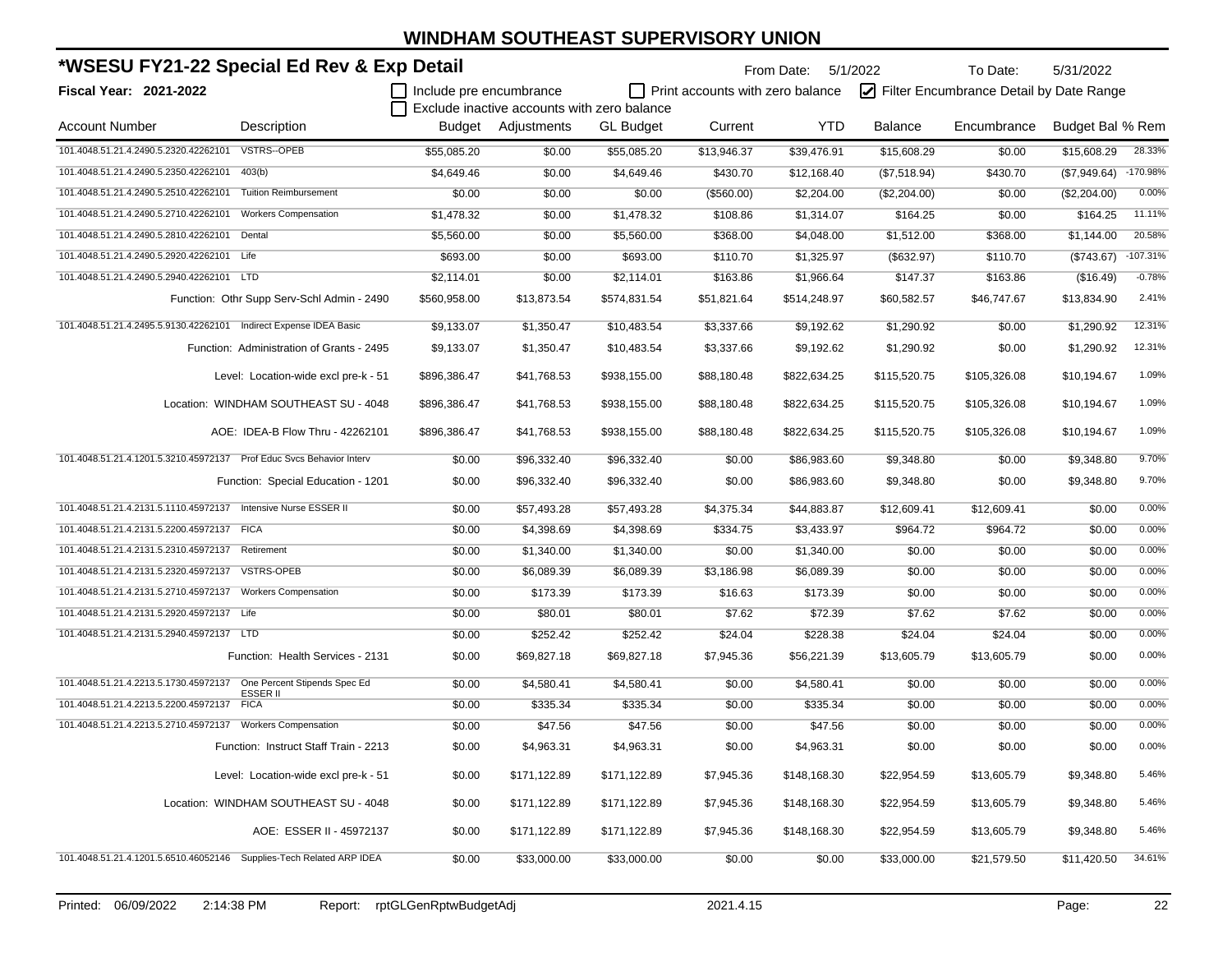|                                       | *WSESU FY21-22 Special Ed Rev & Exp Detail                              |                         |              |                                             |                                         | From Date: 5/1/2022 |                | To Date:                                | 5/31/2022        |            |
|---------------------------------------|-------------------------------------------------------------------------|-------------------------|--------------|---------------------------------------------|-----------------------------------------|---------------------|----------------|-----------------------------------------|------------------|------------|
| Fiscal Year: 2021-2022                |                                                                         | Include pre encumbrance |              |                                             | $\Box$ Print accounts with zero balance |                     |                | Filter Encumbrance Detail by Date Range |                  |            |
|                                       |                                                                         |                         |              | Exclude inactive accounts with zero balance |                                         |                     |                |                                         |                  |            |
| <b>Account Number</b>                 | Description                                                             | Budget                  | Adjustments  | <b>GL</b> Budget                            | Current                                 | <b>YTD</b>          | <b>Balance</b> | Encumbrance                             | Budget Bal % Rem |            |
|                                       | Function: Special Education - 1201                                      | \$0.00                  | \$33.000.00  | \$33.000.00                                 | \$0.00                                  | \$0.00              | \$33,000.00    | \$21,579.50                             | \$11.420.50      | 34.61%     |
|                                       | 101.4048.51.21.4.2140.5.3210.46052146 Professional Educ Svcs            | \$0.00                  | \$80,000.00  | \$80,000.00                                 | \$0.00                                  | \$73,162.26         | \$6,837.74     | \$0.00                                  | \$6,837.74       | 8.55%      |
|                                       | Function: Psychological Services - 2140                                 | \$0.00                  | \$80,000.00  | \$80,000.00                                 | \$0.00                                  | \$73,162.26         | \$6,837.74     | \$0.00                                  | \$6,837.74       | 8.55%      |
|                                       | Level: Location-wide excl pre-k - 51                                    | \$0.00                  | \$113,000.00 | \$113,000.00                                | \$0.00                                  | \$73,162.26         | \$39,837.74    | \$21,579.50                             | \$18,258.24      | 16.16%     |
|                                       | Location: WINDHAM SOUTHEAST SU - 4048                                   | \$0.00                  | \$113,000.00 | \$113,000.00                                | \$0.00                                  | \$73,162.26         | \$39,837.74    | \$21,579.50                             | \$18,258.24      | 16.16%     |
|                                       | AOE: ARP IDEA - 46052146                                                | \$0.00                  | \$113,000.00 | \$113,000.00                                | \$0.00                                  | \$73,162.26         | \$39,837.74    | \$21,579.50                             | \$18,258.24      | 16.16%     |
|                                       | 101.4048.51.21.5.2490.5.3210.57030000 Prof Educ Svcs Regional Collab    | \$0.00                  | \$40,668.00  | \$40,668.00                                 | \$0.00                                  | \$35,667.60         | \$5,000.40     | \$0.00                                  | \$5,000.40       | 12.30%     |
|                                       | Function: Othr Supp Serv-Schl Admin - 2490                              | \$0.00                  | \$40,668.00  | \$40,668.00                                 | \$0.00                                  | \$35,667.60         | \$5,000.40     | \$0.00                                  | \$5,000.40       | 12.30%     |
|                                       | Level: Location-wide excl pre-k - 51                                    | \$0.00                  | \$40,668.00  | \$40,668.00                                 | \$0.00                                  | \$35,667.60         | \$5,000.40     | \$0.00                                  | \$5,000.40       | 12.30%     |
|                                       | Location: WINDHAM SOUTHEAST SU - 4048                                   | \$0.00                  | \$40,668.00  | \$40,668.00                                 | \$0.00                                  | \$35,667.60         | \$5,000.40     | \$0.00                                  | \$5,000.40       | 12.30%     |
|                                       | AOE: Regional Collaboration - 57030000                                  | \$0.00                  | \$40,668.00  | \$40,668.00                                 | \$0.00                                  | \$35,667.60         | \$5,000.40     | \$0.00                                  | \$5,000.40       | 12.30%     |
|                                       | Program: Special Ed Eligible for Reimb - 21                             | \$13,850,239.68         | \$360,929.11 | \$14,211,168.79                             | \$1,197,695.87                          | \$11,072,669.46     | \$3,138,499.33 | \$2,713,733.08                          | \$424.766.25     | 2.99%      |
|                                       | 101.4048.01.24.5.1201.5.1110.00000000 EEE Teachers Salary               | \$323,087.49            | \$0.00       | \$323,087.49                                | \$27,815.84                             | \$279,508.41        | \$43,579.08    | \$83,447.63                             | (\$39,868.55)    | $-12.34%$  |
| 101.4048.01.24.5.1201.5.1210.00000000 | <b>EEE ParaEducator</b>                                                 | \$97,026.72             | \$0.00       | \$97,026.72                                 | \$9,615.80                              | \$91,845.00         | \$5,181.72     | \$23,892.26                             | (\$18,710.54)    | $-19.28%$  |
| 101.4048.01.24.5.1201.5.1310.00000000 | <b>EEE Substitutes</b>                                                  | \$2,500.00              | \$0.00       | \$2,500.00                                  | \$0.00                                  | \$0.00              | \$2,500.00     | \$770.00                                | \$1,730.00       | 69.20%     |
| 101.4048.01.24.5.1201.5.2110.00000000 | Health Insurance                                                        | \$123,576.00            | \$0.00       | \$123,576.00                                | \$9,221.32                              | \$111,085.19        | \$12,490.81    | \$9,221.32                              | \$3,269.49       | 2.65%      |
|                                       | 101.4048.01.24.5.1201.5.2170.00000000 HRA                               | \$26,461.16             | \$0.00       | \$26,461.16                                 | \$0.00                                  | \$29,304.50         | (\$2,843.34)   | \$0.00                                  | (\$2,843.34)     | $-10.75%$  |
|                                       | 101.4048.01.24.5.1201.5.2200.00000000 FICA                              | \$31,039.55             | \$0.00       | \$31,039.55                                 | \$2,711.14                              | \$26,616.54         | \$4,423.01     | \$8,084.17                              | (\$3,661.16)     | $-11.80%$  |
| 101.4048.01.24.5.1201.5.2310.00000000 | Retirement                                                              | \$3,307.04              | \$0.00       | \$3,307.04                                  | \$360.10                                | \$7,191.42          | (\$3,884.38)   | \$844.89                                | (\$4,729.27)     | $-143.01%$ |
| 101.4048.01.24.5.1201.5.2350.00000000 | 403(b)                                                                  | \$3,400.00              | \$0.00       | \$3,400.00                                  | \$588.74                                | \$5,841.95          | (\$2,441.95)   | \$1,755.50                              | (\$4,197.45)     | $-123.45%$ |
| 101.4048.01.24.5.1201.5.2510.00000000 | <b>Tuition Reimbursement</b>                                            | \$2,000.00              | \$0.00       | \$2,000.00                                  | \$0.00                                  | \$3,995.00          | (\$1,995.00)   | \$0.00                                  | (\$1,995.00)     | $-99.75%$  |
| 101.4048.01.24.5.1201.5.2710.00000000 | <b>Workers Compensation</b>                                             | \$1,622.99              | \$0.00       | \$1,622.99                                  | \$142.24                                | \$1,433.48          | \$189.51       | \$0.00                                  | \$189.51         | 11.68%     |
| 101.4048.01.24.5.1201.5.2810.00000000 | Dental                                                                  | \$6,672.52              | \$0.00       | \$6,672.52                                  | \$577.44                                | \$6,097.84          | \$574.68       | \$577.44                                | (\$2.76)         | $-0.04%$   |
|                                       | 101.4048.01.24.5.1201.5.2920.00000000 Life                              | \$765.00                | \$0.00       | \$765.00                                    | \$65.52                                 | \$720.06            | \$44.94        | \$65.52                                 | (\$20.58)        | $-2.69%$   |
|                                       | 101.4048.01.24.5.1201.5.2940.00000000 LTD                               | \$2,246.98              | \$0.00       | \$2,246.98                                  | \$200.06                                | \$2,203.66          | \$43.32        | \$197.34                                | (\$154.02)       | $-6.85%$   |
|                                       | 101.4048.01.24.5.1201.5.3210.00000000 Professional Educational Services | \$5,000.00              | \$4,158.00   | \$9,158.00                                  | \$0.00                                  | \$544.65            | \$8,613.35     | \$0.00                                  | \$8,613.35       | 94.05%     |
|                                       | 101.4048.01.24.5.1201.5.4430.00000000 Rentals-Computers/Related         | \$500.00                | \$0.00       | \$500.00                                    | \$0.00                                  | \$0.00              | \$500.00       | \$0.00                                  | \$500.00         | 100.00%    |
|                                       | 101.4048.01.24.5.1201.5.5310.00000000 Communications                    | \$1,300.00              | \$0.00       | \$1,300.00                                  | \$0.00                                  | \$1,042.94          | \$257.06       | \$0.00                                  | \$257.06         | 19.77%     |
|                                       | 101.4048.01.24.5.1201.5.5620.00000000 Tuitn to Priv VT LEAs             | \$10,000.00             | \$0.00       | \$10,000.00                                 | \$0.00                                  | \$0.00              | \$10,000.00    | \$0.00                                  | \$10,000.00      | 100.00%    |
| 101.4048.01.24.5.1201.5.5810.00000000 | Travel                                                                  | \$4,500.00              | \$0.00       | \$4,500.00                                  | \$0.00                                  | \$2,185.98          | \$2,314.02     | \$0.00                                  | \$2,314.02       | 51.42%     |
|                                       | 101.4048.01.24.5.1201.5.6110.00000000 General Supplies                  | \$2,600.00              | \$0.00       | \$2,600.00                                  | \$216.31                                | \$3,885.36          | (\$1,285.36)   | \$126.60                                | (\$1,411.96)     | $-54.31%$  |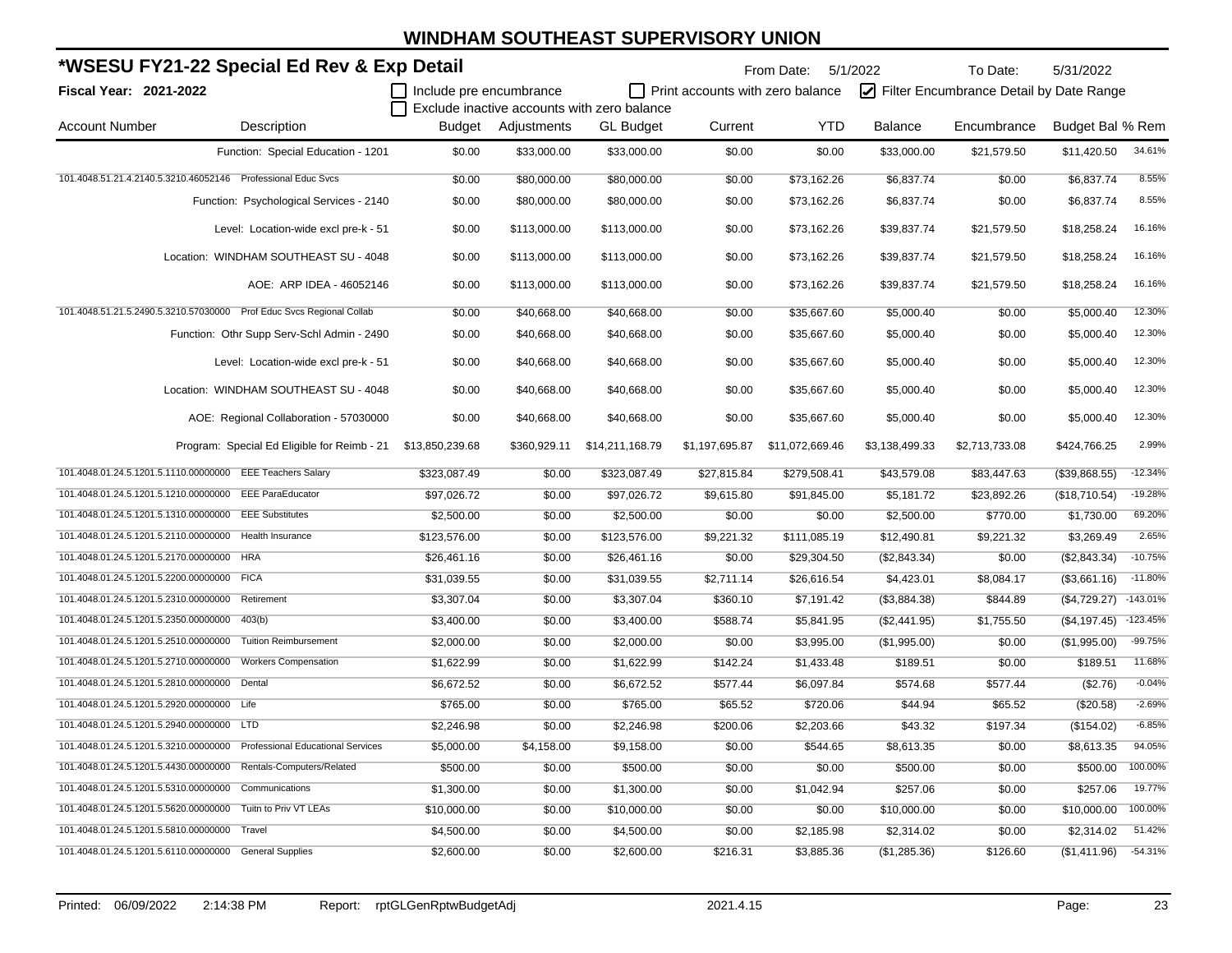| *WSESU FY21-22 Special Ed Rev & Exp Detail<br>    Include pre encumbrance |                                            |              |                                             |                  |                                         | From Date:   | 5/1/2022     | To Date:                                | 5/31/2022           |           |
|---------------------------------------------------------------------------|--------------------------------------------|--------------|---------------------------------------------|------------------|-----------------------------------------|--------------|--------------|-----------------------------------------|---------------------|-----------|
| Fiscal Year: 2021-2022                                                    |                                            |              |                                             |                  | $\Box$ Print accounts with zero balance |              |              | Filter Encumbrance Detail by Date Range |                     |           |
|                                                                           |                                            |              | Exclude inactive accounts with zero balance |                  |                                         |              |              |                                         |                     |           |
| <b>Account Number</b>                                                     | Description                                |              | Budget Adjustments                          | <b>GL Budget</b> | Current                                 | YTD.         | Balance      | Encumbrance                             | Budget Bal % Rem    |           |
| 101.4048.01.24.5.1201.5.6510.00000000 Supplies-Tech Related               |                                            | \$0.00       | \$0.00                                      | \$0.00           | \$0.00                                  | \$1,047.00   | (\$1,047.00) | \$0.00                                  | (\$1,047.00)        | 0.00%     |
| 101.4048.01.24.5.1201.5.7340.00000000 Tech-Related Hardware               |                                            | \$2,500.00   | \$0.00                                      | \$2,500.00       | \$0.00                                  | \$0.00       | \$2,500.00   | \$0.00                                  | \$2,500.00          | 100.00%   |
| 101.4048.01.24.5.1201.5.7360.00000000 Equipment                           |                                            | \$500.00     | \$0.00                                      | \$500.00         | \$0.00                                  | \$0.00       | \$500.00     | \$0.00                                  | \$500.00            | 100.00%   |
|                                                                           | Function: Special Education - 1201         | \$650,605.45 | \$4,158.00                                  | \$654,763.45     | \$51,514.51                             | \$574,548.98 | \$80,214.47  | \$128,982.67                            | (\$48,768.20)       | $-7.45%$  |
| 101.4048.01.24.5.2151.5.1720.00000000 Communication Facilitator           |                                            | \$50,538.60  | \$0.00                                      | \$50,538.60      | \$3,887.58                              | \$38,875.80  | \$11,662.80  | \$11,398.20                             | \$264.60            | 0.52%     |
| 101.4048.01.24.5.2151.5.2110.00000000 Health Insurance                    |                                            | \$8,632.00   | \$0.00                                      | \$8,632.00       | \$700.76                                | \$7,803.88   | \$828.12     | \$700.76                                | \$127.36            | 1.48%     |
| 101.4048.01.24.5.2151.5.2170.00000000 HRA                                 |                                            | \$2,200.00   | \$0.00                                      | \$2,200.00       | \$0.00                                  | \$2,200.00   | \$0.00       | \$0.00                                  | \$0.00              | 0.00%     |
| 101.4048.01.24.5.2151.5.2200.00000000 FICA                                |                                            | \$3,924.03   | \$0.00                                      | \$3,924.03       | \$290.32                                | \$2,902.95   | \$1,021.08   | \$864.87                                | \$156.21            | 3.98%     |
| 101.4048.01.24.5.2151.5.2310.00000000                                     | Retirement                                 | \$2,400.58   | \$0.00                                      | \$2,400.58       | \$184.66                                | \$1,865.48   | \$535.10     | \$541.42                                | (\$6.32)            | $-0.26%$  |
| 101.4048.01.24.5.2151.5.2710.00000000                                     | <b>Workers Compensation</b>                | \$205.18     | \$0.00                                      | \$205.18         | \$14.77                                 | \$150.05     | \$55.13      | \$0.00                                  | \$55.13             | 26.87%    |
| 101.4048.01.24.5.2151.5.2810.00000000 Dental                              |                                            | \$347.28     | \$0.00                                      | \$347.28         | \$44.00                                 | \$484.00     | (\$136.72)   | \$44.00                                 | (\$180.72)          | $-52.04%$ |
| 101.4048.01.24.5.2151.5.2920.00000000 Life                                |                                            | \$99.00      | \$0.00                                      | \$99.00          | \$7.62                                  | \$89.69      | \$9.31       | \$7.62                                  | \$1.69              | 1.71%     |
| 101.4048.01.24.5.2151.5.2940.00000000 LTD                                 |                                            | \$289.08     | \$0.00                                      | \$289.08         | \$22.24                                 | \$265.60     | \$23.48      | \$21.74                                 | \$1.74              | 0.60%     |
| 101.4048.01.24.5.2151.5.5810.00000000 Travel                              |                                            | \$500.00     | \$0.00                                      | \$500.00         | \$0.00                                  | \$0.00       | \$500.00     | \$0.00                                  | \$500.00            | 100.00%   |
|                                                                           | Function: Spch Pathlgy/Audilgy Serv - 2151 | \$69,135.75  | \$0.00                                      | \$69,135.75      | \$5,151.95                              | \$54,637.45  | \$14,498.30  | \$13,578.61                             | \$919.69            | 1.33%     |
| 101.4048.01.24.5.2152.5.1110.00000000 Speech Language Pathologist         |                                            | \$89,540.00  | \$0.01                                      | \$89,540.01      | \$4,580.00                              | \$45,800.00  | \$43,740.01  | \$13,740.00                             | \$30,000.01         | 33.50%    |
| 101.4048.01.24.5.2152.5.2110.00000000 Health Insurance                    |                                            | \$7,673.00   | \$0.00                                      | \$7,673.00       | \$637.06                                | \$7,007.66   | \$665.34     | \$637.06                                | \$28.28             | 0.37%     |
| 101.4048.01.24.5.2152.5.2170.00000000 HRA                                 |                                            | \$4,200.00   | \$0.00                                      | \$4,200.00       | \$0.00                                  | \$2,100.00   | \$2,100.00   | \$0.00                                  | \$2,100.00          | 50.00%    |
| 101.4048.01.24.5.2152.5.2200.00000000 FICA                                |                                            | \$5,243.31   | \$0.00                                      | \$5,243.31       | \$331.10                                | \$3,291.70   | \$1,951.61   | \$1,031.95                              | \$919.66            | 17.54%    |
| 101.4048.01.24.5.2152.5.2310.00000000 Retirement                          |                                            | \$0.00       | \$0.00                                      | \$0.00           | \$0.00                                  | \$1,340.00   | (\$1,340.00) | \$0.00                                  | (\$1,340.00)        | 0.00%     |
| 101.4048.01.24.5.2152.5.2510.00000000                                     | <b>Tuition Reimbursement</b>               | \$800.00     | \$0.00                                      | \$800.00         | \$150.00                                | \$654.00     | \$146.00     | \$0.00                                  | \$146.00            | 18.25%    |
| 101.4048.01.24.5.2152.5.2710.00000000                                     | <b>Workers Compensation</b>                | \$274.16     | \$0.00                                      | \$274.16         | \$17.40                                 | \$176.76     | \$97.40      | \$0.00                                  | \$97.40             | 35.53%    |
| 101.4048.01.24.5.2152.5.2810.00000000 Dental                              |                                            | \$528.00     | \$0.00                                      | \$528.00         | \$44.00                                 | \$484.00     | \$44.00      | \$44.00                                 | \$0.00              | 0.00%     |
| 101.4048.01.24.5.2152.5.2920.00000000 Life                                |                                            | \$108.00     | \$0.00                                      | \$108.00         | \$8.30                                  | \$99.60      | \$8.40       | \$8.30                                  | \$0.10              | 0.09%     |
| 101.4048.01.24.5.2152.5.2940.00000000 LTD                                 |                                            | \$340.57     | \$0.00                                      | \$340.57         | \$26.20                                 | \$311.80     | \$28.77      | \$26.20                                 | \$2.57              | 0.75%     |
|                                                                           | Function: Speech Pathology - 2152          | \$108,707.04 | \$0.01                                      | \$108,707.05     | \$5,794.06                              | \$61,265.52  | \$47,441.53  | \$15,487.51                             | \$31,954.02         | 29.39%    |
| 101.4048.01.24.5.2160.5.1710.00000000 Occupational Therapist EEE          |                                            | \$15,000.00  | \$0.01                                      | \$15,000.01      | \$0.00                                  | \$0.00       | \$15,000.01  | \$0.00                                  | \$15,000.01         | 100.00%   |
| 101.4048.01.24.5.2160.5.2110.00000000 Health Insurance                    |                                            | \$3,000.00   | \$0.00                                      | \$3,000.00       | \$0.00                                  | \$0.00       | \$3,000.00   | \$0.00                                  | \$3,000.00          | 100.00%   |
| 101.4048.01.24.5.2160.5.2170.00000000 HRA                                 |                                            | \$650.00     | \$0.00                                      | \$650.00         | \$0.00                                  | \$0.00       | \$650.00     | \$0.00                                  | \$650.00            | 100.00%   |
| 101.4048.01.24.5.2160.5.2200.00000000 FICA                                |                                            | \$935.00     | \$0.00                                      | \$935.00         | \$0.00                                  | \$0.00       | \$935.00     | \$0.00                                  | \$935.00            | 100.00%   |
| 101.4048.01.24.5.2160.5.2350.00000000                                     | 403(b)                                     | \$260.00     | \$0.00                                      | \$260.00         | \$0.00                                  | \$0.00       | \$260.00     | \$0.00                                  | \$260.00            | 100.00%   |
| 101.4048.01.24.5.2160.5.2710.00000000 Workers Compensation                |                                            | \$105.00     | \$0.00                                      | \$105.00         | \$0.00                                  | \$0.00       | \$105.00     | \$0.00                                  | \$105.00            | 100.00%   |
| 101.4048.01.24.5.2160.5.2810.00000000 Dental                              |                                            | \$272.00     | \$0.00                                      | \$272.00         | \$0.00                                  | \$0.00       | \$272.00     | \$0.00                                  | \$272.00            | 100.00%   |
|                                                                           | Function: Occupational Therapy - 2160      | \$20,222.00  | \$0.01                                      | \$20,222.01      | \$0.00                                  | \$0.00       | \$20,222.01  | \$0.00                                  | \$20,222.01 100.00% |           |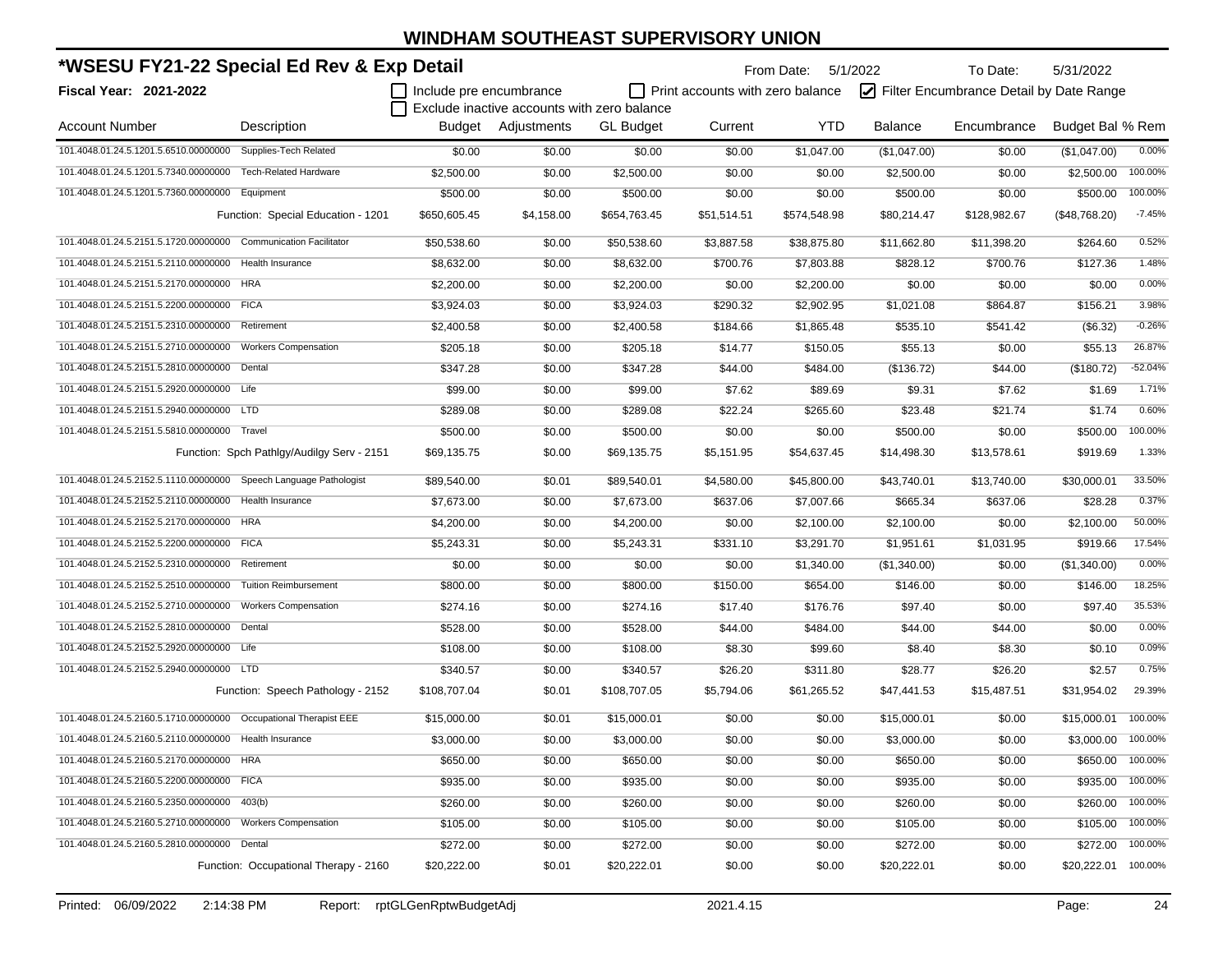| *WSESU FY21-22 Special Ed Rev & Exp Detail                             |                                            |                                |                                             | From Date: 5/1/2022<br>To Date:<br>5/31/2022 |                                         |              |                |                                         |                  |            |  |
|------------------------------------------------------------------------|--------------------------------------------|--------------------------------|---------------------------------------------|----------------------------------------------|-----------------------------------------|--------------|----------------|-----------------------------------------|------------------|------------|--|
| Fiscal Year: 2021-2022                                                 |                                            | $\Box$ Include pre encumbrance | Exclude inactive accounts with zero balance |                                              | $\Box$ Print accounts with zero balance |              |                | Filter Encumbrance Detail by Date Range |                  |            |  |
| <b>Account Number</b>                                                  | Description                                |                                | Budget Adjustments                          | <b>GL Budget</b>                             | Current                                 | YTD          | <b>Balance</b> | Encumbrance                             | Budget Bal % Rem |            |  |
| 101.4048.01.24.5.2490.5.1410.00000000 EEE Administration               |                                            | \$75,973.00                    | \$0.00                                      | \$75,973.00                                  | \$5,651.76                              | \$59,017.60  | \$16,955.40    | \$16,955.40                             | \$0.00           | 0.00%      |  |
| 101.4048.01.24.5.2490.5.2200.00000000 FICA                             |                                            | \$5,811.93                     | \$0.00                                      | \$5,811.93                                   | \$441.34                                | \$4,604.65   | \$1,207.28     | \$1,305.98                              | (\$98.70)        | $-1.70%$   |  |
| 101.4048.01.24.5.2490.5.2350.00000000 403(b)                           |                                            | \$1,469.46                     | \$0.00                                      | \$1,469.46                                   | \$113.04                                | \$3,130.40   | (\$1,660.94)   | \$10,339.11                             | (\$12,000.05)    | $-816.63%$ |  |
| 101.4048.01.24.5.2490.5.2510.00000000                                  | <b>Tuition Reimbursement</b>               | \$1,500.00                     | \$0.00                                      | \$1,500.00                                   | \$0.00                                  | \$330.00     | \$1,170.00     | \$0.00                                  | \$1,170.00       | 78.00%     |  |
| 101.4048.01.24.5.2490.5.2710.00000000                                  | <b>Workers Compensation</b>                | \$303.89                       | \$0.00                                      | \$303.89                                     | \$21.48                                 | \$228.18     | \$75.71        | \$0.00                                  | \$75.71          | 24.91%     |  |
| 101.4048.01.24.5.2490.5.2810.00000000 Dental                           |                                            | \$1,680.00                     | \$0.00                                      | \$1,680.00                                   | \$88.00                                 | \$968.00     | \$712.00       | \$88.00                                 | \$624.00         | 37.14%     |  |
| 101.4048.01.24.5.2490.5.2920.00000000 Life                             |                                            | \$135.00                       | \$0.00                                      | \$135.00                                     | \$23.52                                 | \$282.24     | (\$147.24)     | \$23.52                                 | (\$170.76)       | $-126.49%$ |  |
| 101.4048.01.24.5.2490.5.2940.00000000 LTD                              |                                            | \$420.27                       | \$0.00                                      | \$420.27                                     | \$32.32                                 | \$385.96     | \$34.31        | \$32.32                                 | \$1.99           | 0.47%      |  |
| 101.4048.01.24.5.2490.5.5810.00000000 Travel                           |                                            | \$500.00                       | \$0.00                                      | \$500.00                                     | \$0.00                                  | \$196.34     | \$303.66       | \$0.00                                  | \$303.66         | 60.73%     |  |
| 101.4048.01.24.5.2490.5.6110.00000000 General Supplies                 |                                            | \$1,000.00                     | \$0.00                                      | \$1,000.00                                   | \$0.00                                  | \$29.41      | \$970.59       | \$0.00                                  | \$970.59         | 97.06%     |  |
|                                                                        | Function: Othr Supp Serv-Schl Admin - 2490 | \$88,793.55                    | \$0.00                                      | \$88,793.55                                  | \$6,371.46                              | \$69,172.78  | \$19,620.77    | \$28,744.33                             | (\$9,123.56)     | $-10.28%$  |  |
| 101.4048.01.24.5.2610.5.5310.00000000 Communications                   |                                            | \$300.00                       | \$0.00                                      | \$300.00                                     | \$0.00                                  | \$194.34     | \$105.66       | \$0.00                                  | \$105.66         | 35.22%     |  |
|                                                                        | Function: Operation of Buildings - 2610    | \$300.00                       | \$0.00                                      | \$300.00                                     | \$0.00                                  | \$194.34     | \$105.66       | \$0.00                                  | \$105.66         | 35.22%     |  |
|                                                                        | Level: PreKindergarten - 01                | \$937,763.79                   | \$4,158.02                                  | \$941,921.81                                 | \$68,831.98                             | \$759,819.07 | \$182,102.74   | \$186,793.12                            | (\$4,690.38)     | $-0.50%$   |  |
|                                                                        | Location: WINDHAM SOUTHEAST SU - 4048      | \$937,763.79                   | \$4,158.02                                  | \$941,921.81                                 | \$68,831.98                             | \$759,819.07 | \$182,102.74   | \$186,793.12                            | (\$4,690.38)     | $-0.50%$   |  |
|                                                                        | AOE: Local - 00000000                      | \$937,763.79                   | \$4,158.02                                  | \$941,921.81                                 | \$68,831.98                             | \$759,819.07 | \$182,102.74   | \$186,793.12                            | (\$4,690.38)     | $-0.50%$   |  |
| 101.4048.01.24.4.1201.5.1110.42282102 IDEA PreK Basic Teacher          |                                            | \$13,285.47                    | (\$285.47)                                  | \$13,000.00                                  | \$1,797.40                              | \$12,526.28  | \$473.72       | \$3,065.90                              | (\$2,592.18)     | $-19.94%$  |  |
| 101.4048.01.24.4.1201.5.2110.42282102 Health Insurance                 |                                            | \$2,300.00                     | (\$246.10)                                  | \$2,053.90                                   | \$0.00                                  | \$0.00       | \$2,053.90     | \$0.00                                  | \$2,053.90       | 100.00%    |  |
| 101.4048.01.24.4.1201.5.2170.42282102 HRA                              |                                            | \$734.84                       | \$0.00                                      | \$734.84                                     | \$0.00                                  | \$367.50     | \$367.34       | \$0.00                                  | \$367.34         | 49.99%     |  |
| 101.4048.01.24.4.1201.5.2200.42282102 FICA                             |                                            | \$1,016.34                     | (\$21.84)                                   | \$994.50                                     | \$78.42                                 | \$817.58     | \$176.92       | \$235.27                                | (\$58.35)        | $-5.87%$   |  |
| 101.4048.01.24.4.1201.5.2310.42282102 Retirement                       |                                            | \$0.00                         | \$0.00                                      | \$0.00                                       | \$0.00                                  | \$234.50     | $(\$234.50)$   | \$0.00                                  | $(\$234.50)$     | 0.00%      |  |
| 101.4048.01.24.4.1201.5.2320.42282102 VSTRS--OPEB                      |                                            | \$2,657.10                     | (\$57.10)                                   | \$2,600.00                                   | \$0.00                                  | \$0.00       | \$2,600.00     | \$0.00                                  | \$2,600.00       | 100.00%    |  |
| 101.4048.01.24.4.1201.5.2350.42282102 403(b)                           |                                            | \$255.00                       | \$0.00                                      | \$255.00                                     | \$20.44                                 | \$204.40     | \$50.60        | \$61.32                                 | (\$10.72)        | $-4.20%$   |  |
|                                                                        |                                            | \$53.14                        | (\$1.14)                                    | \$52.00                                      | \$6.83                                  | \$48.35      | \$3.65         | \$0.00                                  | \$3.65           | 7.02%      |  |
| 101.4048.01.24.4.1201.5.2810.42282102 Dental                           |                                            | \$184.76                       | \$0.00                                      | \$184.76                                     | \$0.00                                  | \$0.00       | \$184.76       | \$0.00                                  | \$184.76         | 100.00%    |  |
| 101.4048.01.24.4.1201.5.2920.42282102 Life                             |                                            | \$23.00                        | \$0.00                                      | \$23.00                                      | \$1.94                                  | \$18.59      | \$4.41         | \$1.94                                  | \$2.47           | 10.74%     |  |
| 101.4048.01.24.4.1201.5.2940.42282102 LTD                              |                                            | \$65.00                        | \$0.00                                      | \$65.00                                      | \$5.84                                  | \$55.48      | \$9.52         | \$5.84                                  | \$3.68           | 5.66%      |  |
|                                                                        | Function: Special Education - 1201         | \$20,574.65                    | (\$611.65)                                  | \$19,963.00                                  | \$1,910.87                              | \$14,272.68  | \$5,690.32     | \$3,370.27                              | \$2,320.05       | 11.62%     |  |
| 101.4048.01.24.4.2495.5.9130.42282102 Indirect Expense IDEA PreK Basic |                                            | \$579.00                       | $(\$79.00)$                                 | \$500.00                                     | \$0.00                                  | \$234.09     | \$265.91       | \$0.00                                  | \$265.91         | 53.18%     |  |
|                                                                        | Function: Administration of Grants - 2495  | \$579.00                       | (\$79.00)                                   | \$500.00                                     | \$0.00                                  | \$234.09     | \$265.91       | \$0.00                                  | \$265.91         | 53.18%     |  |
|                                                                        | Level: PreKindergarten - 01                | \$21,153.65                    | $(\$690.65)$                                | \$20,463.00                                  | \$1,910.87                              | \$14,506.77  | \$5,956.23     | \$3,370.27                              | \$2,585.96       | 12.64%     |  |
|                                                                        | Location: WINDHAM SOUTHEAST SU - 4048      | \$21,153.65                    | (\$690.65)                                  | \$20,463.00                                  | \$1,910.87                              | \$14,506.77  | \$5,956.23     | \$3,370.27                              | \$2,585.96       | 12.64%     |  |